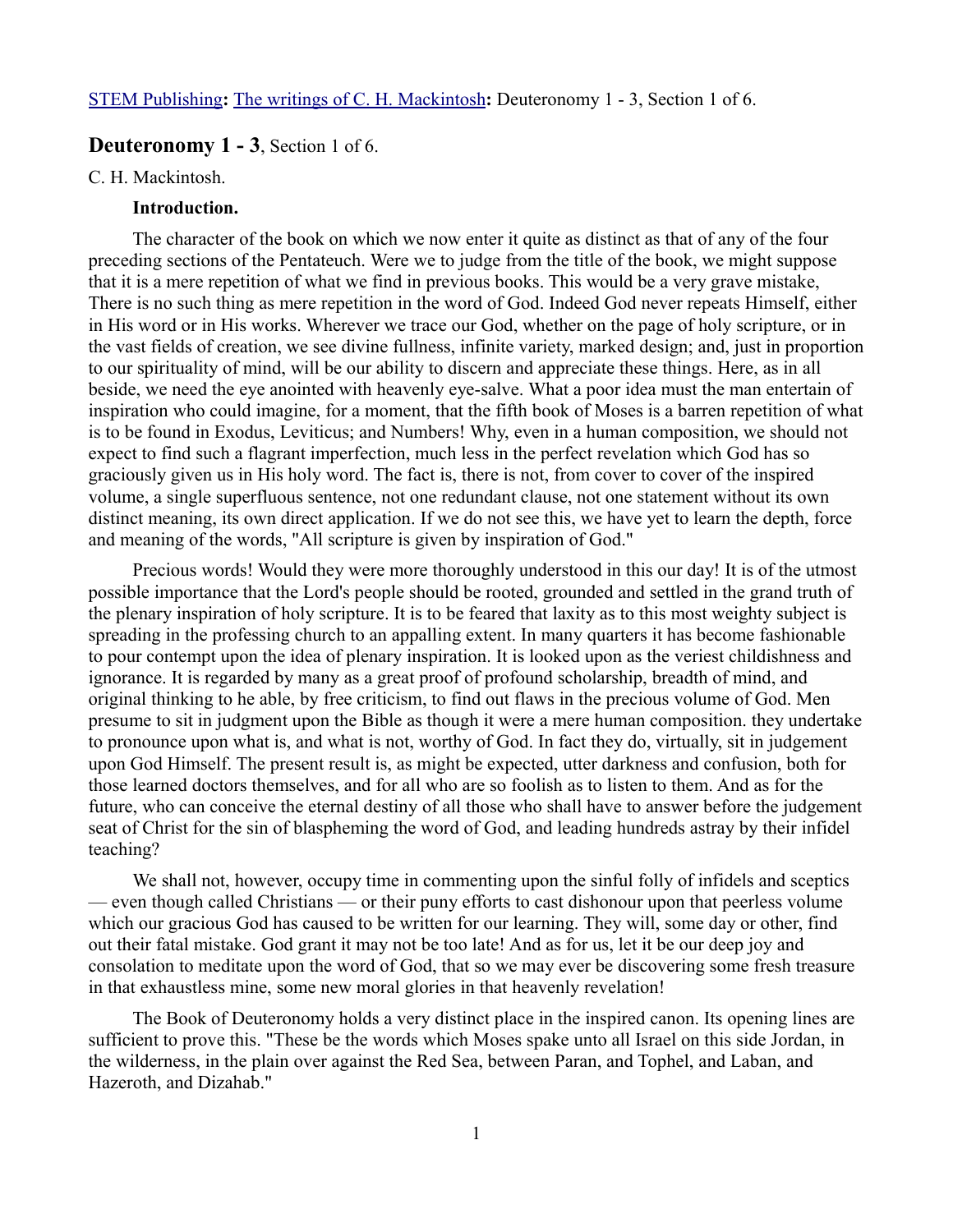Thus much as to the place in which the lawgiver delivered the contents of this marvellous book. The people had come up to the eastern bank of the Jordan, and were about to enter upon the land of promise. Their desert wanderings were nearly ended, as we learn from the third verse in which the point of time is as distinctly marked, as is the Geographical position in verse 1. "It came to pass in the fortieth year, in the eleventh month, on the first day of the month, that: Moses spake unto the children of Israel according unto all that the Lord had given him in commandment unto them."

Thus, not only have we both time and place set forth with divine precision and minuteness, but we also learn, from the words just quoted, that the communications made to the people, in the plains of Moab, were very far indeed from being a repetition of what has come before us in our studies on the books of Exodus, Leviticus and Numbers. Of this we have further and very distinct proof in a passage in Deuteronomy 29. "These are the Words of the covenant which the Lord commanded Moses to make with the children of Israel in the land of Moab, *beside the covenant which he made with them at Horeb."*

Let the reader note, particularly, these words. They speak of two covenants, one at Horeb, and one in Moab; and the latter, so far from being a mere repetition of the former, is as distinct from it as any two things can be. Of this we shall have the fullest and clearest evidence in our study of the profound book which now lies open before us.

True, the Greek title of the book, signifying the law a second time, might seem to give rise to the idea of its being a mere recapitulation of what has gone before; but we may rest assured it is not so. Indeed it would be a very gave error to think so. The book has its own specific place. Its scope and object are as distinct as possible. The grand lesson which it inculcates from first to last, is obedience, and that, too, not in the mere letter, but in the spirit of love, and fear-an obedience grounded upon a known and enjoyed relationship — an obedience quickened by the sense of moral obligations of the weightiest and most influential character.

The aged lawgiver, the faithful, beloved and honoured servant of the Lord was about to take leave of the congregate He was going to heaven and they were about to cross the Jordan; and hence his closing discourses are solemn and affecting in the very highest degree. He reviews the whole of their wilderness history, and that, too, in a manner most touching and impressive. He recounts the scenes and circumstances of their forty eventful years of desert life, in a style eminently calculated to touch the deepest moral springs of the heart. We hang over these most precious discourses with wonder and delight. They possess an incomparable charm arising from the circumstances under which they were delivered, as well as from their own divinely powerful contents. They speak to us no less effectively! than to those for whom they were specially intended. Many of the appeals and exhortations come home to us with a power of application as if they had keen uttered but yesterday.

And is it not thus with all scripture? Are we not continually struck with its marvellous power of adaptation to our own very state, and to the day in which our lot is cast? It speaks to us with a point and freshness as if it were written expressly for us — written this very day. There is nothing like scripture. Take any human writing: of the same date as the Book of Deuteronomy; if you could lay your hand on some volume written three thousand years ago, what would you find? A curious relic of antiquity, something to be placed in the British Museum, side by side with an Egyptian mummy, having no application whatever to us or to our time, a musty document, a piece of obsolete writing, practically useless to us, referring only to a state of society and to a condition of things long since passed away and buried in oblivion.

The Bible, on the contrary, is the Book for today. It is God's own Book, His perfect revelation. It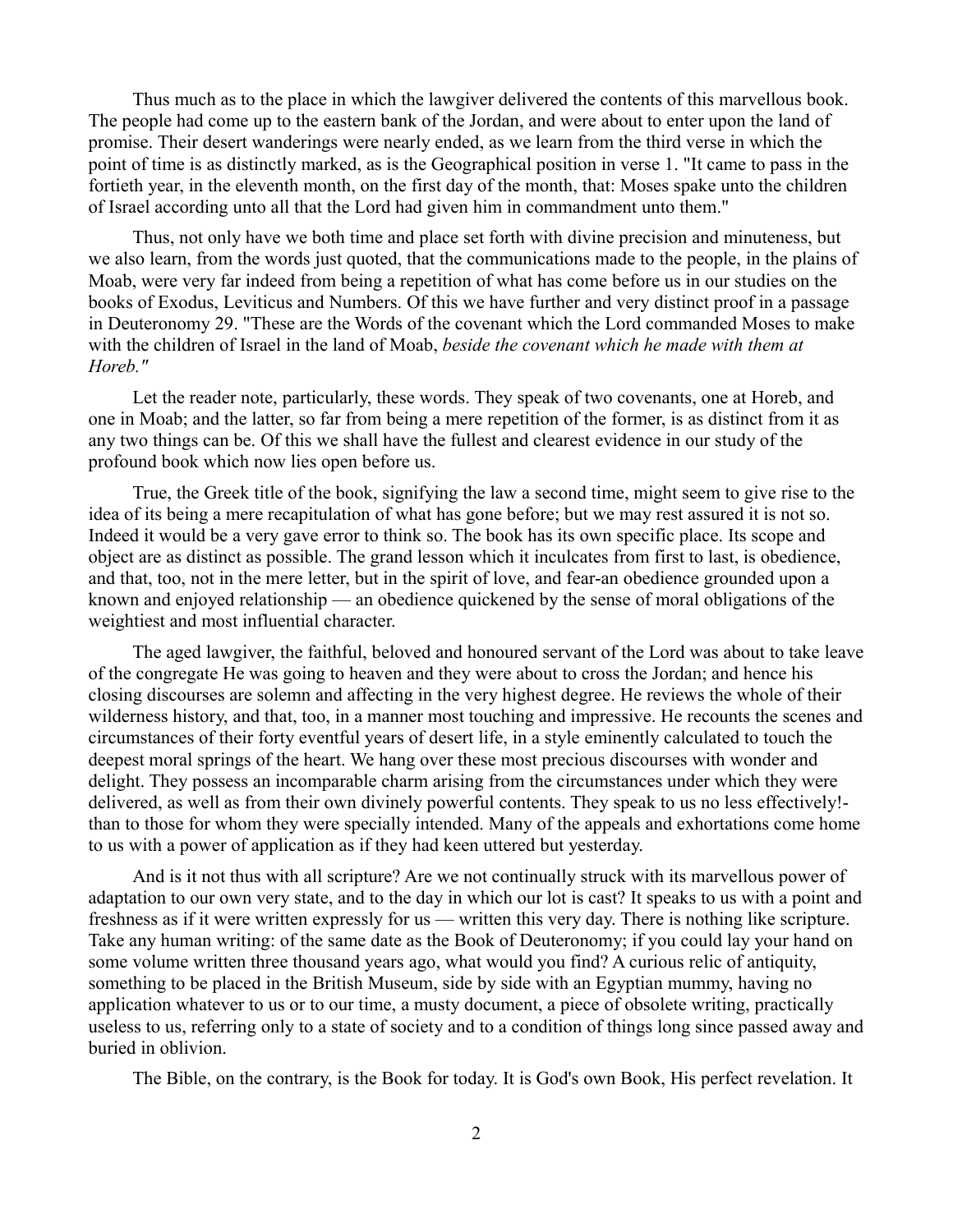is His Own very voice speaking to each one of us. It is a Book for every age, for every clime, for every class, for every condition, high and low, rich and poor, learned and ignorant, old and young. It speaks in a language so simple that a child can understand it; and yet so profound that the most gigantic intellect cannot exhaust it. Moreover, it speaks right home to the heart; it touches the deepest springs of our moral being; it goes down to the hidden roots of thought and feeling in the soul; it judges as thoroughly. In a word, it is, as the inspired apostle tells us, "Quick and powerful, and sharper than any two-edged sword, piercing even to the dividing asunder of soul and spirit, and of the joints and marrow, and is a discerner of the thoughts and intents of the heart." (Heb. 4: 12.)

And then mark the marvellous comprehensiveness of its range. It deals as accurately and as forcibly with the habits and customs, the manners and maxims of the nineteenth century of the Christian era as with those of the very earliest ages of human existence. It displays a perfect acquaintance with man, in every stage of his history The London of today, and the Tyre of three thousand years ago are mirrored, with like precision and faithfulness, on the sacred page. Human life, in every stage of its development, is portrayed by a master hand, in that wonderful volume which our God has graciously penned for our learning.

What a privilege to possess such a book! — to have in our hands a divine Revelation! — to have access to a Book, every line of which is given by inspiration of God! — to have a divinely given history of the past, the present, and the future! Who can estimate aright such a privilege as this?

But then, this Book judges man — judges his ways — judges his heart. It tells him the truth about himself. Hence man does not like God's Book. An unconverted man would vastly prefer a newspaper or a sensational novel to the Bible. He would rather read the report of a trial in one of our criminal courts, than a chapter in the New Testament.

Hence, too, the constant effort to pick holes in God's blessed Book. Infidels, in every age and of every class, have laboured hard to find out flaws and contradictions in holy scripture. The determined enemies of the word of God are to be found, not only in the ranks of the vulgar, the coarse and the demoralised, but amongst the educated, the refined and the cultivated. Just as it was in the days of the apostles, "Certain lewd fellows of the baser sort," and "Devout and honourable women" Two classes so far removed from each other, socially and morally — found one point in which they could heartily agree, namely, the utter rejection of the word of God and of those who faithfully preached it (compare Acts 13: 50, with 17: 5.) So we ever find that men who differ in almost everything else agree in their determined opposition to the Bible. Other books are let alone. Men care not to point out defects in Virgil, in Horace, in Homer or Herodotus; but the Bible they cannot endure because it exposes them and tells them the truth about themselves and the world to which they belong.

And was it not exactly the same with the living word — the Son of God, the Lord Jesus Christ when He was here among men? Men hated Him because He told them the truth. His ministry, His words, His way's, His whole life was a standing testimony against the world; hence their hitter and persistent opposition: other men were allowed to pass on; but He was watched and waylaid at every turn of His path. The great leaders and guides of the people "sought to entangle him in His talk;" to find occasion against Him in order that they might deliver Him to the power and authority of the governor. Thus it was, during His marvellous life; and, at the close, when the blessed One was nailed to the cross between two malefactors, these latter were let alone; there were no insults hurled upon them; the chief priests and elders did not wag their heads at them. No; all the insults, all the mockery, all the coarse and heartless vulgarity — all was heaped upon the divine occupant Of the centre cross.

Now, it is well we should thoroughly understand the real source of all the opposition to the word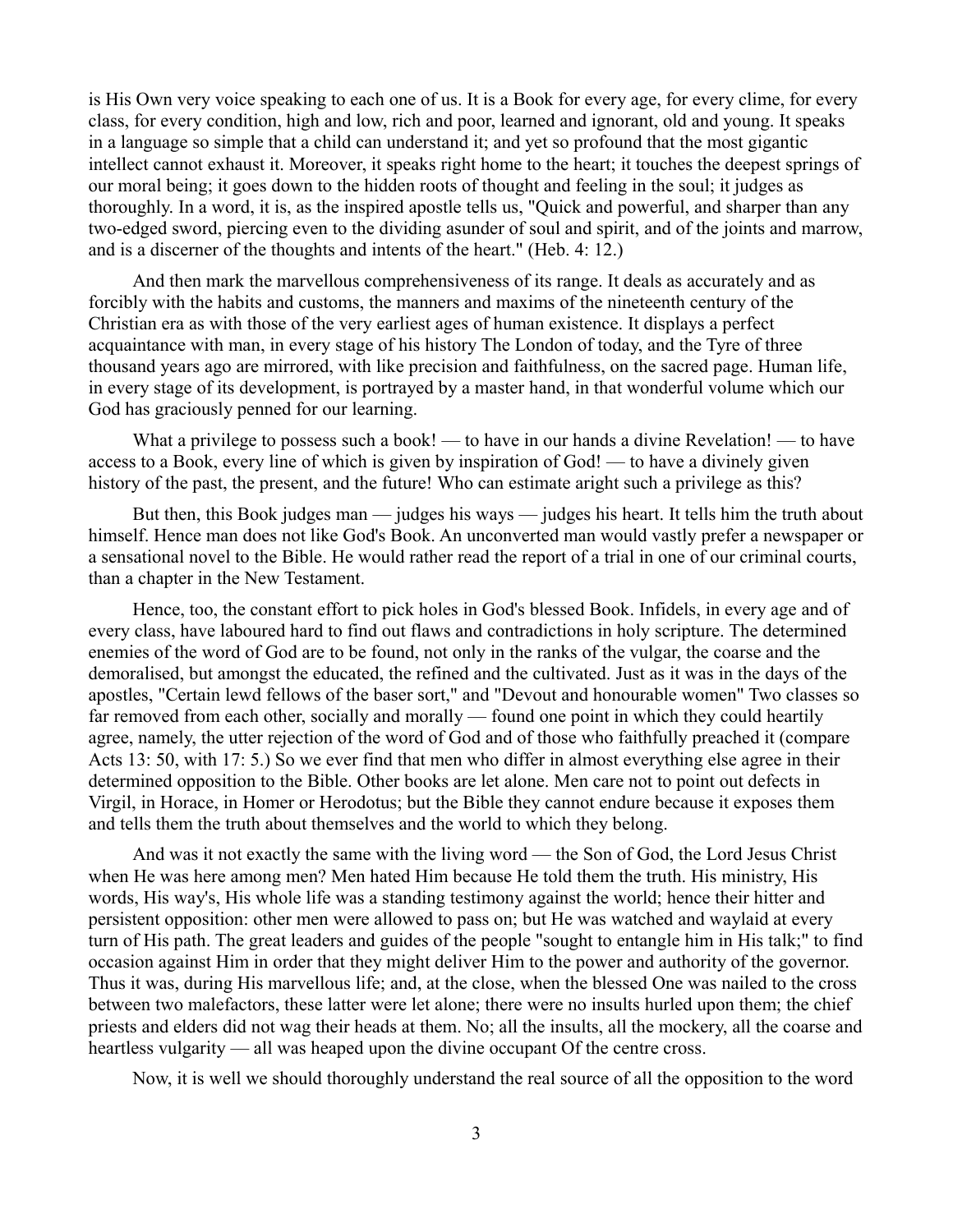of God-whether it be the living Word or the written word. It will enable us to estimate it at its real worth. The devil hates the word of God — hates it with a perfect hatred; and hence he employs learned infidels to write books to prove that the Bible is not the word of God, that it cannot be, inasmuch as there are mistakes and discrepancies in it; and not only so, but, in the Old Testament, we find laws and institutions, habits and practices unworthy of a gracious and benevolent Being!

To all this style of argument we have one brief and pointed reply; of all these learned infidels we simply say, They know nothing whatever about the matter. They may be very learned, very clever, very deep and original thinkers, well made up in general literature, very competent to give an opinion on any subject within the domain of natural and moral philosophy, very able to discuss any scientific question. Moreover, they may be very amiable in private life, truly estimable characters, kind, benevolent, philanthropic, beloved in private and respected in public. All this they may be, but, being unconverted, and not having the Spirit of God, they are wholly unfit to form, much less to give, a judgement on the subject of holy scripture. If any one wholly ignorant of astronomy were to presume to sit in judgement on the principles of the Copernican system, these very men of whom we speak would, at once, pronounce him utterly incompetent to speak, and unworthy to be heard on such a subject, In short, no one has any right whatever to offer an opinion on a matter with which he is unacquainted. This is an admitted principle on all hands; and therefore its application in the case now before as cannot justly he called in question.

Now, the inspired apostle tells us, in his first epistle to the Corinthians, that, "The natural man receiveth not the things of the Spirit of God; for they are foolishness unto him; *neither can he know them,* because they are spiritually discerned." This is conclusive. He speaks of man in his natural state, be he ever so learned, ever so cultivated. He is not speaking of any special class of men; but simply of man in his unconverted state, man destitute of the Spirit of God. Some may imagine that the apostle refers to man in a state of barbarism, or savage ignorance. By no means; it is simply man in nature, be he a learned philosopher or an ignorant clown. " He cannot know the things of the Spirit of God." How then can he form or give a judgement as to the word of God? How can he take it upon him to say what is, or what is not worthy of God to write? And if he is audacious enough to do so — as alas! he is who will be foolish enough to listen to him? His arguments are baseless; his theories worthless; his books only fit for the waste paper basket. And all this, be it observed, on the universally admitted principle above stated, that no one has any title to be heard on a subject of which he is wholly ignorant.

In this way we dispose of the whole tribe of infidel writers. Who would think of listening to a blind man on the subject of light and shades And yet such a man has much more claim to be heard than an unconverted man on the subject of inspiration. Human learning, however extensive and varied; human wisdom, however profound, cannot qualify a man to form a judgement upon the word of God. No doubt, a scholar may examine and collate MSS. simply as a matter of criticism; he may be able to form a judgement as to the question of authority for any particular reading of a passage; but this is a different matter altogether from an infidel writer undertaking to pronounce judgement upon the Revelation which God has, in His infinite goodness, given to us. We maintain that no man can do this. It is only by the Spirit who Himself inspired the holy scriptures that those scriptures can be understood and appreciated. The word of God must be received upon its own authority. If man can judge it or reason upon it, it is not the word of God at all. Has God given us a Revelation or has He not? If He has, it must he absolutely perfect, in every respect; and being such, it must be entirely beyond the range of human judgement. Man is no more competent to judge scripture than he is to judge God. The scriptures judge man, not man the Scriptures.

This makes all the difference. Nothing can be more miserably contemptible than the books which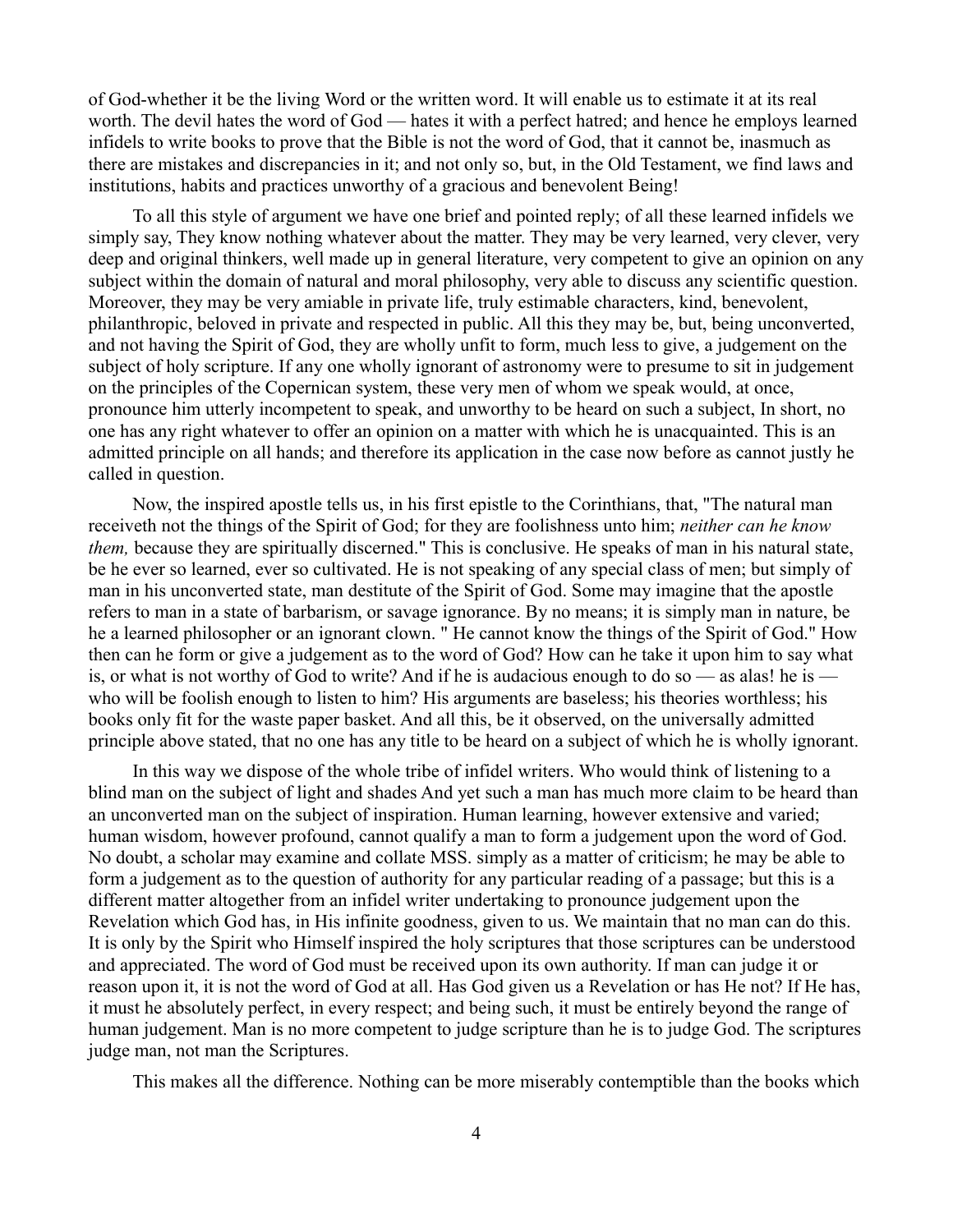infidels write against the Bible. Every page, every paragraph, every sentence only goes to illustrate the truth of the apostle's statement that, "The natural man receiveth not the things of the Spirit of God; *neither can he know them,* because they are spiritually discerned." Their gross ignorance of the subject with which they undertake to deal is only equalled by their self-confidence. Of their irreverence we say nothing; for who would think of looking for reverence in the writings of infidels? We might perhaps look for a little modesty, were it not that we are fully aware of the bitter animus which lies at the root of all such writings, and renders them utterly unworthy of a moment's consideration. Other books may have a dispassionate examination; but the precious Book of God is approached with the foregone conclusion that it is not a divine Revelation because, forsooth, infidels tell us that God could not give us a written revelation of His mind.

How strange! Men can give us a revelation of their thoughts; and infidels have done so pretty plainly; but God cannot. What folly! What presumption! Why, we may lawfully inquire, could not God reveal His mind to His creatures? Why should it be thought a thing incredible? For no reason whatever, but because infidels would have it so. The wish is, in this case assuredly, father to the thought. The question raised by the old serpent, in the garden of Eden, nearly six thousand years ago, has been passed on, from age to age, by all sorts of sceptics, rationalists and infidels, namely, "Hath God said?" We reply, with intense delight, Yes; blessed be His Holy name, He has spoken — spoken to us. He has revealed His mind; He has given us the holy scriptures. "*All scripture is given by inspiration of God,* and is profitable for doctrine, for reproof, for correction, for instruction in righteousness; that the man of God may be perfect [*artios*], thoroughly furnished unto all good works." And again, "Whatsoever things were written aforetime were written for our learning, that we through patience and comfort of the scriptures might have hope." (2 Tim. 3: 16, 17; Rom. 15: 4.)

The Lord be praised for such words! They assure as that all scripture is given of God; and that all scripture is given to us. Precious link between the soul and God! What tongue can tell the value of such a link? God has spoken — spoken to us. His word is a rock against which all the waves of infidel thought dash themselves in contemptible impotency, leaving it in its own divine strength and eternal stability. Nothing can touch the word of God. Not all the powers of earth and hell, men and devils combined can ever move the word of God. There it stands, in its own moral glory, spite of all the assaults of the enemy, from age to age. "For ever, O Lord, thy word is settled in heaven." "Thou hast magnified thy word above all thy name." What remains for us? Just this, "Thy word have I hid in my heart, that I might not sin against thee." Here lies the deep secret of peace. The heart is linked to the throne, yea, to the very heart of God by means of His most precious word, and is thus put in possession of a peace which the world can neither give nor take away. What can all the theories, the reasonings and the arguments of infidels effect? Just nothing. They are esteemed as the dust of the summer threshing floor. To one who has really learnt, through grace, to confide in the word of God — to rest on the authority of holy scripture, all the infidel books that ever were written are utterly worthless, pointless, powerless; they display the ignorance and terrible presumption of the writers; but as to scripture, they leave it just where it ever has been and ever will be, "settled in heaven," as immovable as the throne of God.\* The assaults of infidels cannot touch the throne of God; neither can they touch His word; and, blessed be His Name, neither can they touch the peace that flows through the heart that rests on that imperishable foundation. "Great peace have they that love thy law, and nothing shall offend them." "The word of our God shall stand for ever." "All flesh is as grass, and all the glory of man as the flower of grass. The grass withereth, and the flower thereof falleth away; but the word of the Lord endureth for ever. And this is the word which by the gospel is preached unto you" (1 Peter 1: 24, 25.)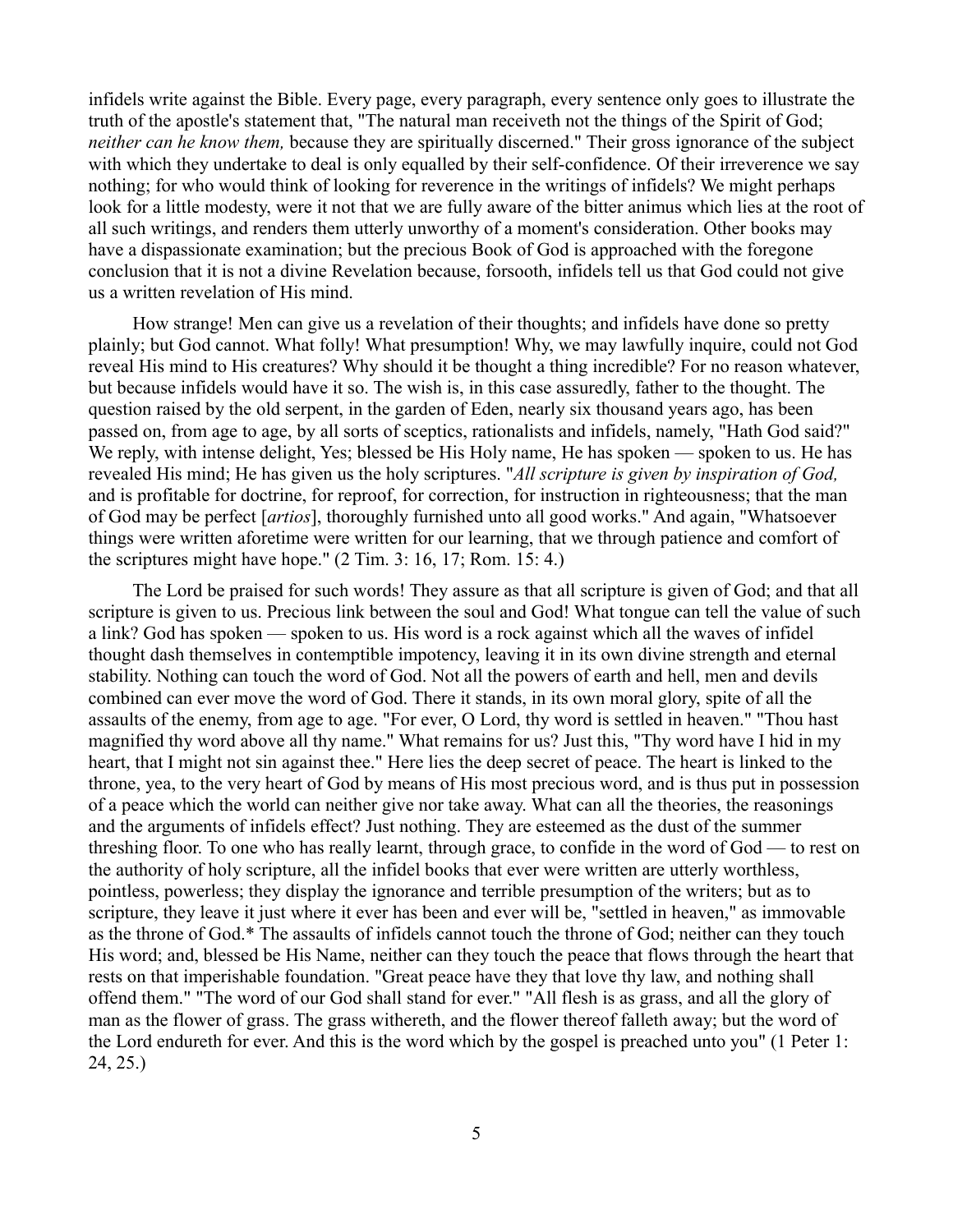{\*In referring to infidel writers, we should bear in mind that by far the most dangerous of such are those calling themselves Christian. In our young days, whenever we heard the word "infidel" we at once thought of a Tom Paine or a Voltaire; now, alas! we have to think of so-called bishops and doctors of the professing church. Tremendous fact!}

Here we have the same precious golden link again. The word which has reached us, in the form of glad tidings, is the word of the Lord which endureth for ever; and hence our salvation and our peace are as stable as the word on which they are founded. If *all* flesh is as grass, and *all* the glory of man as the flower of grass, then what are the arguments of infidels worth? They are as worthless as withered grass or a faded flower; and the men who put them forth and those who are moved by them will find them to be so, sooner or later. Oh! the sinful folly of arguing against the word of God — arguing against the only thing in all this world that can give rest and consolation to the poor weary human heart — arguing against that which brings the glad tidings of salvation to poor lost sinners — brings them fresh from the heart of God!

But we may perhaps, here, be met by the question so often raised, and which has troubled many and led them to fly for refuge to what is called "The authority of the church." The question is this, "How are we to know that the Book which we call the Bible is the word of God?" Our answer to this question is a very simple one, it is this, The One who has graciously given us the blessed Book can give us also the certainty that the Book is from Him. The same Spirit who inspired the various writers of the holy scriptures can make us know that those scriptures are the very voice of God speaking to us. It is only by the Spirit that any one can discern this. As we have already seen, "The natural man receiveth not the things of the Spirit of God; neither can he know them, because they are spiritually discerned." If the Holy Spirit does not make us know, and give us the certainty that the Bible is the word of God, no man, or body of men can possibly do it; and, on the other hand, if He does give us the blessed certainty, we do not need the testimony of man.

We freely admit that, on this great question, a shadow of uncertainty would be positive torture and misery. But who can give us certainty? God alone. If all the men upon earth were to agree in their testimony to the authority of holy scripture; if all the councils that ever sat, all the doctors that ever taught, all the fathers that ever wrote were in favour of the dogma of plenary inspiration; if the universal church, if every denomination in Christendom were to assert to the truth that, the Bible is, in very deed, the word of God; in a word, if we had all the human authority that could possibly be had, in reference to the integrity of the word of God, it would be utterly insufficient, as a ground of certainty; and if our faith were founded on that authority, it would be perfectly worthless. God alone can give us the certainty that He has spoken, in His word; and blessed be His Name, when He gives it, all the arguments, all the cavillings, all the quibblings, all the questionings of infidels ancient and modern, are as the foam on the water, the smoke from the chimney top, or the dust on the floor. The true believer rejects them as so much worthless rubbish, and rests in holy tranquillity in that peerless Revelation which our God has graciously given us.

It is of the very last possible importance for the reader to be thoroughly clear and settled as to this grave question, if he would be raised above the influence of infidelity on the one hand, and superstition on the other Infidelity undertakes to tell us that God has not given us a book-revelation of His mind could not give it. Superstition undertakes to tell us that even though God has given us a Revelation, yet we cannot be assured of it without man's authority nor understand it without man's interpretation. Now it is well to see that, by both alike, we are deprived of the precious boon of holy scripture. And this is precisely what the devil aims at. He wants to rob us of the word of God; and he can do this quite as effectually by the apparent self-distrust that humbly and reverently looks to wise and learned men for,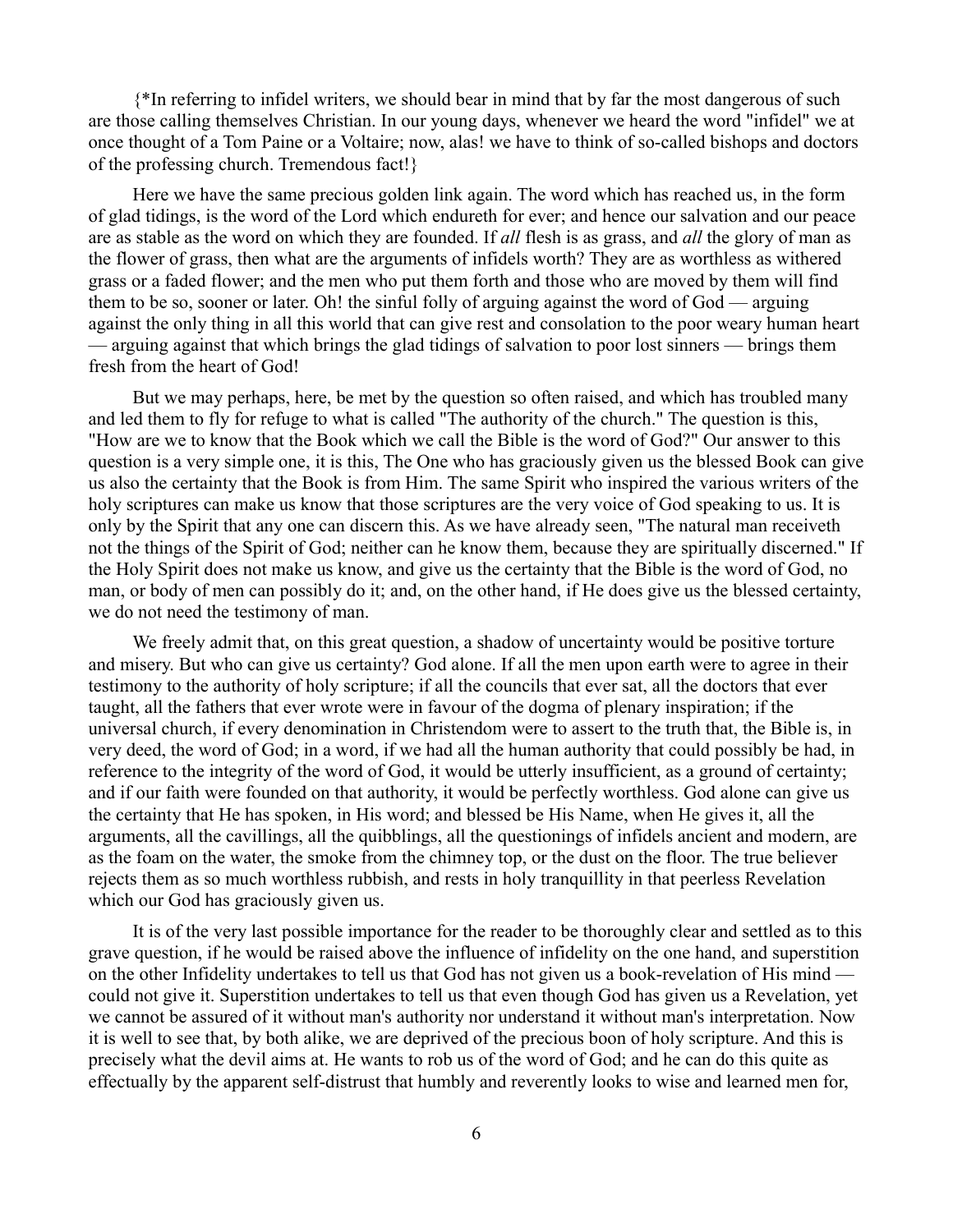authority, as by an audacious infidelity that boldly rejects all authority, human or divine.

Take a case. A father writes a letter to his son at Canton, a letter full of the affection and tenderness of a father's heart. He tells him of his plans and arrangements; tells him of everything that he thinks would interest the heart of a son — everything that the love of a father's heart could suggest. The son calls at the post office in Canton to inquire if there is a letter from his father. He is told by one official that there is no letter, that his father has not written and could not write, could not communicate his mind by such a medium at all; that it is only folly to think of such a thing. Another official comes forward, and says, "Yes; there is a letter here for you, but you cannot possibly understand it; it is quite useless to you, indeed it can only do you positive mischief inasmuch as you are quite unable to read it aright. You must leave the letter in our hands, and we will explain to you such portions of it as we consider suitable for you." The former of these two officials represents infidelity; the latter superstition. By both alike would the son be deprived of the longed for letter — the precious communication from his father's heart. But what, we may inquire, would be his answer to these unworthy officials? A very brief and pointed one we may rest assured. He would say to the first, "I know my father can communicate his mind to me, by letter; and that he has done so." He would say to the second, "I know my father can make me understand his mind far better than you can." He would say to both, and that, too, with bold and firm decision, "Give me up, at once, my father's letter; it is addressed to me, and no man has any right to withhold it from me."

Thus, too, should the simple-hearted Christian meet the *insolence* of infidelity, and the *ignorance* of superstition — the two special agencies of the devil, in this our day, in setting aside the precious word of God. "My Father has communicated His mind, and He can make me understand the communication." "All scripture is given *by inspiration of God,"* And "whatsoever things were written aforetime were written *for our learning."* Magnificent answer to every enemy of God's precious and peerless Revelation, be he rationalist or ritualist!

We do not attempt to offer any apology to the reader for this lengthened introduction to the Book of Deuteronomy. Indeed we are only too thankful for an opportunity of bearing our feeble testimony to the grand truth of the divine inspiration of the holy scriptures. We feel it to be our sacred duty, as most surely it is our high privilege, to press upon all to whom we have access, the immense importance, yea, the absolute necessity of the most uncompromising decision on this point. We must faithfully maintain, at all cost, the divine authority, and therefore the absolute supremacy and all-sufficiency of the word of God, at all times, in all places, for all purposes. We must hold to it that the scriptures, having been given of God, are complete, in the very highest and fullest sense of the word; that they do not need any human authority to accredit them, or any human voice to make them available; they speak for themselves, and carry their own credentials with them. All we have to do is to believe and obey, not to reason or discuss. God has spoken it: it is ours to hearken and yield an unreserved and reverent obedience.

This is one grand leading point throughout the Book of Deuteronomy, as we shall see in the progress of our meditations; and never was there a moment, in the history of the church of God, in which it was more needful to urge home on the human conscience the necessity of implicit obedience to the word of God. It is, alas! but little felt. Professing Christians, for the most part, seem to consider that they have a right to think for themselves, to follow their own reason, their own judgement, or their own conscience. they do not believe that the Bible is a divine and universal guide book. They think there are very many things in which we are left to choose for ourselves. Hence the almost numberless sects, parties, creeds and schools of thought. If human opinion be allowed at all, then, as a matter of course, one man has as good a right to think as another; and thus it has come to pass that the professing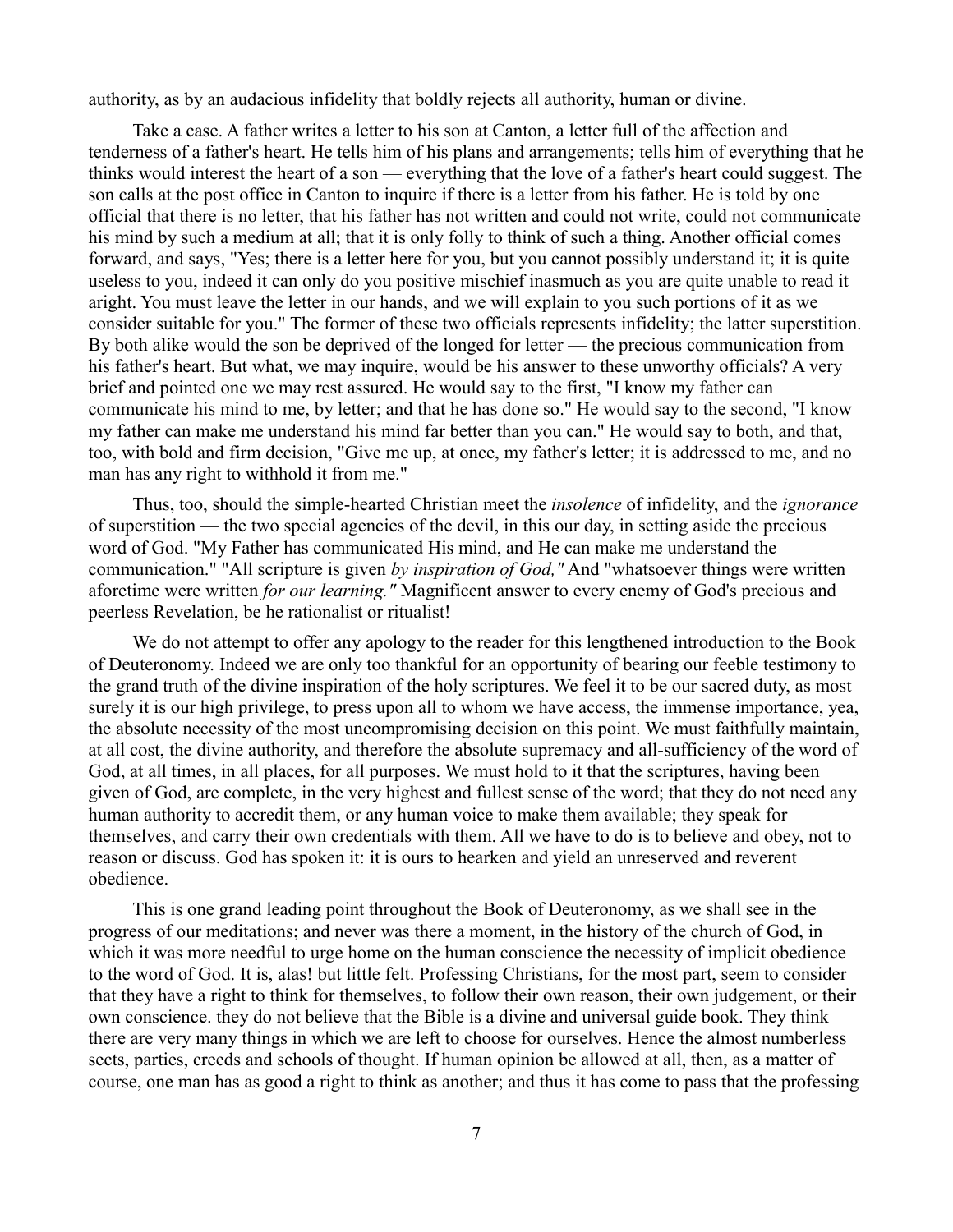church has become a proverb and a byword for division.

And what is the sovereign remedy for this wide spread disease? Here it is, *absolute and complete subjection to the authority of holy scripture.* It is not men going to scripture to get *their* opinions and *their* views confirmed; but going to scripture to get the mind of God as to everything, and bowing down their whole moral being to divine authority: this is the one pressing need of the day in which our lot is cast — reverent subjection, in all things, to the supreme authority of the word of God. No doubt, there will be variety in our measure of intelligence, in our apprehension and appreciation of scripture; but what we specially urge upon all Christians is that condition of soul, that attitude of heart expressed in those precious words of the psalmist, " Thy word have I hid in mine heart that I might not sin against thee." This, we may rest assured, is grateful to the heart of God. "To this man will I look, even to him that is poor and of a contrite spirit, and trembleth at my word."

Here lies the true secret of moral security. Our knowledge of scripture may be very limited; but if our reverence for it he profound, we shall be preserved from a thousand errors, a thousand snares. and then there will be steady growth We shall grow in the knowledge of God, of Christ, and of the written word. We shall delight to draw from those living and exhaustless depths of holy scripture, and to range through those green pastures which infinite grace has so freely thrown open to the flock of Christ. Thus shall the divine life be nourished and strengthened; the word of God will become more and more precious to our souls, and we shall be led by the powerful ministry of the Holy Ghost into the depth, fullness, majesty and moral glory of holy scripture. We shall be delivered completely from the withering influences of all mere systems of theology, high, low or moderate-a most blessed deliverance! We shall be able to tell the advocates of all the schools of divinity under the sun that, whatever elements of truth they may have in their systems, we have in divine perfectness in the word of God; not twisted and tortured to make them fit into a system, but in their right place in the wide circle of divine revelation which has its eternal centre in the blessed Person of our Lord and Saviour Jesus Christ.

#### Deuteronomy 1

"These be the words which Moses spake unto all Israel on this side Jordan, in the wilderness, in the plain over against the Red Sea, between Paran, and Tophel, and Laban, and Hazeroth, and Dizahah. There are eleven days' journey from Horeb, by the way of mount Seir, unto Kadesh-barnea."

The inspired writer is careful to give us, in the most precise manner, all the bearings of the place in which the words of this book were spoken in the ears of the people. Israel had not yet crossed the Jordan. They were just beside it; and over against the Red Sea where the mighty power of God had been so gloriously displayed, nearly forty years before. The whole position is described with a minuteness which shows how thoroughly God entered into everything that concerned His People. He was interested in all their movements and in all their way's. He kept a faithful record of all their encampments. There was not a single circumstance connected with them, however trifling, beneath His gracious notice. He attended to everything. His eye rested continually on that assembly as a whole, and on each member in particular. By day and by night, He watched over them. Every stage of their journey was under His immediate and most gracious superintendence. There was nothing, however small, beneath His notice; nothing, however great, beyond His power.

Thus it was with Israel, in the wilderness, of old; and thus it is with the church, now — the church, as a whole, and each member, in particular. A Father's eye rests upon us continually, His everlasting arms are around and underneath us, day and night. "He withdraweth not his eyes from the righteous." He counts the hairs of our heads, and enters, with infinite goodness, into everything that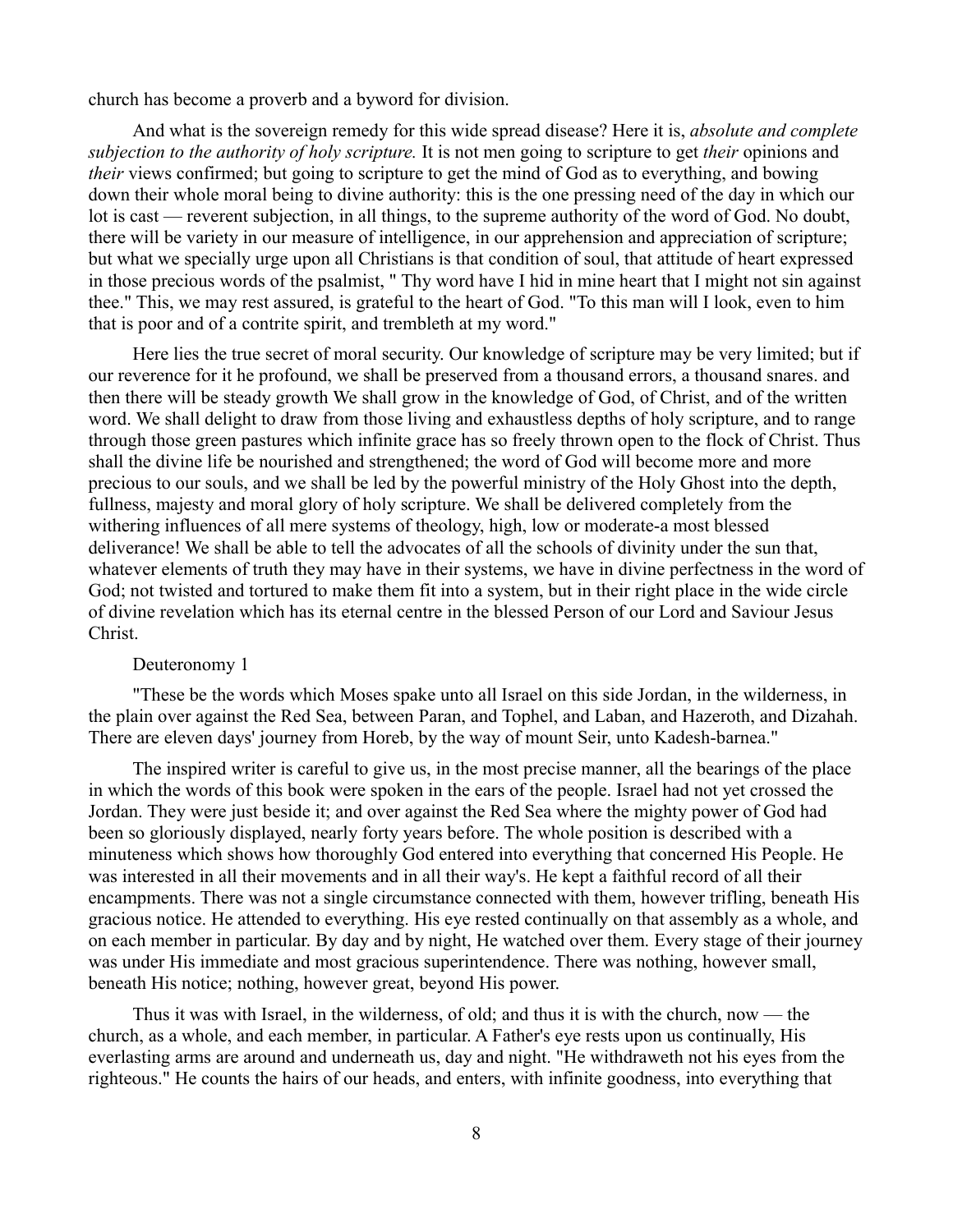concerns us. He has charged Himself with all our wants and all our cares. He would have us to cast our every care on Him, in the sweet assurance that He careth for us. He, most graciously, invites us to roll our every burden over on Him, be it great or small.

All this is truly wonderful. It is full of deepest consolation. It is eminently calculated to tranquilize the heart, come what may. The question is, do we believe it? Are our hearts governed by the faith of it? Do we really believe that the Almighty Creator and Upholder of all things, who bears up the pillars of the universe, has graciously undertaken to do for us, all the journey through? Do we thoroughly believe that "The possessor of heaven and earth" is our Father, and that He has charged Himself with all our wants, from first to last? Is our whole moral being under the commanding power of those words of the inspired apostle: " He that spared not his own Son, but delivered him up for us all, how shall he not with him also freely, give us all things?" Alas! it is to be feared that we know but little of the power of these grand yet simple truths. We talk about them; we discuss them; we profess them; we give a nominal assent to them; but, with all this, we prove, in our daily life, in the actual details of our personal history, how feebly we enter into them. If we truly believed that our God has charged Himself with all our necessities — if we were finding all our springs in Him — if He were a perfect covering for our eyes, and a resting place for our hearts, could we possibly be looking to poor creature streams which so speedily dry up and disappoint our hearts? We do not, and cannot believe it. It is one thing to hold the theory of the life of faith, and another thing altogether to live that life. We constantly deceive ourselves with the notion that we are living by faith, when in reality we are leaning on some human prop which, sooner or later, is sure to give way.

Reader, is it not so? Are we not constantly prone to forsake the Fountain of living waters, and hew out for ourselves broken cisterns which can hold no water? And yet we speak of living by faith! We profess to be looking only to the living God for the supply of our need, whatever that need may be, when, in point of fact, we are sitting beside some creature stream, and looking for something there. Need we wonder if we are disappointed? How could it possibly be otherwise? Our God will not have us dependent upon ought or anyone but Himself. He has, in manifold places in His word, given us His judgement as to the true character and sure result of all creature confidence. Take the following most solemn assurance from the prophet Jeremiah, "Cursed be the man that trusteth in man, and maketh flesh his arm, and whose heart departeth from the Lord. For he shall he like the heath in the desert, and shall not see when good cometh; but shall inhabit the parched places in the wilderness, in a salt land and not inhabited."

And then, mark the contrast. "Blessed is the man that trusteth in the Lord, and whose hope the Lord is: for he shall he as a tree planted by the waters, and that spreadeth out her roots by the river and shall not see when drought cometh, but her leaf shall be green; and shall not be careful in the year of drought, neither shall cease from yielding fruit." (Jer. 17: 5-8.)

Here we have, in language divinely forcible, clear and beautiful, both sides of this most weighty subject put before us. Creature confidence brings a certain curse; it can only issue in barrenness and desolation. God, in very fruitfulness, will cause every human stream to dry up, every human prop to give way, in order that we may learn the utter folly of turning away from Him. What figure could he more striking or impressive than those used in the above passage? "A heath in the desert" — "Parched places in the wilderness" — "A salt land not inhabited." Such are the figures used by The Holy Ghost to illustrate all mere human dependence, all confidence in man.

But, on the other hand, what can be more lovely or more refreshing than the figures used to set forth the deep blessedness of simple trust in the Lord? "A tree planted by the waters" — "Spreading out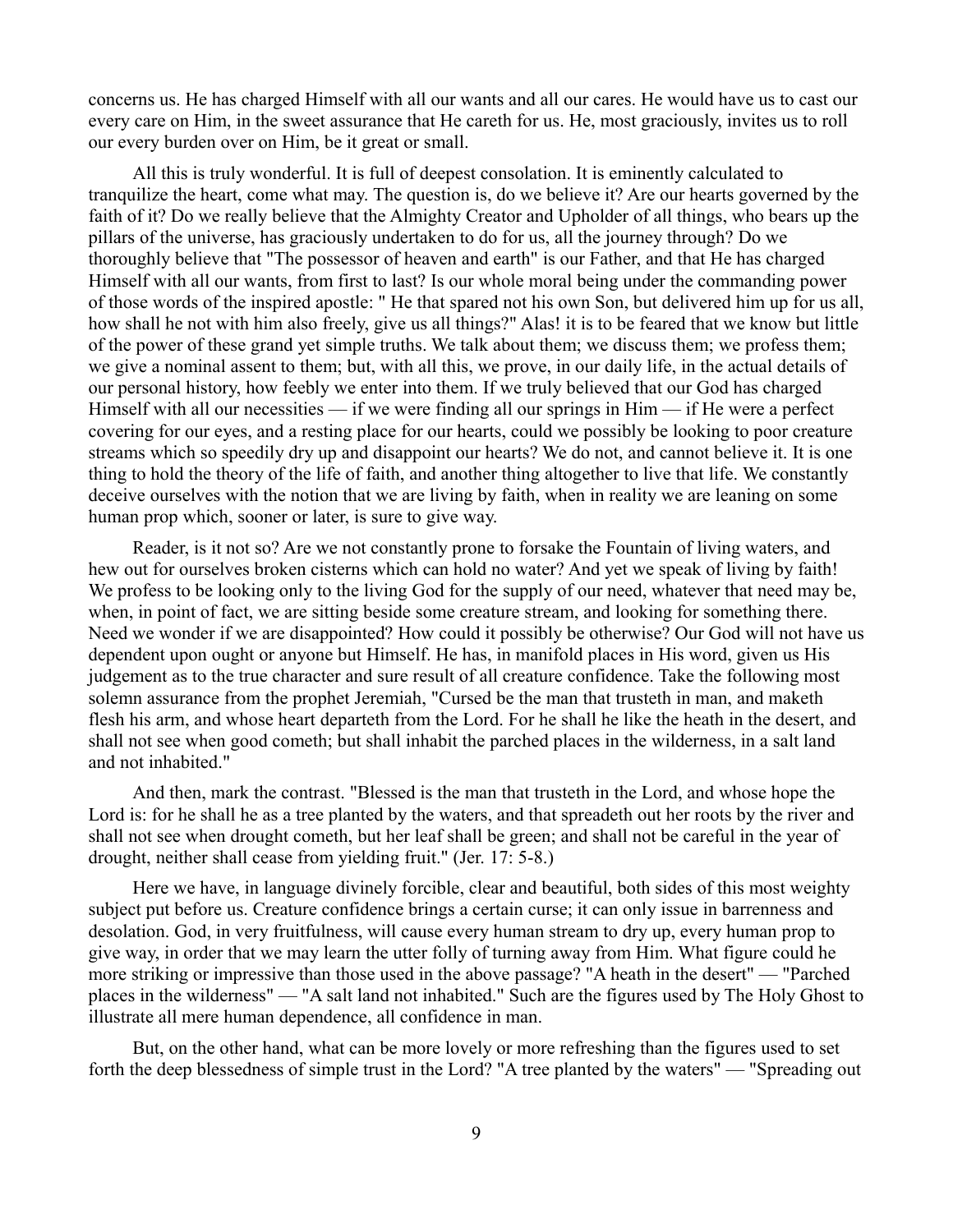her roots by the rivers" — the leaf ever green — The fruit never ceasing. Perfectly beautiful! Thus it is with the man who trusteth in the Lord, and whose hope the Lord is. He is nourished by those eternal springs that flow from the heart of God. He drinks at the Fountain, life-giving and free. He finds all His resources in the living God. There may be "heat," but he does not see it. "The year of drought" may come, but he is not careful. Ten thousand creature streams may dry up, but he does not perceive it, because he is not dependent upon them. He abides hard by the ever gushing Fountain. He can never want any good thing. He lives by faith.

And here, while speaking of the life of faith — that most blessed life, let us deeply understand what it is, and carefully see that we are living it. We some times hear this life spoken of in a way by no means intelligent. It is, not infrequently, applied to the mere matter of trusting God for food and raiment. Certain persons who happen to have no visible source of temporal supplies, no settled income, no property of any kind, are singled out and spoken of as "living by faith," as if that marvellous and glorious life had no higher sphere or wider range than temporal things; the mere supply of our bodily wants.

Now, we cannot too strongly protest against this most unworthy view of the life of faith. It limits its sphere, and lowers its range, in a manner perfectly intolerable to any one who understands ought of its most holy and precious mysteries. Can we, for a moment, admit that a Christian who happens to have a settled income of any kind is to be deprived of the privilege of living by faith? Or, further, can we permit that life to be limited and lowered to the mere matter of trusting God for the supply of our bodily wants? Does it soar no higher than food and raiment? Does it give no more elevated thought of God than that He will not let us starve or go naked?

Far away, and away for ever be the unworthy thought! The life of faith must not be so treated. We cannot allow such a gross dishonour to be offered to it, or such a grievous wrong done to those who are called to live it. What, we would ask, is the meaning of those few but weighty words," The just shall live by faith? They occur, first of all, in Habakkuk 2. They are quoted by the apostle, in Romans 1, where he is, with a master hand, laying the solid foundation of Christianity. He quotes them again, in Galatians 3. where he is, with intense anxiety, recalling those bewitched assemblies to those solid foundations which they, in their folly, were abandoning. Finally, he quotes them again in Hebrews 10, where he is warning his brethren against the danger of casting away their confidence and giving up the race.

From all this, we may assuredly gather the immense importance and practical value of the brief but far-reaching sentence, "The just shall live by faith." And to whom does it apply? Is it only for a few of the Lord's servants, here and there, who happen to have no settled income? We utterly reject the thought. It applies to every one of the Lord's people. It is the high and happy privilege of all who come under the title — that blessed title, "the just." We consider it a very grave error to limit it in any way. The moral effect of such limitation is most injurious. It gives undue prominence to one department of the life of faith which — if any distinction be allowable — we should judge to be the very lowest. But, in reality, there should be no distinction. The life of faith is one. Faith is the grand principle of the divine life from first to last. By faith we are justified, and by faith we live; by faith we stand, and by faith we walk From the starting-post to the goal of the Christian course, it is all by faith.

Hence, therefore, it is a serious mistake to single out certain persons who trust the Lord for temporal supplies, and speak of them as living by faith, as if they alone did so. and not only so, but such persons are held up to the gaze of the church of God as some thing wonderful; and the great mass of Christians are led to think that the privilege of living by faith lies entirely beyond their range. In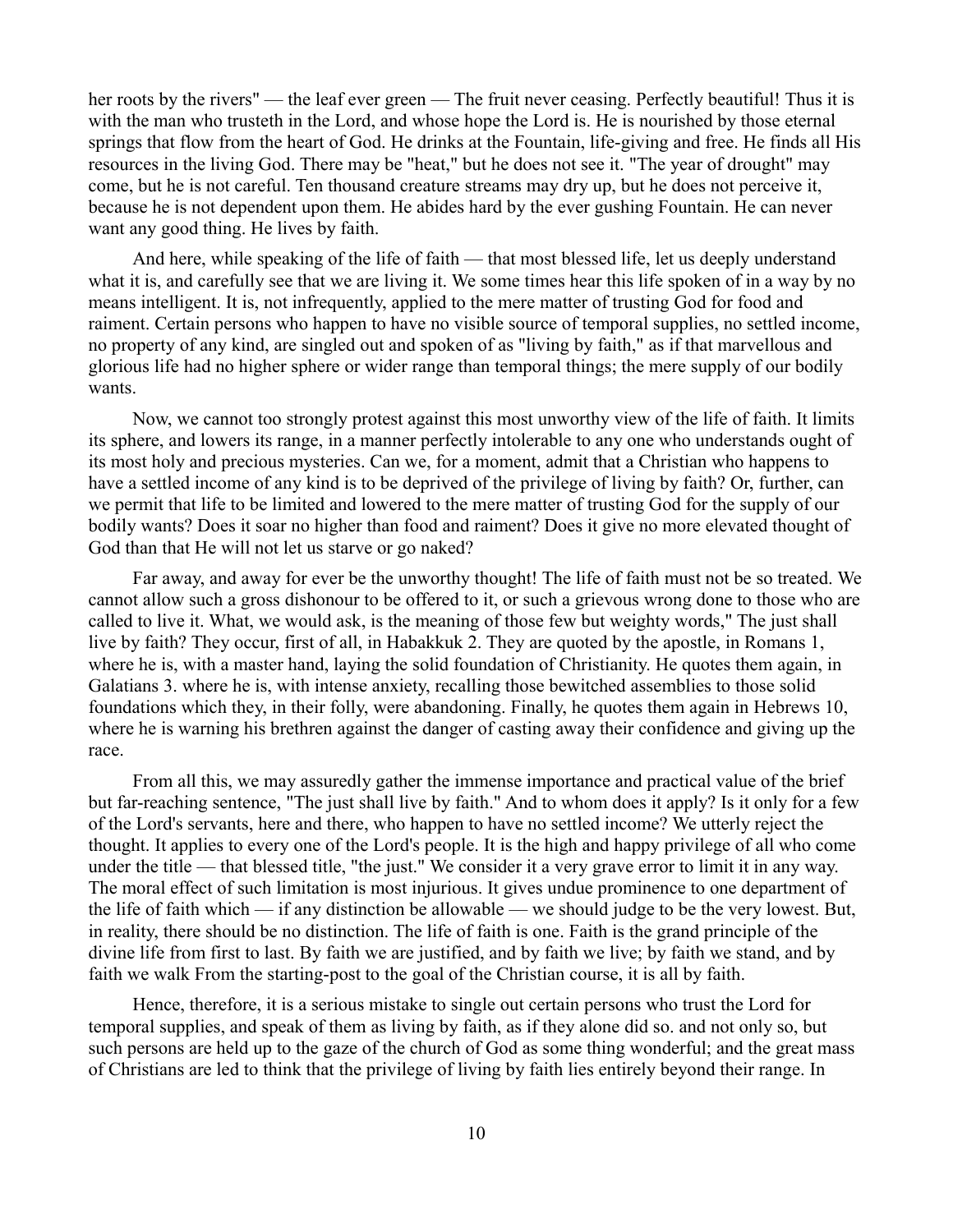short, they are led into a complete mistake as to the real character and sphere of the life of faith, and thus they suffer materially in the inner life.

Let the Christian reader, then, distinctly understand that it is his happy privilege, whoever he be, or whatever be his position, to live a life of faith, in all the depth and fullness of that word. He may, according to his measure, take up the language of the blessed apostle and say, "The life that I live in the flesh, I live by the faith of the Son of God, who loved me, and gave himself for me." Let nothing rob him of this high and holy privilege which belongs to every member of the household of faith. Alas! we fail. Our faith is weak, when it ought to be strong, bold and vigorous. our God delights in a bold faith. If we study the gospels, we shall see that nothing so refreshed and delighted the heart of Christ as a fine bold faith — a faith that understood Him and drew largely upon Him. Look, for example, at the Syrophenician, in Mark 7; and the centurion, in Luke 7.

True, He could meet a weak faith — the very weakest. He could meet an "If thou *wilt*" with a gracious "I will" — an "If thou *canst*," with "If thou canst believe, all things are possible." The very faintest look, the feeblest touch was sure to meet with a gracious response; but the Saviour's heart was gratified and His spirit refreshed when He could say, "O woman, great is thy faith; be it unto thee even as thou wilt;" and again, "I have not found so great faith, no, not in Israel."

Let us remember this. We may rest assured it is the very same today, as when our blessed Lord was here amongst men. He loves to he trusted, to be used, to be drawn upon. We can never go too far in counting on the love of His heart or the strength of His hand. There is nothing too small, nothing too great for Him. He has all power in heaven and on earth. He is Head over all things to His church. He holds the universe together. He upholds all things by the word of His power. Philosophers talk of the forces and laws of nature. The Christian thinks with delight of Christ, His hand, His word, His mighty power. By Him all things were created, and by Him all things consist.

And then His love! What rest, what comfort, what joy to know and remember that the Almighty Creator and Upholder of the universe is the everlasting Lover of our souls; that He loves us perfectly; that His eye is ever upon us, His heart ever toward us; that He has charged Himself with all our wants, whatever these wants may be, whether physical, mental, or spiritual. There is not a single thing within the entire range of our necessities that is not treasured up for us in Christ. He is heaven's treasury, God's storehouse; and all this for us.

Why then should we ever turn to another? Why should we ever, directly or indirectly, make known our wants to a poor fellow mortal Why not go straight to Jesus? Do we want sympathy? Who can sympathise with us like our most merciful High Priest who is touched with the feeling of our infirmities Do we want help of any kind? Who can help us like our Almighty Friend, the Possessor of unsearchable riches! Do we want counsel or guidance? who can give it like the blessed One who is the very wisdom of God, and who is made of God unto us wisdom? Oh! let us not wound His loving heart, and dishonour His glorious Name by turning away from Him. Let us jealously watch against the tendency so natural to us to cherish human hopes, creature confidences, and earthly expectations. Let us abide hard by the fountain, and we shall never have to complain of the streams. In a word, let us seek to live by faith, and thus glorify God in our day and generation.

We shall now proceed with our chapter and, in so doing we would call the reader's attention to verse 2. It is certainly a very remarkable parenthesis. "There are eleven days' journey from Horeb, by the way of mount Seir, unto Kadesh-barnea." Eleven days! And yet it took them forty years! How was this? Alas! we need not travel far for the answer. It is only too like ourselves. How slowly we get over the ground! What windings and turnings! How often we have to go back and travel over the same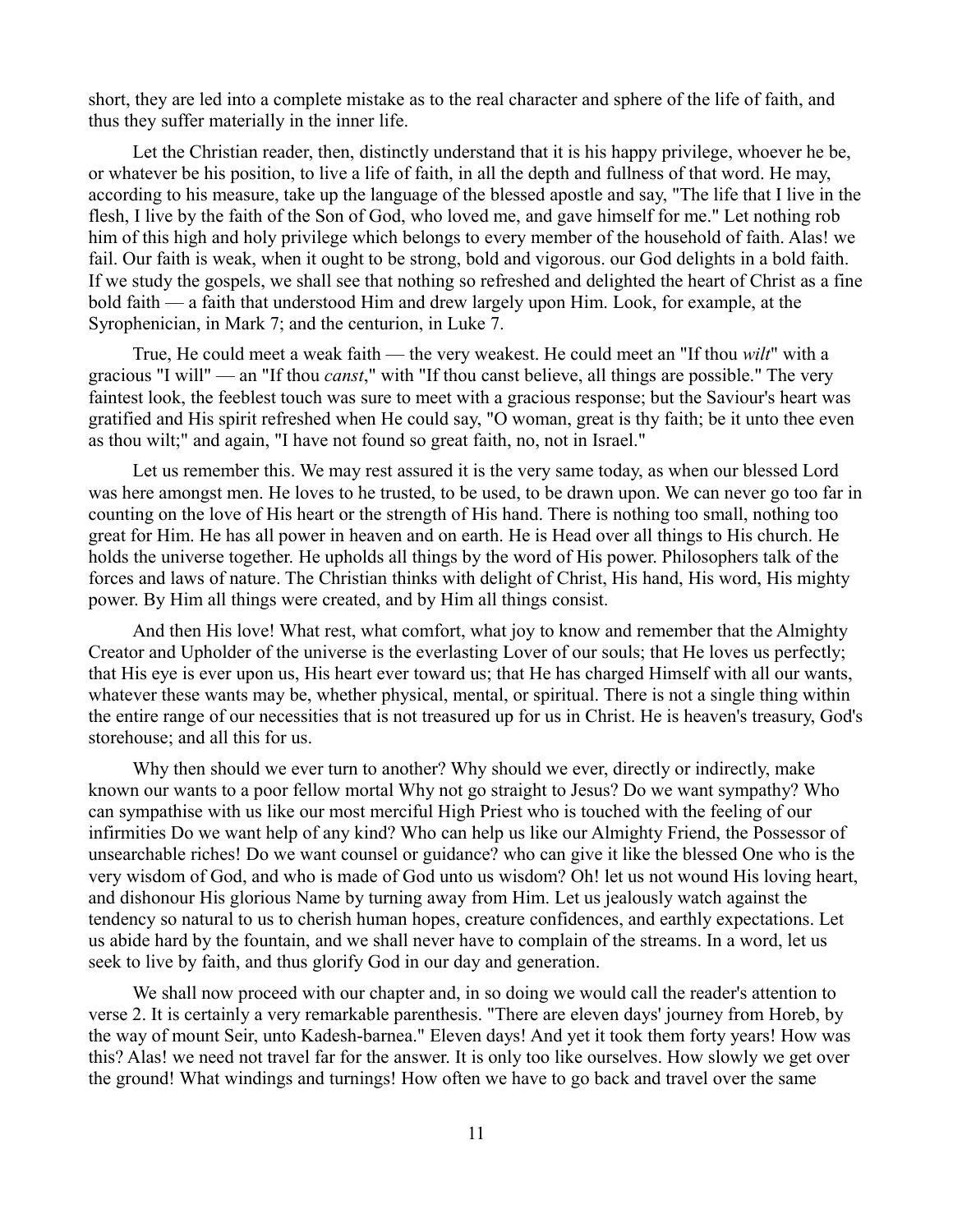ground again and again. We are slow travellers, because we are slow learners. It may be we feel disposed to marvel how Israel could have taken forty years to accomplish a journey of eleven days; but we may, with much greater reason, marvel at ourselves. We, like them, are kept back by our unbelief and slowness of heart; but there is far less excuse for us than for them, inasmuch as our privileges are so very much higher.

Some of us have much reason to be ashamed of the time we spend over our lessons. The words of the blessed apostle do but too forcibly apply to us, "For when for the time ye ought to be teachers, ye have need that one teach you again which be the first principles of the oracles of God; and are become such as have need of milk, and not of strong meat." Our God is a faithful and wise, as well as a gracious and patient Teacher. He will not permit us to pass cursorily over our lessons. Sometimes, perhaps, we think we have mastered a lesson, and we attempt to move on to another; but our wise Teacher knows better and He sees the need of deeper ploughing. He will not have us mere theorists or smatterers. He will keep us, if need be, year after year at our scales until we learn to sing.

Now while it is very humbling to us to be so slow in learning, it is very gracious of Him to take such pains with us, in order to make us sure. We have to bless Him for His mode of teaching, as for all beside; for the wonderful patience with which He sits down with us, over the same lesson, again and again, in order that we may learn it thoroughly.\*

{\*The journey of Israel, from Horeb to Kadesh-barnea. illustrates but too forcibly the history of many souls in the matter of finding peace. Many of the Lord's beloved people go on for years, doubting and fearing, never knowing the blessedness of the liberty wherewith Christ makes His people free. It is most distressing to any one who really cares for souls to see the sad condition in which some are kept all their days, through legality, bad teaching false manuals of devotion, and such like. It is a rare thing now-a-days, to find in Christendom a soul fully established in the peace of the gospel. It is considered a good thing, a sign of humility, to be always doubting. Confidence is looked upon as presumption. In short, things are turned completely upside down. The gospel is not known; souls are under law, instead of under grace; they are kept at a distance, instead of being taught to draw nigh. Much of the religion of the day is a deplorable mixture of Christ and self, law and grace, faith and works. Souls are kept in a perfect muddle, all their days.

Surely these things demand the grave consideration of all who occupy the responsible place of teachers and preachers in the professing church. There is a solemn day approaching when all such will be called to render an account of their ministry.}

"And it came to pass in the fortieth year, in the eleventh month, on the first day of the month, that Moses spake unto the children of Israel, according unto all that the Lord had given him in commandment unto them." (Ver. 3.) These few words contain a volume of weighty instruction for every servant of God, for all who are called to minister in the word and doctrine. Moses gave the people just what he himself had received from God, nothing more, nothing less. He brought them into direct contact with the living word of Jehovah. This is the grand principle of ministry at all times. Nothing else is of any real value. The word of God is the only thing that will stand. There is divine power and authority in it. All mere human teaching however interesting, however attractive, at the time, will pass away and leave the soul without any foundation to rest upon.

Hence it should be the earnest, jealous care of all who minister in the assembly of God, to preach the word in all its purity, in all its simplicity; to give it to the people as they get it from God; to bring them face to face with the veritable language of holy scripture. Thus will their ministry tell, with living power, on the hearts and consciences of their hearers. It will link the soul with God Himself, by means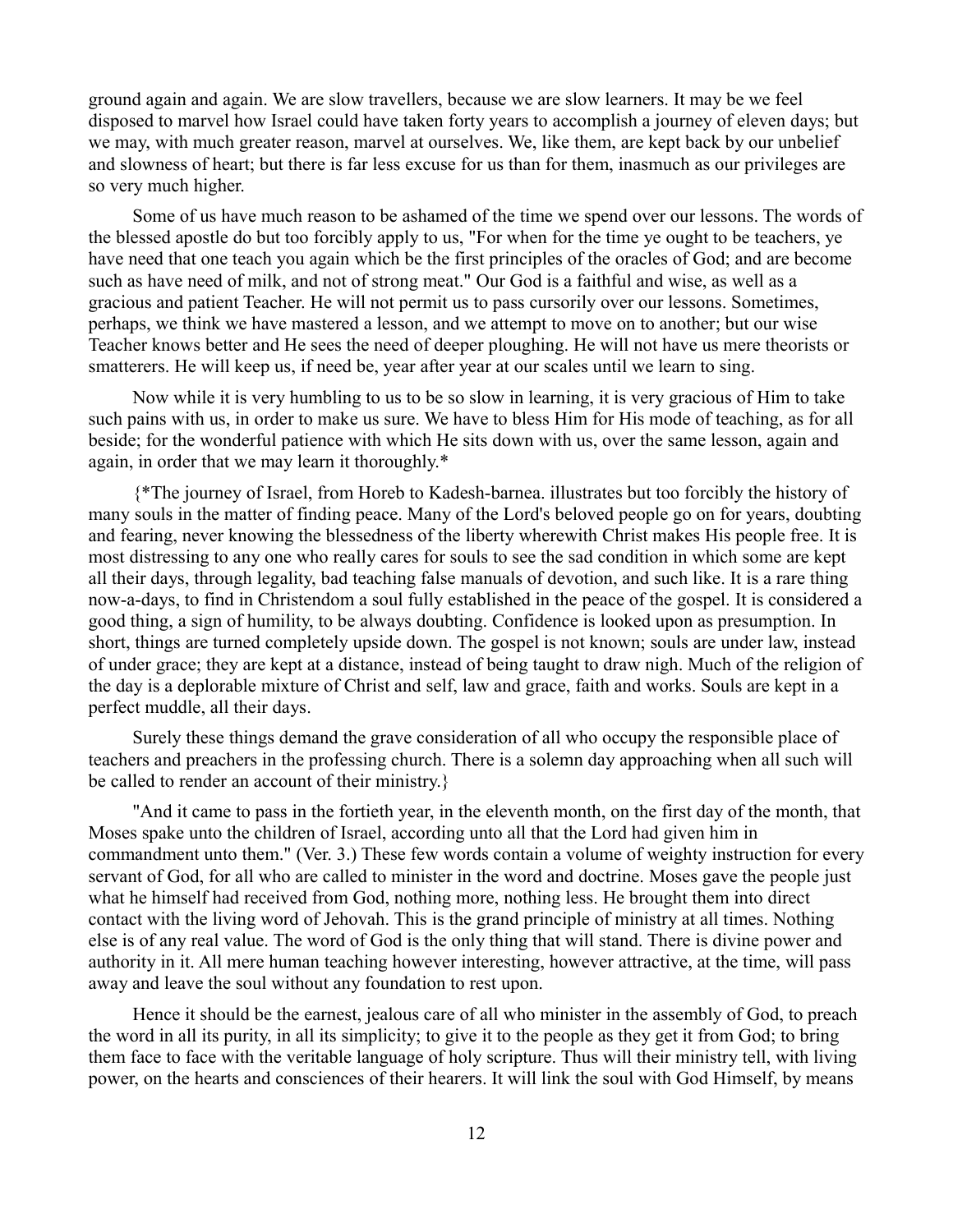of the word, and impart a depth and solidity which no human teaching can ever produce.

Look at the blessed apostle Paul. Hear him express himself on this weighty subject. "And I, brethren, when I came to you, came not with excellency of speech or of wisdom, declaring unto you the testimony of God. For I determined not to know anything among yon, save Jesus Christ, and him crucified. And I was with you in weakness, and in fear, and in much trembling. And my speech and my preaching was not with enticing words of man's wisdom but in demonstration of the Spirit and of power." What was the object of all this fear and trembling "That your faith should not stand in the wisdom of men, but in the power of God." (1 Cor 2: 1-5)

This true-hearted faithful servant of Christ sought only to bring the souls of his hearers into direct personal contact with God Himself. He sought not to link them with Paul. "Who then is Paul, and who is Apollos, but ministers by whom ye believed" All false ministry has for its object the attaching of souls to itself. Thus the minister is exalted; God is shut out; and the soul is left without any divine foundation to rest upon. True ministry, on the contrary, as seen in Paul and Moses, has for its blessed object the attaching of the soul to God. Thus the minister gets his true place — simply an instrument; God is exalted; and the soul established on a sure foundation which can never be moved.

But let us hear a little more from our apostle on this most weighty subject. "Moreover, brethren, I declare unto you the gospel which I preached unto you, which also ye have received, and wherein ye stand; by which also ye are saved, if ye keep in memory what I preached unto you, unless ye have believed in vain. *For I delivered unto you first of all, that which I also received*-nothing more, nothing less, nothing different" how that Christ died for our sins *according to the scriptures;* and that he was buried, and that he rose again the third day *according to the scriptures."*

This is uncommonly fine. It demands the serious consideration of all who would be true and effective ministers of Christ. The apostle was careful to allow the pure stream to flow down from its living source, the heart of God, into the souls of the Corinthians. He felt that nothing else was of any value. If he had sought to link them on to himself, he would have sadly dishonoured his Master; done them a grievous wrong; and he himself would, most assuredly, suffer loss in the day of Christ.

But no; Paul knew better. He would not, for worlds, lead any to build upon himself. Hear what he says to his much loved Thessalonians. "For this cause also thank we God without ceasing, because, *when ye received the word of God* which ye heard of us, ye received it not as the word of men, but, *as it is in truth, the word of God,* which effectually worketh also in you that believe." (1 Thess. 2: 13.)

We feel solemnly responsible to commend this grave and important point to the serious consideration of the church of God. If all the professed ministers of Christ were to follow the example of Moses and Paul, in reference to the matter now before us, we should witness a very different condition of things in the Professing church; but the plain and serious fact is that the church of God, like Israel of old, has wholly departed from the authority of His word. Go where you will, and you find things done and taught which have no foundation in scripture. Things are not only tolerated but sanctioned and stoutly defended which are in direct opposition to the mind of Christ. If you ask for the divine authority for this, that and the other institution or practice, you will be told that Christ has not given us directions as to matters of church government; that in all questions of ecclesiastical polity, clerical orders, and liturgical services, He has left us free to act according to our consciences, judgement, or religious feelings; that it is simply absurd to demand a "Thus saith the Lord" for all the details connected with our religious institutions; there is a broad margin left to be filled up according to our national customs, and our peculiar habits of thought. It is considered that professing Christians are left perfectly free to form themselves into so-called churches, to choose their own form of government,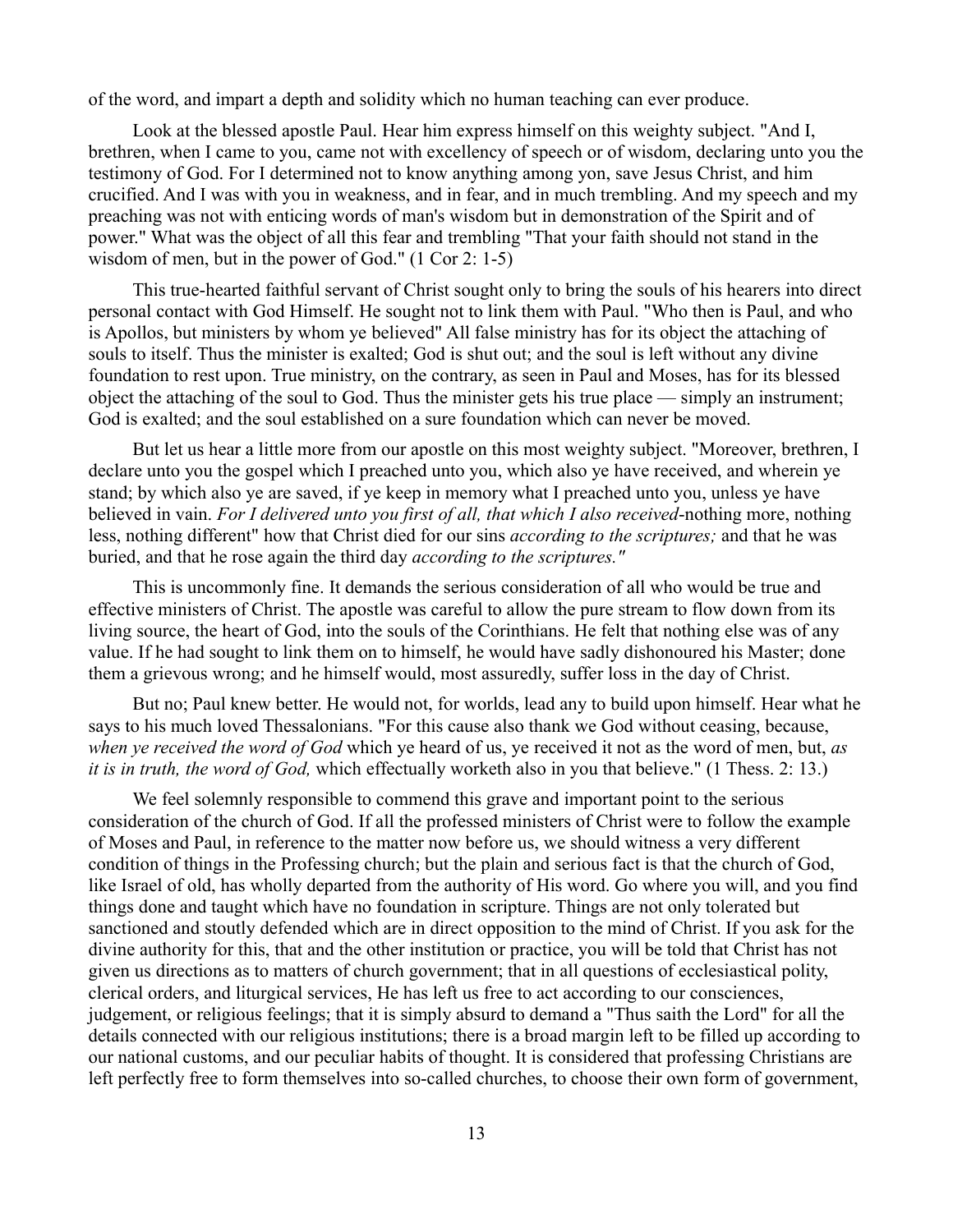to make their own arrangements, and to appoint their own office-bearers.

Now the question which the Christian reader has to consider is, "Are these things so?" Can it be that our Lord Christ has left His church without guidance as to matters so interesting and momentous? Can it be possible that the church of God is worse off, in the matter of instruction and authority, than Israel? In our studies on the books of Exodus, Leviticus; and Numbers, we have seen — for who could help seeing? — the marvellous pains which Jehovah took to instruct His people as to the most minute particulars connected with their public worship and private life. As to the tabernacle, the temple; the priesthood, the ritual, the various feasts and sacrifices, the periodical solemnities, the months, the days, the very hours, all was ordered and settled with divine precision. Nothing was left to mere human arrangement. Man's wisdom, his judgement, his reason, his conscience had nothing whatever to do in the matter. Had it been left to man, how should we ever have had that admirable, profound and farreaching typical system which the inspired pen of Moses has set before us? If Israel had been allowed to do what — as some would fain persuade us — the church is allowed, what confusion, what strife, what division, what endless sects and parties would have been the inevitable result.

But it was not so. The word of God settled everything "As the Lord commanded Moses." This grand and influential sentence was appended to everything that Israel had to do, and to everything they were not to do. Their national institutions and their domestic habits, their public and their private life — all came under the commanding authority of "Thus saith the Lord." There was no occasion for any member of the congregation to say, "I Cannot see this," or "I cannot go with that," or "I cannot agree with the other." Such language could only be regarded as the fruit of self-will. He might just as well say, "I cannot agree with Jehovah." And why? simply because the word of God had spoken as to everything, and that too with a clearness and simplicity which left no room whatever for human discussion. Throughout the whole of the Mosaic economy there was not the breadth of a hair of margin left in which to insert the opinion or the judgement of man. It pertained not to man to add the weight of a feather to that vast system of types and shadows which had been planned by the divine mind, and set forth in language so plain and pointed, that all Israel had to do was to *obey* — not to argue, not to reason, not to discuss, but to obey.

Alas! alas! they failed, as we know. They did their own will; they took their own way; they did "every man that which was right in his own eyes." They departed from the word of God, and followed the imaginations and devices of their own evil heart, and brought upon themselves the wrath and indignation of offended Deity, under which they suffer till this day, and shall yet suffer unexampled tribulation.

But all this leaves untouched the point on which we are just now dwelling. Israel had the oracles of God; and these oracles were divinely sufficient for their guidance in everything. There was no room left for the commandments and doctrines of men. The word of the Lord provided for every possible exigency, and that word was so plain as to render human comment needless.

Is the church of God worse off, as regards guidance and authority, than Israel of old. Are Christians left to think and arrange for themselves in the worship and service of God? Are there any questions left open for human discussion? Is the word of God sufficient, or is it not? Has it left anything unprovided for? Let us hearken diligently to the following powerful testimony: "All scripture is given by inspiration of God, and is profitable for doctrine, for reproof, for correction, for instruction in righteousness; that the man of God may be *perfect* (*artios*) *throughly furnished unto all good works"* (2 Tim. 3.)

This is perfectly conclusive. Holy scripture contains all that the man of God can possibly require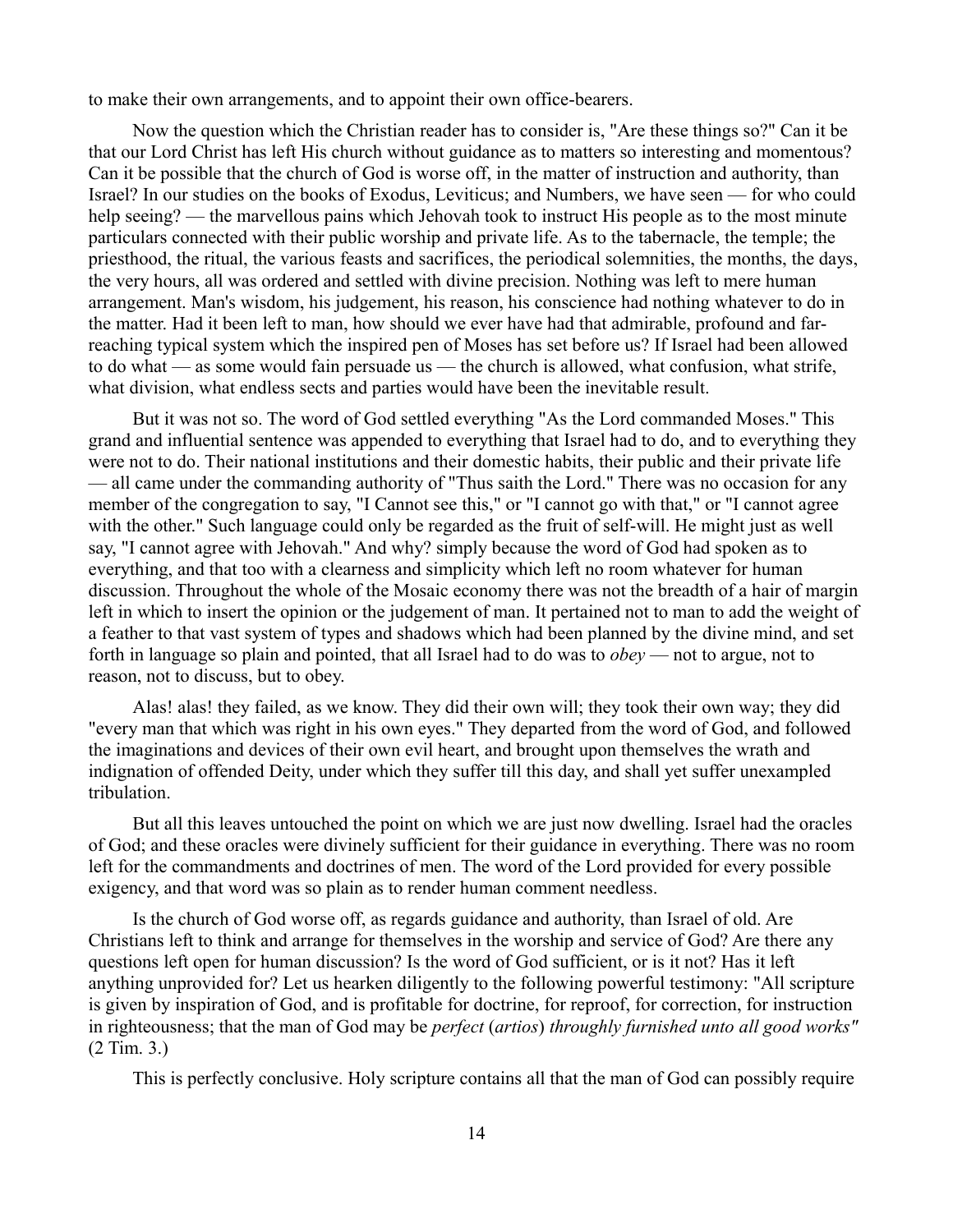to make him perfect, to equip him thoroughly for everything that can be called a "good work." And if this be true as to the man of God individually, it is equally true as to the church of God collectively. Scripture is all-sufficient, for each, for all. Thank God that it is so. What a signal mercy to have a divine Guidebook! Were it not so, what should we do? whither should we turn? what would become of us? If we were left to human tradition and human arrangement, in the things of God, what hopeless confusion! What clashing of opinions! What conflicting judgements! And all this of necessity, inasmuch as one man would have quite as good a right as another to put forth his opinion and to suggest his plan.

We shall perhaps be told that, notwithstanding our possession of the holy scripture, we have, nevertheless, sects, parties, creeds, and schools of thought almost innumerable. But Why is this" Simply because we refuse to submit our whole moral being to the authority of holy scripture. This is the real secret of the matter — the true source of all those sects and parties which are the shame and sorrow of the church of God.

It is vain for men to tell us that these things are good in themselves; that they are the legitimate fruit of that free exercise of thought and private judgement which form the very boast and glory of Protestant Christianity. We do not and cannot believe, for a moment, that such a plea will stand, before the judgement-seat of Christ. We believe, on the contrary that this very boasted freedom of thought and independence of judgement are in direct opposition to that spirit of profound and reverent obedience which is due to our adorable Lord and Master. What right has a servant to exercise his private judgement in the face of his master's plainly expressed will? None whatever. The duty of a servant is simply to obey, not to reason or to question; but to do what he is told. He fails as a servant, just in so far as he exercises his own private judgement. The most lovely moral trait in a servant's character is implicit, unquestioning, and unqualified obedience. The one grand business of a servant is to do his master's will.

All this will be fully admitted in human affairs; but, in the things of God, men think themselves entitled to exercise their private judgement. It is a fatal mistake. God has given us His word; and that word is so plain that wayfaring men, though fools, need not err therein. Hence, therefore, if we were all guided by that word; if we were all to bow down, in a spirit of unquestioning obedience, to its divine authority, there could not be conflicting opinions and opposing sects. It is quite impossible that the voice of holy scripture can teach opposing doctrines. It cannot possibly teach one man Episcopacy; another, Presbyterianism; and another, Independency. It cannot possibly furnish a foundation for opposing schools of thought. It would be a positive insult offered to the divine volume to attempt to attribute to it all the sad confusion of the professing church. Every pious mind must recoil, with just horror, from such an impious thought. Scripture cannot contradict itself, and therefore if two men or ten thousand men are exclusively taught by scripture, they will think alike.

Hear what the blessed apostle says to the church at Corinth — says to us. "Now I beseech you, brethren, *by the name of our Lord Jesus Christ*" — mark the mighty moral force of this appeal — "*that ye all speak the same thing,* and that there he no divisions among you; but that ye be perfectly joined together in *the same mind*, and in *the same judgement*.

Now, the question is, how was this most blessed result to be reached? Was it by each one exercising the right of private judgement? Alas! it was this very thing that gave birth to all the division and contention in the assembly at Corinth, and drew forth the sharp rebuke of the Holy Ghost. Those poor Corinthians thought they had a right to think, and judge and choose for themselves, and what was the result? "It hath been declared unto me of you, my brethren, by them which are of the house of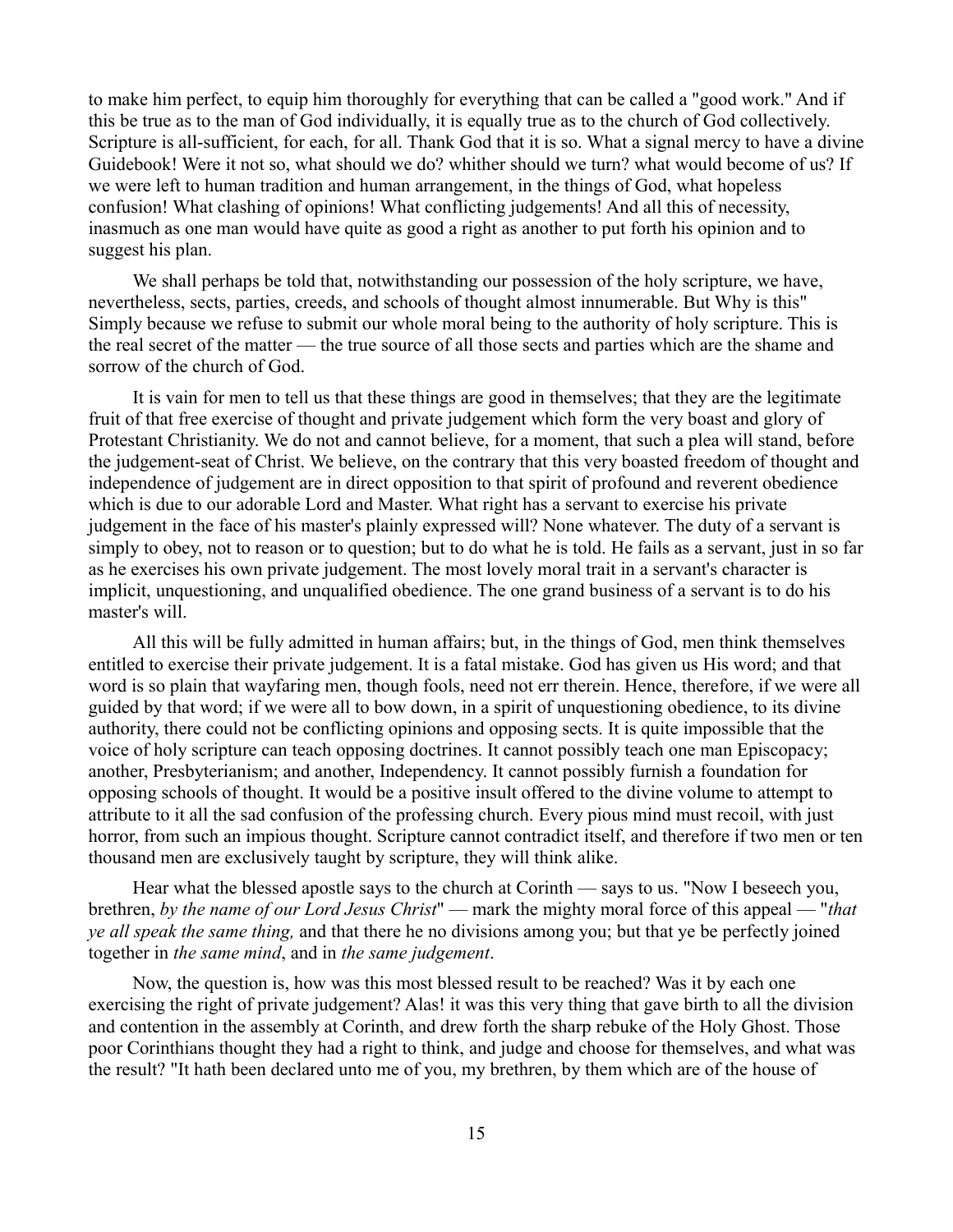Chloe, that there are contentions among you. Now this I say, that *every one of you saith,* I am of Paul; and I of Apollos; and I of Cephas; and I of Christ. Is Christ divided?"

Here we have private judgement and its sad fruit, its necessary fruit. One man has quite as good a right to think for himself as another and no man has any right whatsoever to force his opinion upon his fellow. Where then lies the remedy? In flinging to the winds our private judgments, and reverently submitting ourselves to the supreme and absolute authority of holy scripture. If it be not thus, how could the apostle beseech the Corinthians to "speak the same thing, and to he perfectly joined together in the same mind, and in the same judgement"? Who was to prescribe the "thing" that all were to "speak"? In Whose "mind" or whose "judgment" were all to be "perfectly joined together" Had any one member of the assembly, however gifted or intelligent, the slightest shadow of a right to set forth what his brethren were to speak, to think or to judge? Most certainly not. There was one absolute, because divine authority to which all were bound, or rather privileged to submit themselves. Human opinions, man's private judgement, his conscience, his reason, all these things must just go for what they are worth; and, most assuredly, they are perfectly worthless as authority. The word of God is the *only* authority; and if we are all governed by that we shall "all speak the same thing," and "there will be no divisions among us;" but we shall " be perfectly joined together in the same mind, and in the same judgement."

Lovely condition! But alas! it is not the present condition of the church of God; and therefore it is perfectly evident that we are not all governed by the one supreme, absolute and all-sufficient authority — the voice of holy scripture — that most blessed voice that can never utter one discordant note — a voice ever divinely harmonious to the circumcised ear.

Here lies the root of the whole matter. The church has departed from the authority of Christ, as set forth in His word. Until this is seen, it is only lost time to discuss the claims of conflicting systems ecclesiastical or theological. If a man does not see that it is his sacred duty to test every ecclesiastical system, every liturgical service, and every theological creed, by the word of God, discussion is perfectly useless. If it be allowable to settle things according to expediency, according to man's judgement, his conscience, or his reason, then verily we may as well, at once, give up, the case as hopeless. If we have no divinely settled authority, no perfect standard, no infallible guide, we cannot see how it is possible for any one to possess the certainty that he is treading in the true path. If indeed it be true that we are left to choose for ourselves, amid the almost countless paths which lie around us, then farewell to all certainty; farewell to peace of mind and rest of heart; farewell to all holy stability of purpose and fixedness of aim. If we cannot say of the ground we occupy, of the path we pursue, and of the work in which we are engaged, "This is the thing which the Lord hath commanded" we may rest assured we are in a wrong position, and the sooner we abandon it the better.

Thank God, there is no necessity whatever for His child or His servant to continue, for one hour, in connection with what is wrong. "Let every one that nameth the name of Christ depart from iniquity. But how are we to know what is iniquity? By the word of God, Whatever is contrary to scripture, whether in morals or in doctrines, is iniquity, and I must depart from it, cost what it may. It is an individual matter. *"Let every one." "He* that hath ears." "*He* that overcometh." "If *any* man hear my voice."

Here is the point. Let us mark it well. It is Christ's voice. It is not the voice of this good man or that good man; it is not the voice of the church, the voice of the fathers, the voice of general councils, but the voice of our own beloved Lord and Master. It is the individual conscience in direct, living contact with the voice of Christ, the living, eternal word of God, the holy scriptures. Were it merely a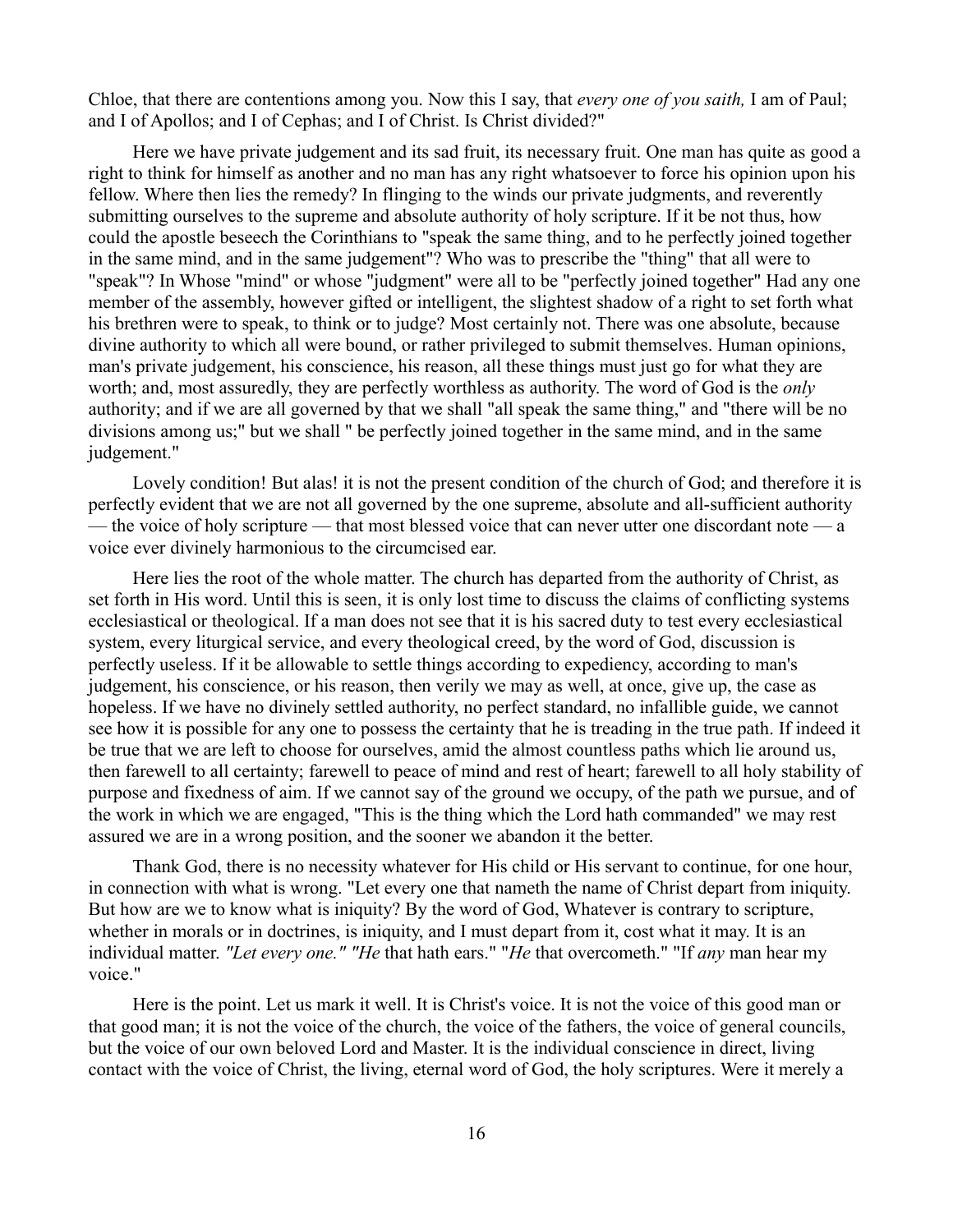question of human conscience, or judgement, or authority, we are, at once, plunged in hopeless uncertainty, inasmuch as what one man might judge to be iniquity, another might consider to be perfectly right. There must be some fixed standard to go by, some supreme authority from which there can be no appeal; and, blessed be God, there is. God has spoken; He has given us His word; and it is at once our bounden duty, our high privilege, our moral security, our true enjoyment, to obey that word.

Not man's interpretation of the word, but the word itself. This is all-important. We must have nothing — absolutely nothing between the human conscience and divine revelation. Men talk to us about the authority of the church. Where are we to find it? Suppose a really anxious, earnest, honest soul, longing to know the true way. He is told to listen to the voice of the church. He asks, which church? Is it the Greek, Latin, Anglican or Scotch church? Not two of them agree. Nay more, there are conflicting parties, contending sects, opposing schools of thought in one and the self-same body. Councils have differed; fathers have disagreed; popes have anathematised one another. In the Anglican Establishment, we have high church, low church, and broad church, each differing from the rest. In the Scotch or Presbyterian church, we have the Established church, the United Presbyterian, and the Free church. And then if the anxious inquirer turns away, in hopeless perplexity, from those great bodies, in order to seek guidance amid the ranks of Protestant dissenters, is he likely to fare any better?

Ah! reader, it is perfectly hopeless. The whole professing church has revolted from the authority of Christ, and cannot possibly be a guide or an authority for any one. In the second and third chapters of the book of Revelation, the church is seen under judgement, and the appeal, seven times repeated, is, "He that hath an ear, let him hear" — what, The voice of the church? Impossible! the Lord could never direct us to hear the voice of that which is itself under judgement. Hear what, then "Let him hear what the Spirit saith unto the churches."

And where is this voice to be heard? Only in the holy scriptures, given of God, in His infinite goodness, to guide our souls in the way of peace and truth, notwithstanding the hopeless ruin of the church, and the thick darkness and wild confusion of baptised Christendom. It lies not within the compass of human language to set forth the value and importance of having a divine and therefore an infallible and all sufficient guide and authority for our individual path.

But, be it remembered, we are solemnly responsible to bow to that authority, and follow that guide. It is utterly vain, indeed morally dangerous, to profess to have a divine guide and authority unless we are thoroughly subject thereto. This it was that characterised the Jews, in the days of our Lord. They had the scriptures, but they did not obey them. And one of the saddest features in the present condition of Christendom is its boasted possession of the Bible, while the authority of that Bible is boldly set aside.

We deeply feel the solemnity of this, and would earnestly press it upon the conscience of the Christian reader. The word of God is virtually ignored amongst us. Things are practised and sanctioned, on all hands, which not only have no foundation in scripture, but are diametrically opposed to it. We are not exclusively taught and absolutely governed by scripture.

All this is most serious, and demands the attention of all the Lord's people, in every place. We feel compelled to raise a warning note, in the ears of all Christians, in reference to this most weighty subject. Indeed, it is the sense of its gravity and vast moral importance that has led us to enter upon the service of writing these "Notes on the Book of Deuteronomy. It is our earnest prayer that the Holy Ghost may use these pages to recall the hearts of the Lord's dear people to their true and proper place, even the place of reverent allegiance to His blessed word. We feel persuaded that what will characterise all those who will walk devotedly, in the closing hours of the church's earthly history, will be profound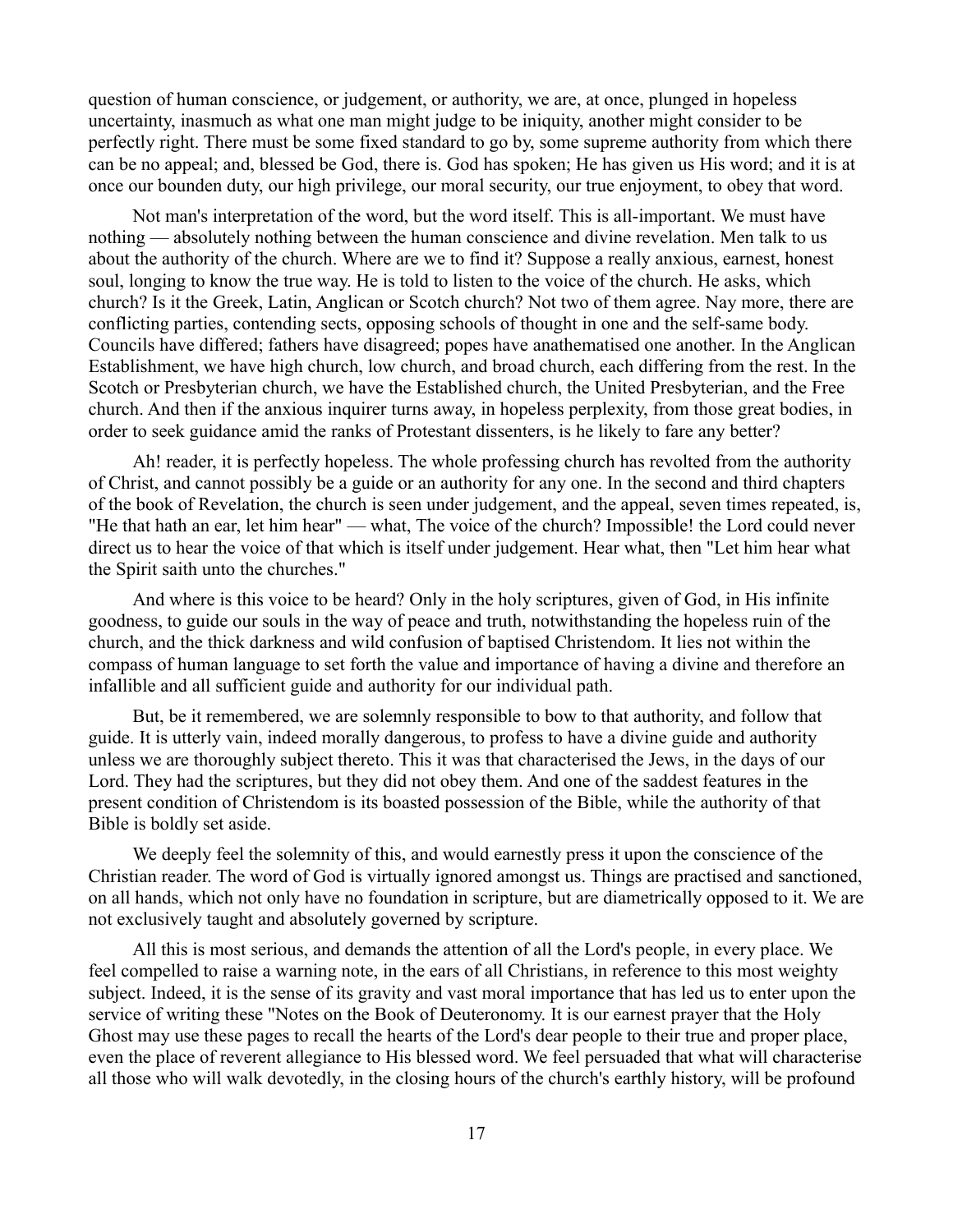reverence for the word of God, and genuine attachment to the Person of our Lord and Saviour Jesus Christ. The two things are inseparably bound together by a sacred and imperishable link.

"The Lord our God spake unto us in Horeb, saying, Ye have dwelt long enough in this mount; turn you, and take your journey, and go to the mount of the Amorites, and unto all the places nigh thereunto, in the plain, in the hills, and in the vale, and in the south, and by the sea-side, to the land of the Canaanites, and unto, Lebanon, unto the great river, the river Euphrates." (Vers. 6, 7.)

We shall find, throughout the whole of the book of Deuteronomy, the Lord dealing much more directly and simply with the people, than in any of the three preceding books; so far is it from being true that Deuteronomy is a mere repetition of what has passed before us, in previous sections. For instance, in the Passage just quoted, there is no mention of the movement of the cloud; no reference to the sound of the trumpet. "The Lord our God spake unto us." We know, from the Book of Numbers, that the movements of the camp were governed by the movements of the cloud, as communicated by the sound of the trumpet. but neither the trumpet nor the cloud is alluded to in this book. It is much more simple and familiar. "The Lord our God spake unto us in Horeb, saying, Ye have dwelt long enough in this mount."

This is very beautiful. it reminds us somewhat of the lovely simplicity of patriarchal times, when the Lord spake unto the fathers as a man speaketh to his friend. It was not by the sound of a trumpet, or by the movement of a cloud that the Lord communicated His mind to Abraham, Isaac and Jacob. He was so very near to them that there was no need, no room for an agency characterised by ceremony and distance. He visited them, sat with them, partook of their hospitality, in all the intimacy of personal friendship.

Such is the lovely simplicity of the order of things in patriarchal times; and this it is which imparts a peculiar charm to the narratives of the Book of Genesis.

But, in Exodus, Leviticus, and Numbers, we have something quite different. There we have set before us a vast system of types and shadows, rites, ordinances, and ceremonies, imposed on the people for the time being, the import of which is unfolded to us in the Epistle to the Hebrews. "The Holy Ghost this signifying, that the way into the holiest of all was not yet made manifest, while as the first tabernacle was yet standing; which was a, figure for the time then present, in which were offered both gifts and sacrifices, that could not make him that did the service perfect, as pertaining to the conscience; which stood only in meats and drinks, and divers washings, and carnal ordinances, imposed on them until the time of reformation." (Heb. 9: 8-10.)

Under this system, the people were at a distance from God. It was not with them as it had been with their fathers, in the Book of Genesis. God was shut in from them; and they were shut out from Him. The leading features of the Levitical ceremonial, so far as the people were concerned, were, bondage, darkness, distance. But, on the other hand, its types and shadows pointed forward to that one great sacrifice which is the foundation of all God's marvellous counsels and purposes, and by which He can, in perfect righteousness, and according to all the love of His heart, have a people near unto Himself, to the praise of the glory of His grace, throughout the golden ages of eternity.

Now, it has been already remarked, we shall find, in Deuteronomy, comparatively little of rites and ceremonies. The Lord is seen more in direct communication with the people; and even the priests, in their official capacity, come rarely before us; and, if they are referred to, it is very much more in a moral than in a ceremonial way. Of this we shall have ample proof as we pass along; it is a marked feature of this beautiful book.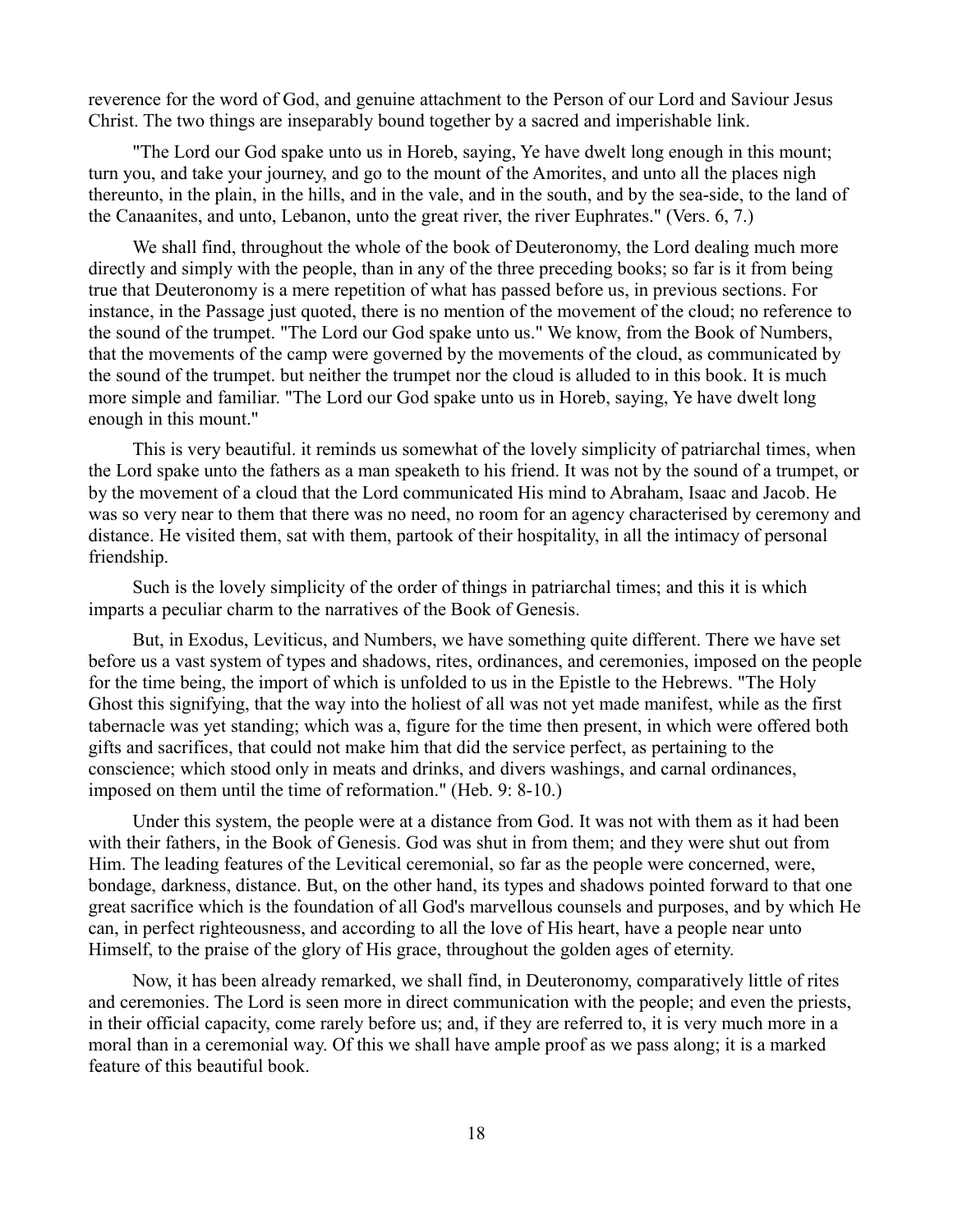"The Lord our God spake unto us in Horeb, saying, Ye have dwelt long enough in this mount: turn you, and take your journey, and go to the mount of the Amorites." What a rare privilege, for any people, to have the Lord so near to them, and so interested in all their movements, and in all their concerns great and small: He knew how long they ought to remain in any one place, and whither they should next bend their steps. They had no need to harass themselves about their journeyings, or about anything else. They were under the eye, and in the hands of One whose wisdom was unerring, whose power was omnipotent, whose resources were inexhaustible, whose love was infinite, who had charged Himself with the care of them, who knew all their need, and was prepared to meet it, according to all the love of His heart, and the strength of His holy arm.

What, then, we may ask, remained for them to do? What was their plain and simple duty? Just to obey. It was their high and holy privilege to rest in the love and obey the commandments of Jehovah their covenant God. Here lay the blessed secret of their peace, their happiness, and their moral security. They had no need whatever to trouble themselves about their movements, no need of planning or arranging. Their journeyings were all ordered for them by One who knew every step of the way from Horeb to Kadesh-barnea; and they had just to live by the day, in happy dependence upon Him.

Happy position! Privileged path! Blessed portion! But it demanded a broken will — an obedient mind — a subject heart. If, when Jehovah had said, "Ye have compassed this mountain long enough," they, on the contrary, were to form the plan of compassing it a little longer, they would have had to compass it without Him. His companionship, His counsel and His aid, could only be counted upon in the path of obedience.

Thus it was with Israel, in their desert wanderings, and thus it is with us. It is our most precious privilege to leave all our matters in the hands, not merely of a covenant God, but of a loving Father. He arranges our movements for us; He fixes the bounds of our habitation; He tells us how long to stay in a place, and where to go next. He has charged Himself with all our concerns, all our movements, all our wants. His gracious word to us is, "Be careful far nothing; but in everything by prayer and supplication, with thanksgiving, let your requests be made known unto God." And what then? "The peace of God, which passeth all understanding, shall keep your hearts and minds through Christ Jesus."

But it may be the reader feels disposed to ask, "How does God guide His people now? We cannot expect to hear His voice telling us when to move or where to go." To this we reply, at once, it cannot surely be that the members of the church of God, the body of Christ, are worse off, in the matter of divine guidance, than Israel in the wilderness. Cannot God guide His children — cannot Christ guide His servants, in all their movements, and in all their service? Who could think, for a moment, of calling in question a truth so plain and so precious? True, we do not expect to hear a voice, or see the movement of a cloud; but we have what is very much better, very much higher, very much more intimate. We may rest assured our God has made ample provision for us in this, as in all beside, according to all the love of His heart.

Now, there are three ways in which we are guided; we are guided by the word; we are guided by the Holy Ghost; and we are guided by the instincts of the divine nature. And we have to bear in mind that the instincts of the divine nature, the leadings of the Holy Ghost, and the teaching of holy scripture will always harmonise. This is of the utmost importance to keep before us. A person might fancy himself to be led by the instincts of the divine nature, or by the Holy Spirit, to pursue a certain line of action involving consequences at issue with the word of God. Thus his mistake would be made apparent. It is a very serious thing for any one to act on mere impulse or impression. By so doing, he may fall into a snare of the devil, and do very serious damage to the cause of Christ. We must calmly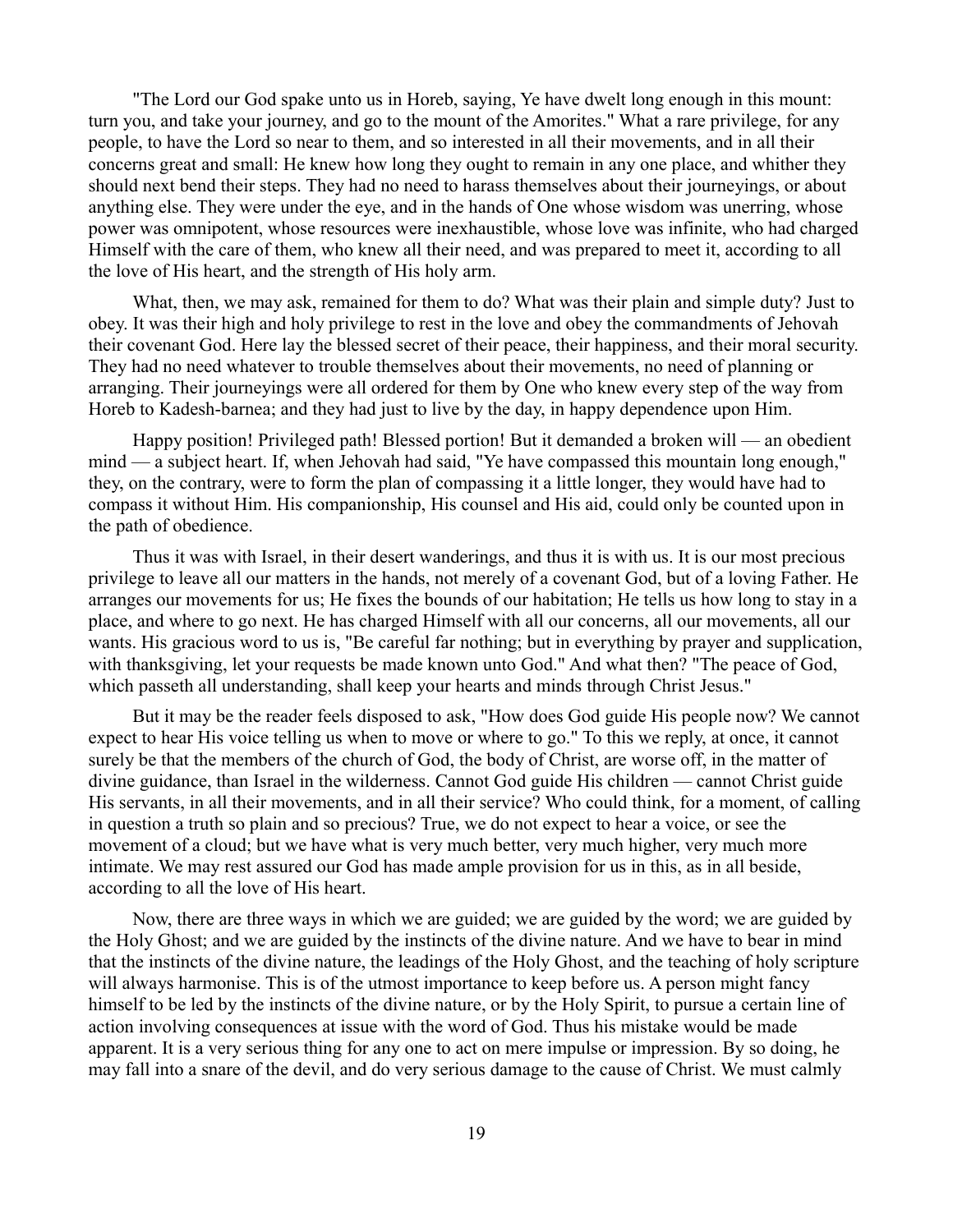weigh our impressions in the balances of the sanctuary, and faithfully test them by the standard of the divine word. In this way, we shall be preserved from error and delusion. It is a most dangerous thing to trust impressions or act on impulse. We have seen the most disastrous consequences produced by so doing. Facts may be reliable. Divine authority is absolutely infallible. Our own impressions may prove as delusive as a will-o'-the-wisp, or a mirage of the desert. Human feelings are most untrustworthy. We must ever submit them to the most severe scrutiny, lest they betray us into some fatally false line of action. We can trust scripture, without a shadow of misgiving; and we shall find, without exception, that the man who is led by the Holy Ghost, or guided by the instincts of the divine nature, will never act in opposition to the word of God. This is what we may call an axiom in the divine life — an established rule in practical Christianity. Would that it had been more attended to in all ages of the church's history! Would that it were more pondered in our own day!

But there is another point, in this question of divine guidance, which demands our serious attention. We, not infrequently, hear people speak of "The finger of divine Providence" as something to be relied upon for guidance. This may be only another mode of expressing the idea of being guided by circumstances, which, we do not hesitate to say, is very far indeed from being the proper kind of guidance for a Christian.

No doubt, our Lord may and does, at times, intimate His mind, and indicate our path by His providence; but we must be sufficiently near to Him to be able to interpret the providence aright, else we may find that what is called "an opening of providence" may actually prove an opening by which we slip off the holy path of obedience. Surrounding circumstances, just like our inward impressions, must be weighed in the presence of God, and judged by the light of His word, else they may lead us into the most terrible mistakes. Jonah might have considered it a remarkable providence to find a ship going to Tarshish; but had he been in communion with God, he would not have needed a ship. In short, the word of God is the one grand test and perfect touchstone for everything — for outward circumstances and inward impressions — for feelings, imaginations and tendencies — all must be placed under the searching light of holy scripture and there calmly and seriously judged. This is the true path of safety, peace and blessedness for every child of God.

It may, however, be said, in reply to all this, that we cannot expect to find a text of scripture to guide us in the matter of our movements, or in the thousand little details of daily life. Perhaps not; but there are certain great principles laid down in scripture which, if properly applied, will afford divine guidance even where we might not be able to find a particular text. And not only so, but we have the fullest assurance that our God can and does guide His children, in all things." "The steps of a good man are ordered of the Lord." "The meek will he guide in judgement; and the meek will he teach his way." "I will guide thee with mine eye." He can signify His mind to us as to this or that particular act or movement. If not, where are we? How are we to get on? How are we to regulate our movements? Are we to be drifted hither and thither by the tide of circumstances? Are we left to blind chance, or to the mere impulse of our own will?

Thank God, it is not so. He can, in His own perfect way, give us the certainty of His mind, in any given case; and, without that certainty, we should never move. Our Lord Christ — all homage to His peerless Name! — can intimate His mind to His servant as to where He would have him to go and what He would have him to do; and no true servant will ever think of moving or acting without such intimation. We should never move or act in uncertainty. If we are not sure, let us be quiet and wait. Very often it happens that we harass and fret ourselves about movements that God would not have us to make at all. A person once said to a friend, "I am quite at a loss to know which way to turn." Then, " Don't turn at all" was the friend's wise reply.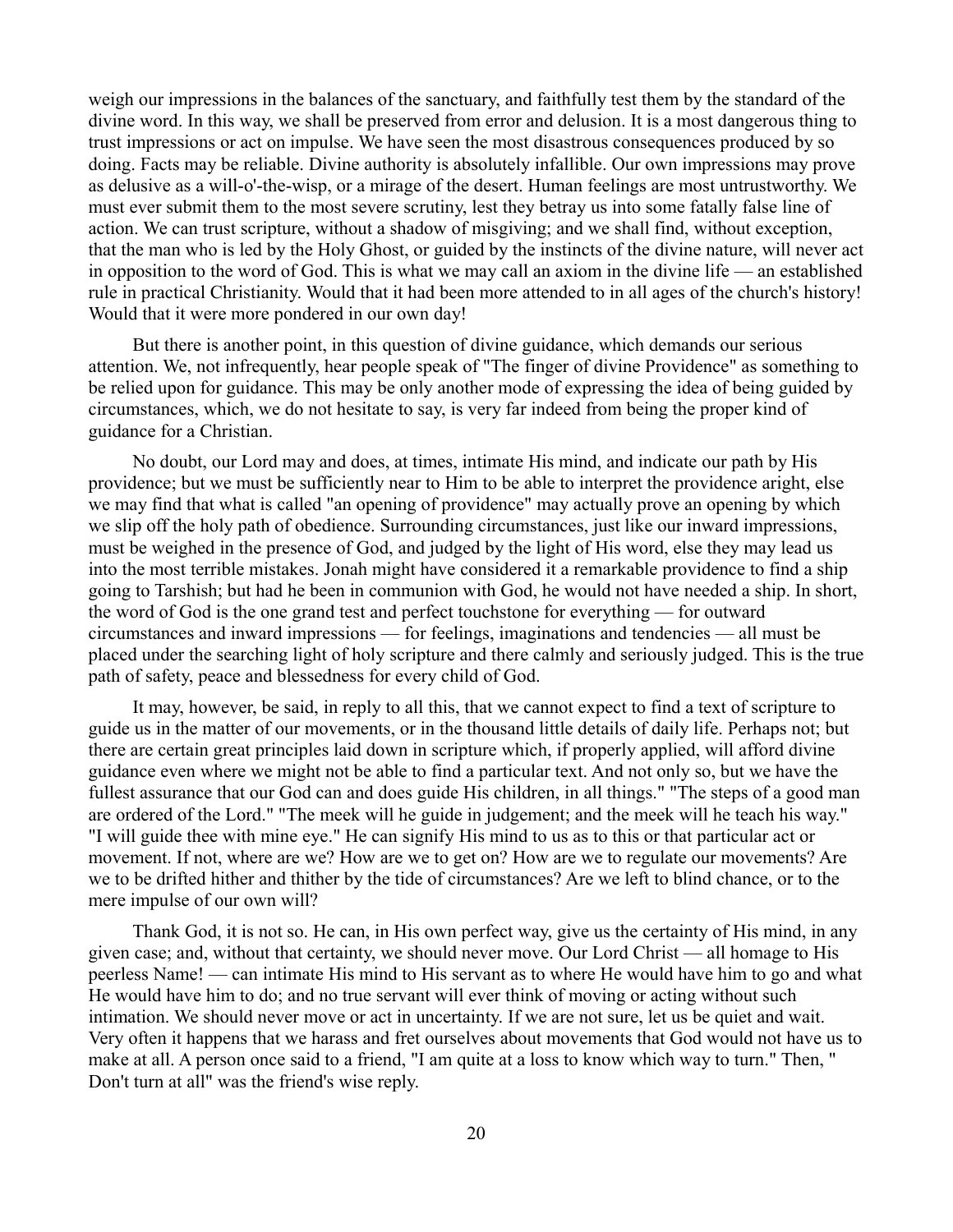But here an all-important moral point comes in, and that is, our whole condition of soul. This, we may rest assured, has very much to do with the matter of guidance. It is "the meek he will guide in judgement and teach his way." We must never forget this. If only we are humble and self-distrusting, if we wait on our God, in simplicity of heart, uprightness of mind, and honesty of purpose, He will, most assuredly, guide us. But it will never do to go and ask counsel of God in a matter about which our mind is made up, or our will is at work.

This is a fatal delusion. Look at the case of Jehoshaphat, in I Kings 22. "It came to pass, in the third year, that Jehoshaphat the king of Judah came down to the king of Israel" — a sad mistake, to begin with — "And the king of Israel said unto his servants, Know ye that Ramoth in Gilead is ours, and we be still, and take it not out of the hand of the king of Syria? And he said unto Jehoshaphat, Wilt thou go with me to battle to Ramoth Gilead? And Jehoshaphat said to the king of Israel, I am as thou art, my people as thy people, my horses as thy horses, and," as we have it in 2 Chronicles 18: 3, "we will be with thee in the war."

Here we see that his mind was made up before ever he thought of asking counsel of God in the matter. He was in a false position and a wrong atmosphere altogether. He had fallen into the snare of the enemy, through lack of singleness of eye, and hence he was not in a fit state to receive or profit by divine guidance. He was bent on his own will, and the Lord left him to reap, the fruits of it; and, but for infinite and sovereign mercy, he would have fallen by the sword of the Syrians, and been borne a corpse from the battle field.

True, he did say to the king of Israel, "Inquire, I pray thee, at the word of the Lord today." But where was the use of this, when he had already pledged himself to a certain line of action? What folly for any one to make up his mind, and then go and ask for counsel! Had he been in a right state of soul, he never would have sought counsel, in such a case at all. But his state of soul was bad, his position false, and his purpose in direct opposition to the mind and will of God. Hence, although he heard, from the lips of Jehovah's messenger, His solemn judgement on the entire expedition, yet he took his own way, and well-nigh lost his life in consequence.

We see the same thing in the forty-second chapter of Jeremiah. The people applied to the prophet to ask counsel as to their going down into Egypt. But they had already made up their minds, as to their course. They were bent on their own will. Miserable condition! Had they been meek and humble, they would not have needed to ask counsel, in the matter. But they said unto Jeremiah the prophet, "Let, we beseech thee, our supplication be accepted before thee, and pray for us unto the Lord *thy* God" — Why not say, The Lord *our* God? — "even for all this remnant: (for we are left but a few of many, as thine eyes do behold us;) that the Lord *thy* God may show as the way wherein we may walk, and the thing that we may do. Then Jeremiah the prophet said unto them, I have heard you; behold, I will pray unto the Lord *your* God, according to your words; and it shall come to pass, that whatsoever thing the Lord shall answer you, I will declare it unto you: I will keep nothing hack from you. Then they said to Jeremiah, The Lord be a true and faithful witness between us; if we do not even according to all things for the which the Lord *thy* God shall send thee to us. Whether it be good, or whether it be evil," — How could the will of God be anything but good? — "we will obey the voice of the Lord our God, to whom we send thee; that it may be well with us, when we obey the voice of the Lord our God."

Now, all this seemed very pious and very promising. But mark the sequel. When they found that the judgement and counsel of God did not tally with their will, "Then spake.... *all the proud men,* saying unto Jeremiah, Thou speakest falsely; the Lord our God hath not sent thee to say, go not into Egypt to sojourn there."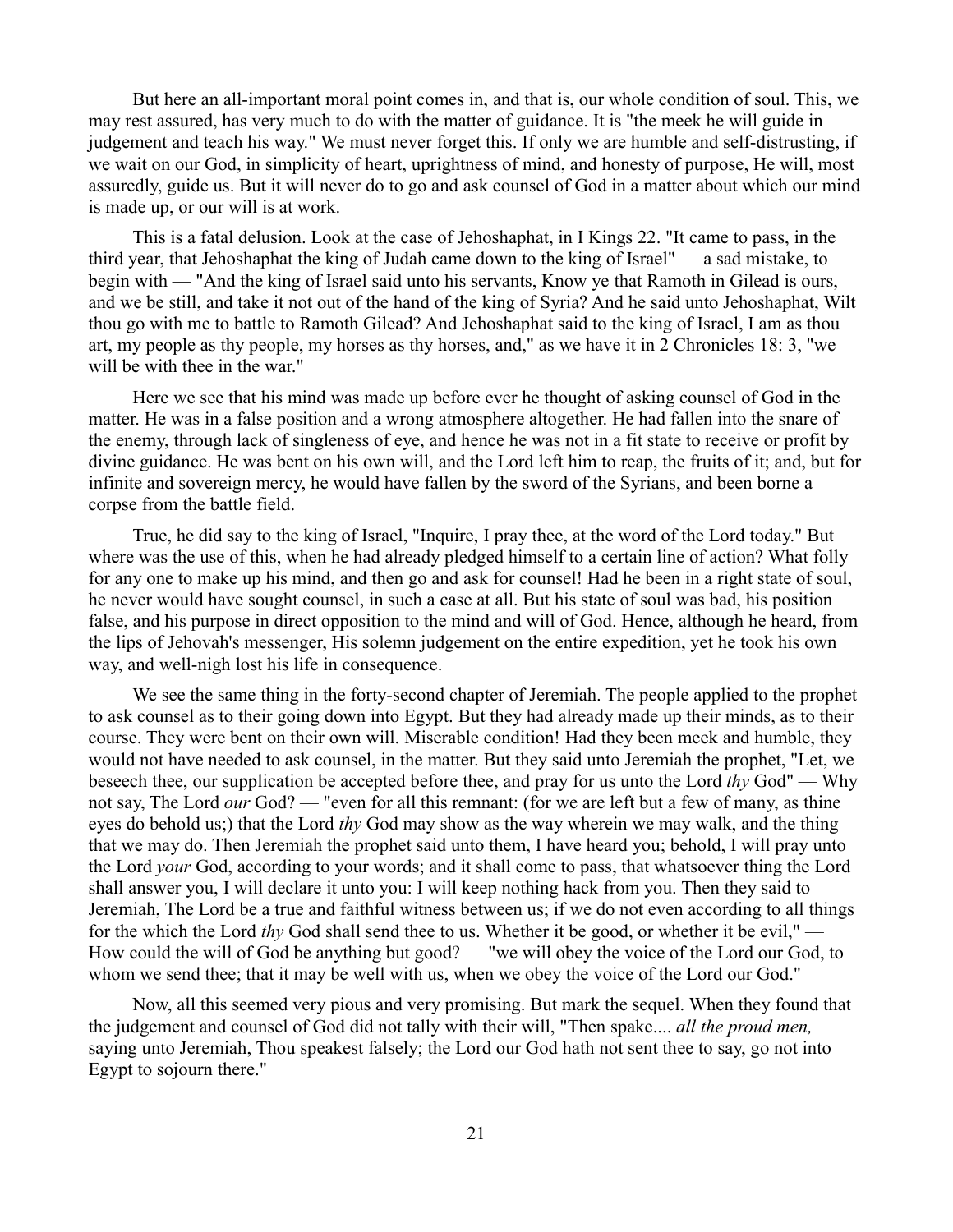Here, the real state of the case comes clearly out. Pride and self-will were at work. Their vows and promises were false. "Ye dissembled in your hearts," says Jeremiah, "when ye sent me unto the Lord your God, saying, Pray for us unto the Lord our God; and according unto all that the Lord our God shall say, so declare unto us, and we will do it." It would have been all very well, had the divine response fallen in with their will in the matter; but, inasmuch as it ran counter, they rejected it altogether.

How often is this the case! The word of God does not suit man's thoughts; it judges them; it stands in direct opposition to his will; it interferes with his plans, and hence he rejects it. The human will and human reason are ever in direct antagonism to the word of God; and the Christian must refuse both the one and the other, if he really desires to be divinely guided. An unbroken will and blind reason, if we listen to them, can only lead us into darkness, misery and desolation. Jonah *would* go to Tarshish, when he ought to have gone to Nineveh; and the consequence was that he found himself "in the belly of hell," with "the weeds wrapped about his head." Jehoshaphat *would* go to Ramoth Gilead, when he ought to have been at Jerusalem; and the consequence was that he found himself surrounded by the swords of the Syrians. The remnant, in the days of Jeremiah, *would* go into Egypt, when they ought to have remained at Jerusalem; and the consequence was that they died by the sword, by the famine, and by the pestilence in the land of Egypt "whither they desired to go and to sojourn."

Thus it must ever be. The path of self-will is sure to be a path of darkness and misery. It cannot be otherwise. The path of obedience, on the contrary, is a path of peace, a path of light, a path of blessing, a path on which the beams of divine favour are ever poured in living lustre. It may, to the human eye, seem narrow, rough and lonely; but the obedient soul finds it to be the path of life, peace, and moral security. "The path of the just is as the shining light, that shineth more and more unto the perfect day." Blessed path! May the writer and the reader ever be found treading it, with a steady step and earnest purpose!

Before turning from this great practical subject of divine guidance and human obedience, we must ask the reader to refer, for a few moments, to a very beautiful passage in the eleventh chapter of Luke. He will find it full of the most valuable instruction.

"The light of the body is the eye; therefore when thine eye is single, thy whole body also is full of light; but when thine eye is evil, thy body also is full of darkness. Take heed, therefore, that the light which is in thee be not darkness. If thy whole body therefore be full of light, having no part dark, the whole shall be full of light, as when the bright shining of a candle doth give thee light." (Vers. 34-36.)

Nothing can exceed the moral force and beauty of this passage. First of all, we have the "single eye." This is essential to the enjoyment of divine guidance. It indicates a broken will — a heart honestly fixed upon doing the will of God. There is no under current, no mixed motive, no personal end in view. There is the one simple desire and earnest purpose to do the will of God, whatever that will may be.

Now, when the soul is in this attitude, divine light comes streaming in and fills the whole body. Hence it follows that if the body is not full of light, the eye is not single; there is some mixed motive; self-will or self-interest is at work; we are not right before God. In this case, any light which we profess to have is darkness; and there is no darkness so gross or so terrible as that judicial darkness which settles down upon the heart governed by self-will while professing to have light from God. This will be seen in all its horrors, by-and-by, in Christendom, when "that Wicked shall be revealed, whom the Lord shall consume with the spirit of his mouth, and shall destroy with the brightness of his coming; even him, whose coming is after the working of Satan, with all power and signs and lying wonders, and with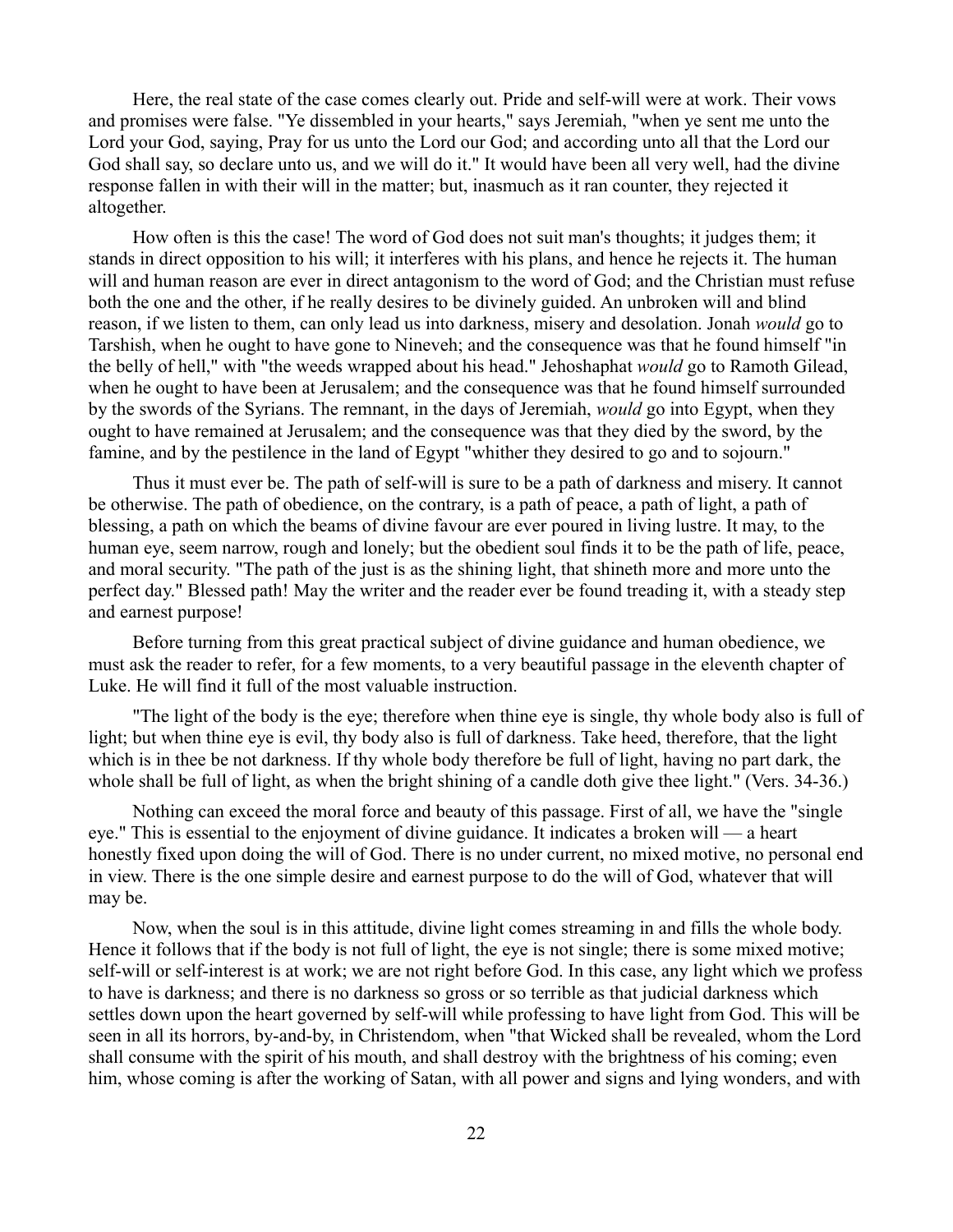all deceivableness of unrighteousness in them that perish; because *they received not the love Of the truth,* that they might be saved. And *for this cause God* shall send them strong delusion, that they should believe a lie; that they all might be damned who believed not the truth, but *had pleasure in unrighteousness,"* (2 Thess. 2: 8-12.)

How awful is this! How solemnly it speaks to the whole professing church! How solemnly it addresses the conscience of both the writer and the reader of these lines! Light not acted upon becomes darkness. "If the light which is in thee be darkness, how great is that darkness!" But on the other hand, a little light honestly acted upon, is sure to increase; for "to him that hath shall more be given and " the path of the just is as the shining light that shineth more and more unto the perfect day.

This moral progress is beautifully and forcibly set forth in Luke 11: 36. "If thy whole body therefore be full of light, having *no part dark" —* no chamber kept closed against the heavenly rays no dishonest reserve — the whole moral being laid open, in genuine simplicity, to the action of divine light; then — "the whole shall be full of light, as when the bright shining of a candle doth give thee light." In a word, the obedient soul has not only light for his own path, but the light shines out, so that others see it, like the bright shining of a candle. "Let your light so shine before men, that they may see your good works, and glorify your Father which is in heaven"

We have a very vivid contrast to all this in the thirteenth chapter of Jeremiah. "Give glory to the Lord your God, *before he cause darkness,* and before your feet stumble upon the dark mountains, and while ye look for light, he turn it into the shadow of death, and make it gross darkness." The way to give glory to the Lord our God is to obey His word. The path of duty is a bright and blessed path; and the one who through grace, treads that path will never stumble on the dark mountains. The truly humble, the lowly, the self-distrusting will keep far away from those dark mountains, and walk in that blessed path which is ever illuminated by the bright and cheering beams of God's approving countenance.

This is the path of the just, the path of heavenly wisdom, the path of perfect peace. May we ever be found treading it, beloved reader; and let us never, for one moment, forget that it is our high privilege to be divinely guided in the most minute! details of our daily life. Alas! for the one who is not so guided. He will have many a stumble, many a fall, many a sorrowful experience. If we are not guided by our Father's eye, we shall be like the horse or the mule which have no understanding, whose mouth must be held in with bit and bridle — like the horse, impetuously rushing where he ought not, or the mule obstinately refusing to go where he ought. How sad for a Christian to be like these! How blessed to move, from day to day, in the path marked out for us by our Father's eye; a path which the vulture's eye hath not seen, or the lion's whelp trodden; the path of holy obedience, the path in which the meek and lowly will ever be found, to their deep joy, and the praise and glory of Him who has opened it for them and given them grace to tread it.

In the remainder of our chapter, Moses rehearses in the ears of the people, in language of touching simplicity, the facts connected with the appointment of the judges, and the mission of the spies. The appointment of the judges, Moses, here, attributes to his own suggestion. The mission of the spies was the suggestion of the people. That dear and most honoured servant of God felt the burden of the congregation too heavy for him; and assuredly, it was very heavy; though we know well that the grace of God was amply sufficient for the demand; and, moreover, that that grace could act as well by one man as by seventy.

Still, we can well understand the difficulty felt by "the meekest man in all the earth" in reference to the responsibility of so grave and important a charge; and truly the language in which he states his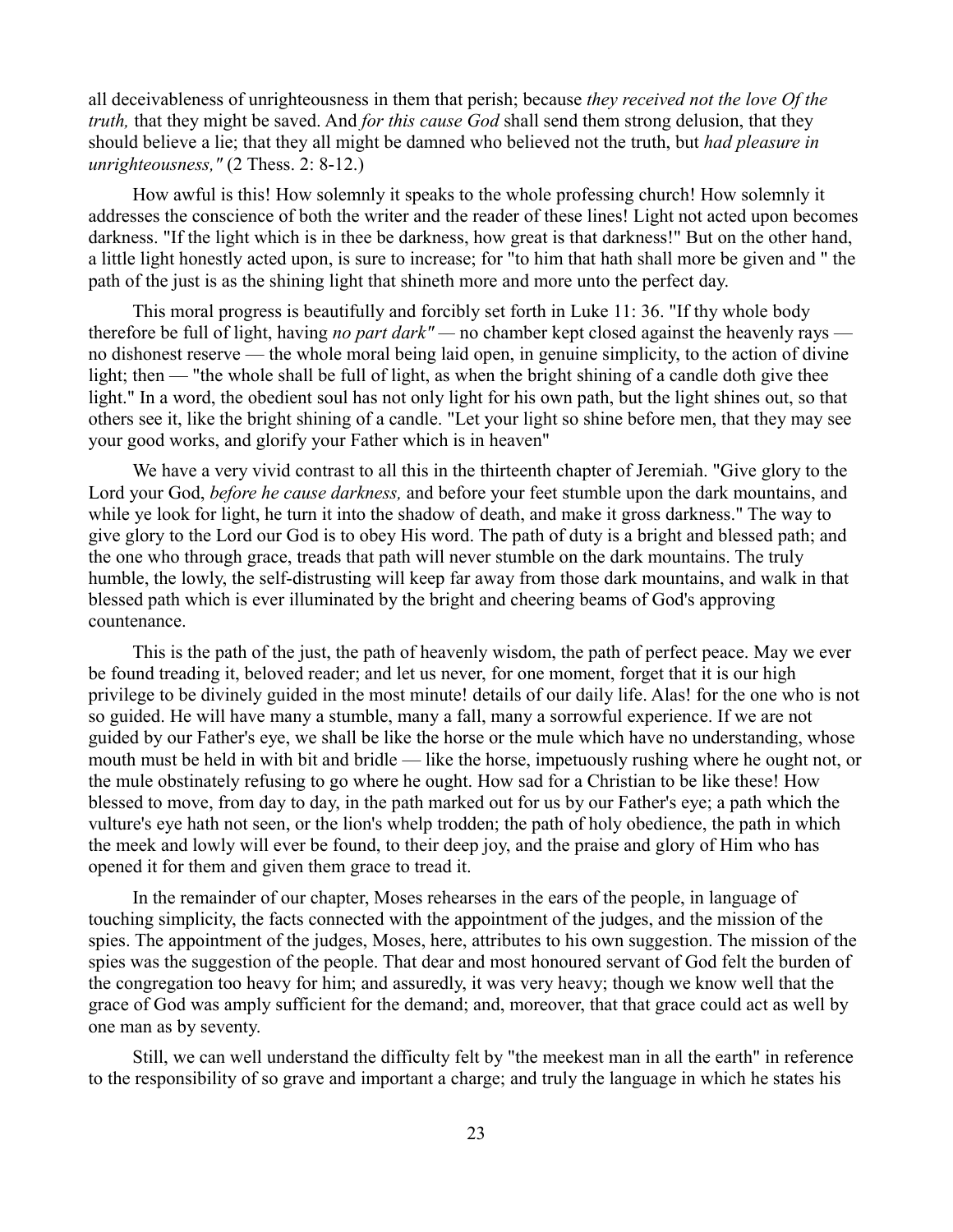difficulty is affecting in the highest degree. We feel as though we must quote it for the reader.

"And I spake unto you at that time, saying, I am not able to bear you myself alone" — surely not; what mere mortal could? But God was there to be counted upon for exigency of every hour — "The Lord your God hath multiplied you, and, behold, ye are this day as the stars of heaven for multitude. (The Lord God of your fathers make you a thousand times so many more as ye are, and bless you as he hath promised you!") Lovely parenthesis! Exquisite breathing of a large and lowly heart! — "How can I myself alone bear your cumbrance, and your burden, and *your strife?"*

Alas! here lay the secret of much of the "cumbrance" and the "burden." They could not agree among themselves; there were controversies, contentions and questions; and who was sufficient for these things What human shoulder could sustain such a burden. How different it might have been with them! Had they walked lovingly together, there would have been no cases to decide, and therefore no need of judges to decide them. If each member of the congregation had sought the prosperity, the interest and the happiness of his brethren, there would have been no "strife," no "cumbrance," no " burden." If each had done all that in him lay to promote the common good, how lovely would have been the result!

But, ah! it was not so with Israel, in the desert; and, what is still more humbling, it is not so in the church of God, although our privileges are so much higher. Hardly had the assembly been formed by the presence of the Holy Ghost, ere the accents of murmuring and discontent were heard. And about what? About "neglect," whether fancied or real. Whatever way it was, *self* was at work. If the neglect was merely imaginary, the Grecians were to blame; and if it was real, the Hebrews were to blame. It generally happens, in such cases, that there are faults on both sides; but the true way to avoid all strife, contention and murmuring is to put self in the dust and earnestly seek the good of others. Had this excellent way been understood and adopted, from the outset, what a different task the ecclesiastical historian would have had to perform! But alas! it has not been adopted, and hence the history of the professing church, from the very beginning, has been a deplorable and humiliating record of controversy, division and strife. In the very presence of the Lord Himself, whose whole life was one of complete self-surrender, the apostles disputed about who should be greatest. Such a dispute could never have arisen, had each known the exquisite secret of putting self in the dust, and seeking the good of others. No one who knows ought of the true moral elevation of self-emptiness could possibly seek a good or a great place for himself. Nearness to Christ so satisfies the lowly heart, that honour, distinctions and rewards are little accounted of. But where self is at work, there you will have envy and jealousy, strife and contention, confusion and every evil work.

Witness the scene between the two sons of Zebedee and their ten brethren, in the tenth chapter of Mark What was at the bottom of it? Self. The two were thinking of a good place for themselves in the kingdom; and the ten were angry with the two for thinking of any such thing. Had each set self aside, and sought the good of others, such a scene would never have been enacted. The two would not have been thinking about themselves, and hence there would have been no ground for the "indignation" of the ten.

But it is needless to multiply examples. Every age of the church's history illustrates and proves the truth of our statement that self and its odious workings are the producing cause of strife, contention and division, always. Turn where you will, from the days of the apostles down to the days in which our lot is cast, and you will find unmortified self to be the fruitful source of strife and schism. And, on the other hand, you will find that to sink self and its interests is the true secret of peace, harmony and brotherly love. If only we learn to set self aside, and seek earnestly the glory of Christ, and the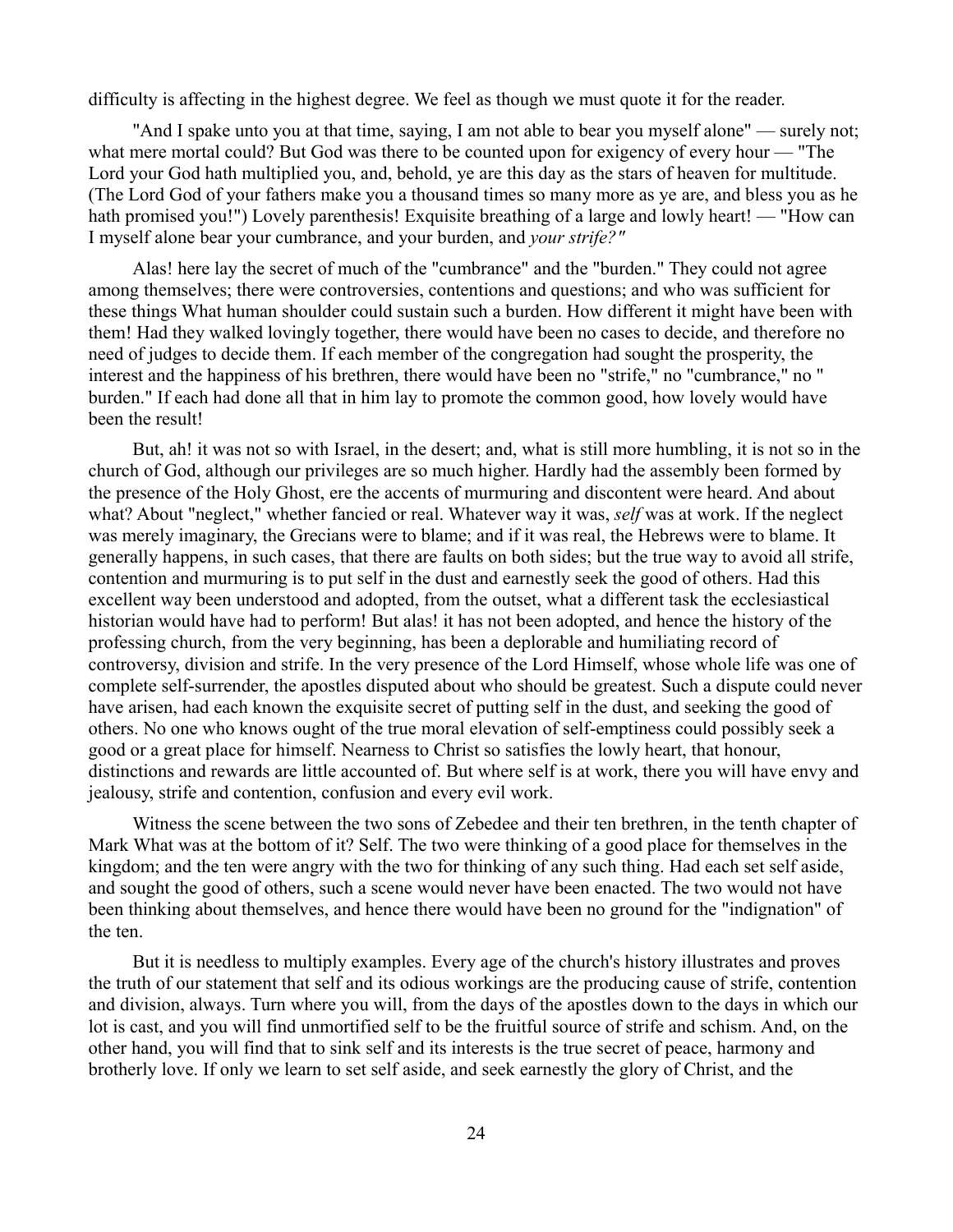prosperity of His beloved people, we shall not have many "cases" to settle.

We must now return to our chapter.

"How can I myself alone bear your cumbrance, and your burden and your strife Take you wise men, and understanding, and known among your tribes, and I will make them rulers over you. And ye answered me, and said, The thing which thou hast spoken is good for us to do. So I took the chief of your tribes, *wise* men, and *known*" — men fitted of God, and possessing, because entitled to, the confidence of the congregation — "and made them heads over you, captains over thousands, and captains over hundreds, and captains over fifties, and captains over tens, and officers among your tribes."

Admirable arrangement! If indeed it had to he made, nothing could be better adapted to the maintenance of order, than the graduated scale of authority, varying from the captain of ten to the captain of a thousand; the lawgiver himself at the head of all, and he in immediate communication with the Lord God of Israel.

We have no allusion, here, to the fact recorded in Exodus 18, namely, that the appointment of those rulers was at the suggestion of Jethro, Moses' father-in-law Neither have we any reference to the scene in Numbers 11. We call the reader's attention to this as one of the many proofs which lie scattered along the pages of Deuteronomy, that it is very far indeed from being a mere repetition of the preceding sections of the Pentateuch. In short, this delightful book has a marked character of its own, and the mode in which facts are presented is in perfect keeping with that character. It is very evident that the object of the venerable lawgiver, or rather of the Holy Ghost in him, was to bring everything to bear, in a moral way, upon the hearts of the people, in order to produce that one grand result which is the special object of the book, from beginning to end, namely, a loving obedience to all the statutes and judgments of the Lord their God.

We must bear this in mind, if we would study aright the book which lies open before us. Infidels, sceptics and rationalists may impiously suggest to us the thought of discrepancies in the various records given in the different books; but the pious reader will reject, with a holy indignation, every such suggestion, knowing that it emanates directly from the father of lies, the determined and persistent enemy of the precious Revelation of God. This, we feel persuaded, is the true way in which to deal with all infidel assaults upon the Bible. Argument is useless, inasmuch as infidels are not in a position to understand or appreciate its force. They are profoundly ignorant of the matter; nor is it merely a question of profound ignorance, but of determined hostility, so that, in every way, the judgement of all infidel writers on the subject of divine inspiration, is utterly worthless, and perfectly contemptible. We would pity and pray for the men, while we thoroughly despise and indignantly reject their opinions. The word of God is entirely above and beyond them. It is as perfect as its Author, and as imperishable as His throne; but its moral glories, its living depths, and its infinite perfections are only unfolded to faith and need. "I thank thee, O Father, Lord of heaven and earth, because thou hast hid these things from the wise and prudent, and hast revealed them unto babes."

If we are only content to be as simple as a babe, we shall enjoy the precious revelation of a Father's love as given by His Spirit, in the holy scriptures. But on the other hand, those who fancy themselves wise and prudent, who build upon their learning, their philosophy and their reason, who think themselves competent to sit in judgement on the word of God, and hence, on God Himself, are given over to judicial darkness, blindness and hardness of heart. Thus it comes to pass that the most egregious folly, and the most contemptible ignorance, that man can display, will be found in the pages of those learned writers who have dared to write against the Bible. "Where is the wise? where is the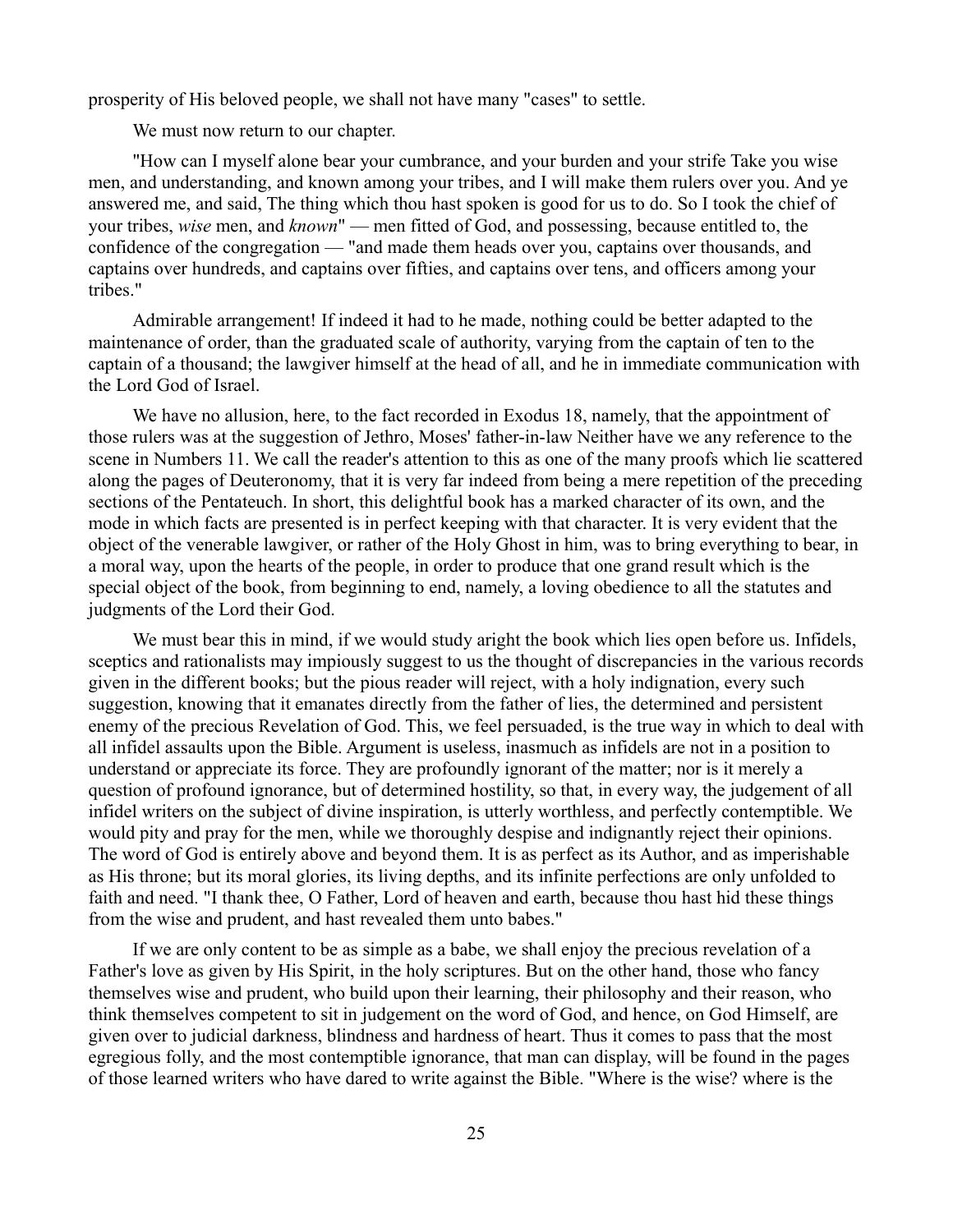scribe? where is the disputer of this world? hath not God made foolish the wisdom of this world? For after that in the wisdom of God, the world by wisdom knew not God, it pleased God by the foolishness of preaching to save them that believe." (1 Cor. 1: 20, 21.)

"If any man will be wise, let him become a fool." Here lies the grand moral secret of the matter. Man must get to the end of his own wisdom, as well as of his own righteousness. He must be brought to confess himself a fool, ere he can taste the sweetness of divine wisdom. It is not within the range of the most gigantic human intellect, aided by all the appliances of human learning and philosophy, to grasp the very simplest elements of divine revelation. And, therefore, when unconverted men, whatever may be the force of their genius or the extent of their learning, undertake to handle spiritual subjects, and more especially the subject of the divine inspiration of holy scripture, they are sure to exhibit their profound ignorance, and utter incompetence to deal with the question before them. Indeed, whenever we look into an infidel book, we are struck with the feebleness of their most forcible arguments; and not only so, but, in every instance in which they attempt to find a discrepancy in the Bible, we see only divine wisdom, beauty and perfectness.

We have been led into the foregoing line of thought in connection with the subject of the appointment of the elders which is given to us in each book, according to the wisdom of the Holy Ghost, and in perfect keeping with the scope and object of the book. We shall now proceed with our quotation.

"And I charged your judges at that time, saying, Hear the causes between your brethren, and *judge righteously* between every man and his brother, and *the stranger* that is with him. *Ye shall not respect persons in judgement; but ye Shall hear the small as well as the great; ye shall not be afraid of the face of man;* for the judgement is God's; and the cause that is too hard for you, bring it unto me, and I will hear it."

What heavenly wisdom is here! What even handed justice! What holy impartiality! In every case of difference, all the facts, on both sides, were to be fully heard and patiently weighed. The mind was not to be warped by prejudice, predilection or personal feeling of any kind. The judgement was to be formed not by impressions, but by facts — clearly established, undeniable facts. Personal influence was to have no weight whatever. The position and circumstances of either party in the cause were not to be considered. The case must be decided entirely on its own merits. "Ye shall hear the small as well as the great." The poor man was to have the same evenhanded justice meted out to him as the rich; the stranger as one born in the land. No difference was to be allowed.

How important is all this! How worthy of our attentive consideration! How full of deep and valuable instruction for us all! True, we are not all called to be judges, or elders or leaders; but the great moral principles laid down in the above quotation are of the very utmost value to every one of us, inasmuch as cases are continually occurring which call for their direct application. Wherever our lot may be cast, whatever our line of life or sphere of action, we are liable alas! to meet with cases of difficulty and misunderstanding between our brethren; cases of wrong whether real or imaginary; and hence it is most needful to be divinely instructed as to how we ought to carry ourselves in respect to such.

Now, in all such cases, we cannot be too strongly impressed with the necessity of having our judgement based on facts — all the facts, on both sides. We must not allow ourselves to be guided by our own impressions, for we all know that mere impressions are most untrustworthy. They may be correct; and they may be utterly false. Nothing is more easily received and conveyed than a false impression, and therefore any judgement based on mere impressions is worthless. We must have solid,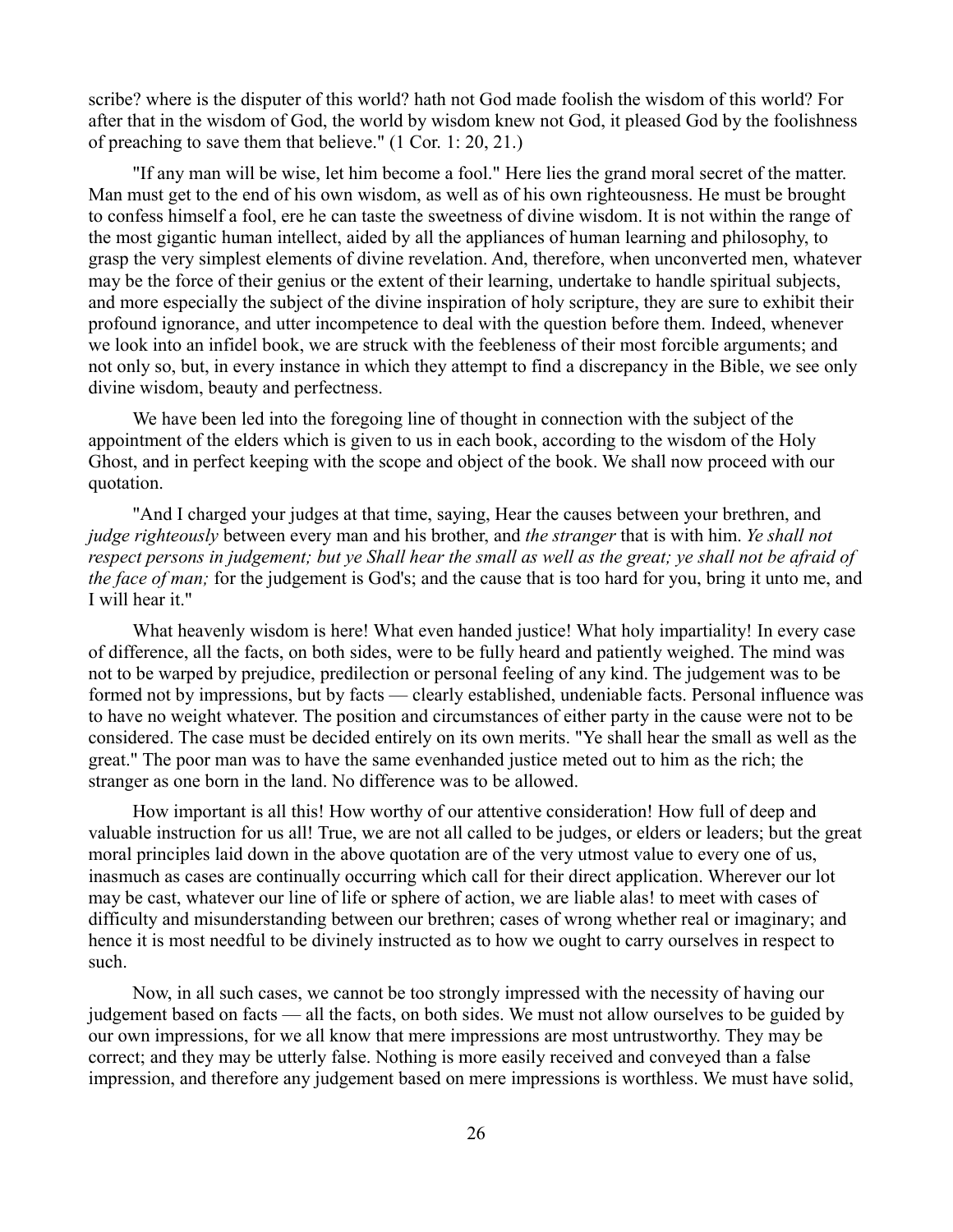clearly established facts — facts established by two or three witnesses, as scripture so distinctly enforces. (Deut. 17: 6; Matt. 18: 16; 2 Cor. 13: 1; 1 Tim. 5: 19.)

But further, we must never be guided in judgement by an *ex parte* statement. Every one is liable, even with the best intentions, to give a colour to his statement of a case. It is not that he would intentionally make a false statement, or tell a deliberate lie; but, through inaccuracy of memory, or one cause or another, he may not present the case as it really is. Some fact may be omitted, and that one fact may so affect all the other facts as to alter their bearing completely. "*Audi alteram partem"* (hear the other side), is a wholesome motto. And not only hear the other side, but hear all the facts on both sides, and thus you will be able to form a sound and righteous judgment. We may set it down as a standing rule that any judgment formed without an accurate knowledge of all the facts, is perfectly worthless. "Hear the causes between your brethren, and judge righteously between every man and his brother, and the stranger that is with him" Seasonable, needed words, most surely, at all times, in all places, and under all circumstances. May we apply our hearts to them!

And how important the admonition in verse 17? "Ye shall not respect persons in judgment; but ye shall hear the small as well as the great; ye shall not afraid of the face of man." How these words discover the poor human heart! How prone we are to respect persons; to be swayed by personal influence; to attach importance to position and wealth; to be afraid of the face of man!

What is the divine antidote against all these evils? Just this — the fear of God. If we set the Lord before us, at all times, it will effectually deliver us from the pernicious influence of partiality, prejudice and the fear of men. It will lead us to wait, humbly on the Lord, for guidance and counsel in all that may come before us; and thus we shall be preserved from forming hasty and one-sided judgments of men and things — that fruitful source of mischief amongst the Lord's people, in all ages.

We shall now dwell, for a few moments, on the very affecting manner in which Moses brings before the congregation all the circumstances connected with the mission of the spies which, like the appointment of the judges, is in perfect keeping with the scope and object of the book. This is only what we might expect. There is not, there could not be, a single sentence of useless repetition in the divine volume. Still less could there be a single flaw, a single discrepancy, a single contradictory statement. The word of God is absolutely perfect-perfect as a whole, perfect in all its parts. We must firmly hold and faithfully confess this in the face of this infidel age.

We speak not of human translations of the word of God, in which there must be more or less of imperfection; though even here, we cannot but be "filled with wonder, love and praise," when we mark the way in which our God so manifestly presided over our excellent English Translation, so that the poor man at the back of a mountain may be assured of possessing, in his common English Bible, the Revelation of God to his soul. And most surely we are warranted in saying that this is just what we might look for at the hands of our God. It is but reasonable to infer that the One who inspired the writers of the Bible would also watch over the translation of it; for, inasmuch as He gave it originally, in His grace, to those who could read Hebrew and Greek, so would He not, in the same grace, give it in every language under heaven? Blessed for ever be His holy Name, it is His gracious desire to speak to every man in the very tongue in which he was born; to tell us the sweet tale of His grace, the glad tidings of salvation, in the very accents in which our mothers whispered into our infant ears those words of love that went right home to our very hearts. (See Acts 2: 5-8.)

Oh, that men were more impressed and affected with the truth and power of all this; and then we should not be troubled with so many foolish and unlearned questions about the Bible.

Let us now hearken to the account given by Moses of the mission of the spies — its origin and its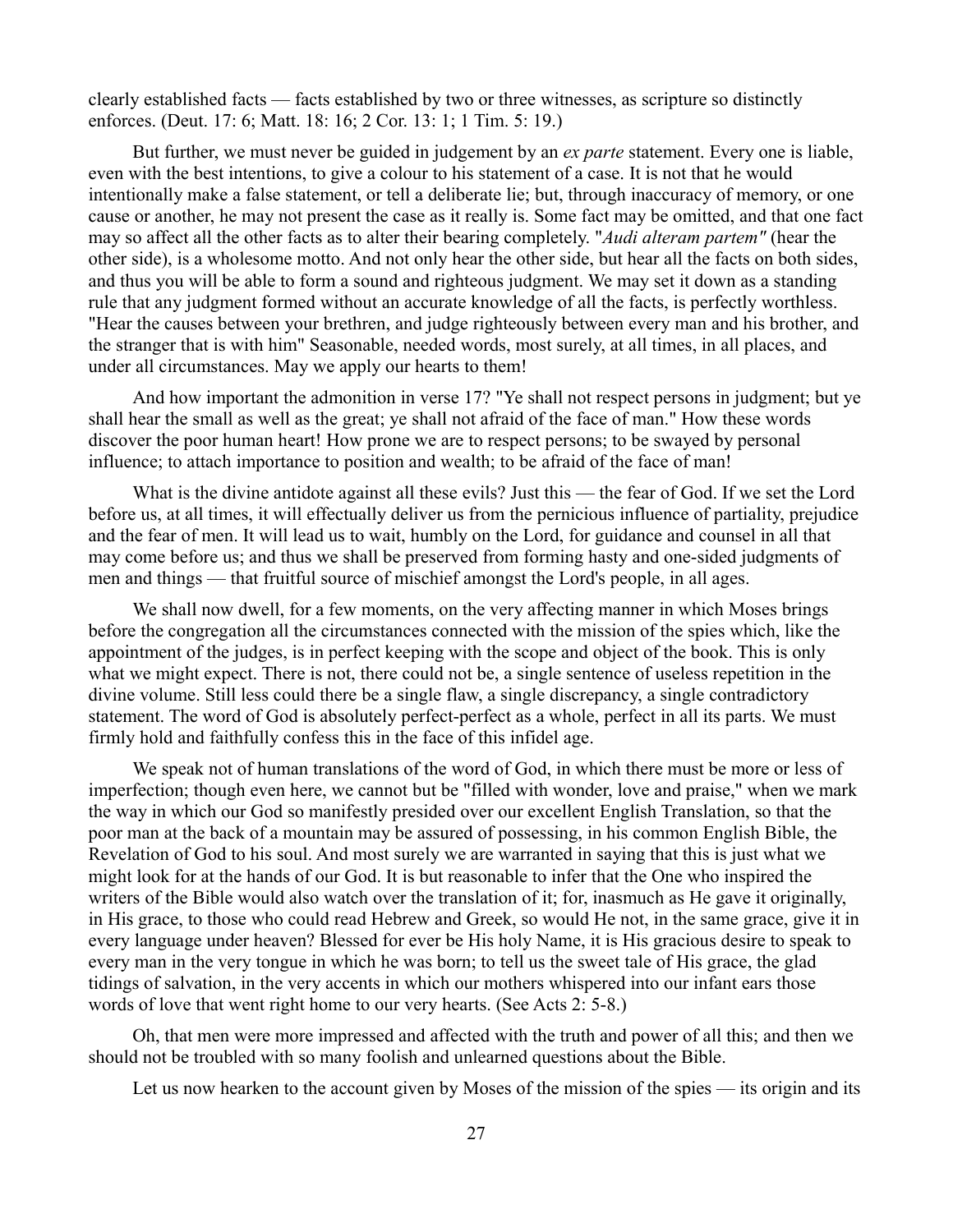result. We shall find it full of most weighty instruction, if only the ear be open to hear and the heart duly prepared to ponder.

"And I commanded you at that time all the things which ye should do." The path of simple obedience was plainly set before them. They had but to tread it with an obedient heart and firm step. They had not to reason about consequences, or weigh the results. All these they had just to leave in the hands of God, and move on, with steady purpose, in the blessed path of obedience.

"And when we departed from Horeb, we went through all *that great and terrible wilderness,* which ye saw by the way of the mountain of the Amorites, as the Lord our God commanded us; and we came to Kadesh-barnea. And I said unto you, Ye are come unto the mountain of the Amorites, which the Lord our God doth give unto us. Behold, the Lord thy God hath set the land before thee: go up and possess it, as the Lord God of thy fathers hath said unto thee; fear not, neither be discouraged."

Here was their warrant for entering upon immediate possession. The Lord their God had given them the land, and set it before them. It was theirs by His free gift, the gift of His sovereign grace, in pursuance of the covenant made with their fathers. It was His eternal purpose to possess the land of Canaan through the seed of Abraham His friend. This ought to have been enough to set their hearts perfectly at rest, not only as to the character of the land, but also as to their entrance upon it. There was no need of spies. Faith never wants to spy what God has given. It argues that what He has given must be worth having; and that He is able to put us in full possession of all that His grace has bestowed. Israel might have concluded that the same hand that had conducted them "through all that great and terrible wilderness" could bring them in and plant them in their destined inheritance.

So faith would have reasoned; for it always reasons from God down to circumstances; never from circumstances up to God. "If God be for us, who can be against us?" This is faith's argument, grand in its simplicity, and simple in its moral grandeur. When God fills the whole range of the soul's vision, difficulties are little accounted of. They are either not seen, or, if seen, they are viewed as occasions for the display of divine power. Faith exults in seeing God triumphing over difficulties.

But alas! the people were not governed by faith on the occasion now before us; and, therefore they had recourse to spies. Of this Moses reminds them, and that, too, in language at once most tender and faithful. "And ye came near unto me, every one of you, and said, We will send men before us, and they shall search us out the land, and bring us word again by what way we must go up, and into what cities we shall come."

Surely, they might well have trusted. God for all this. The One who had brought them up out of Egypt; made a way for them through the sea; guided them through the trackless desert, was fully able to bring them into the land. But no; they would send spies, simply because their hearts had not simple confidence in the true, the living, the Almighty God.

Here lay the moral root of the matter; and it is well that the reader should thoroughly seize this point. True it is that, in the history given in Numbers, the Lord told Moses to send the spies. But why? Because of the moral condition of the people. And here we see the characteristic difference and yet the lovely harmony of the two books. Numbers gives us the public history, Deuteronomy the secret source of the mission of the spies; and as it is in perfect keeping with Numbers to give us the former, so it is in perfect keeping with Deuteronomy to give us the latter. The one is the complement of the other. We could not fully understand the subject, had we only the history given in Numbers. It is the touching commentary; given in Deuteronomy, which completes the picture. How Perfect is scripture! All we need is the eye anointed to see, and the heart prepared to appreciate its moral glories.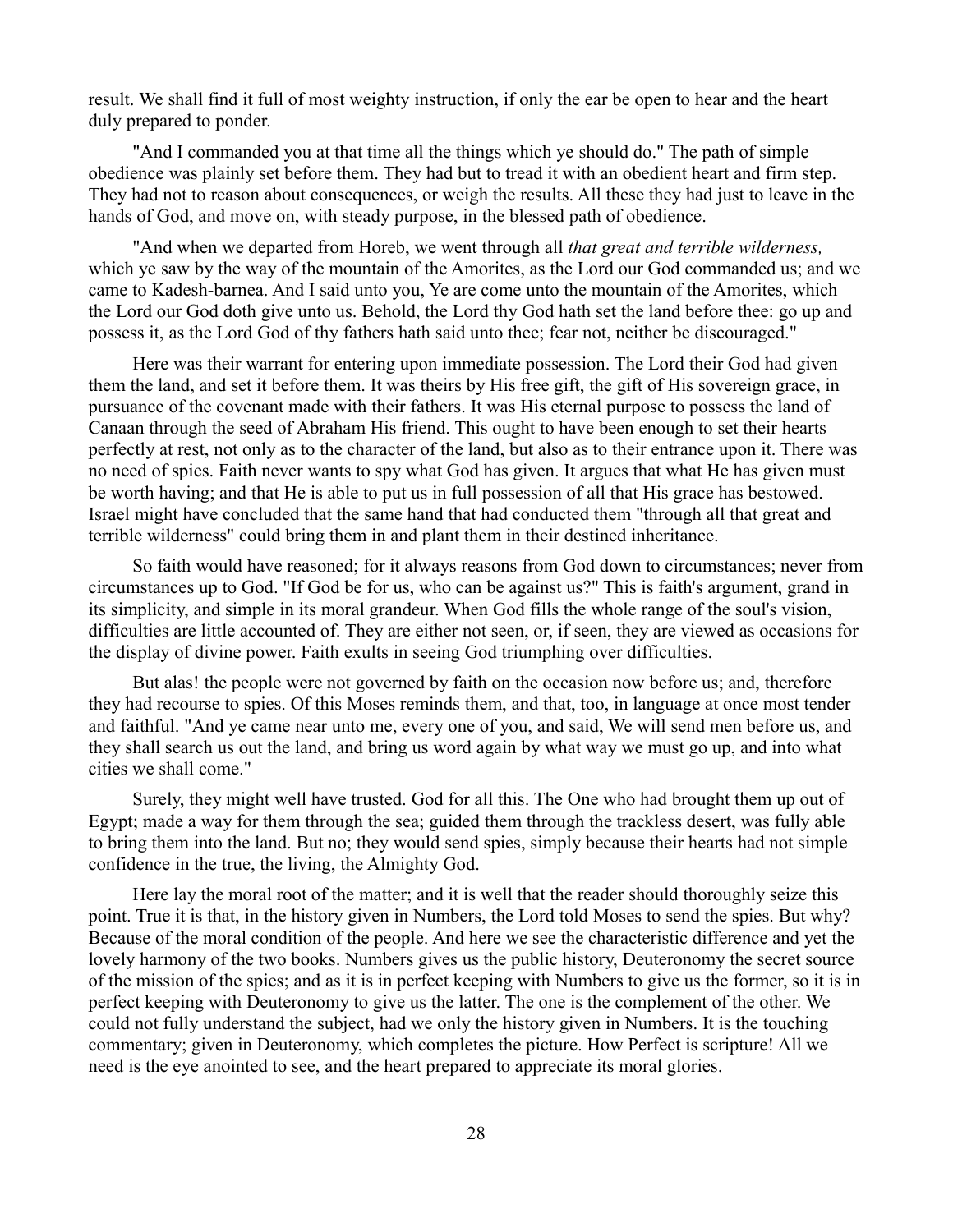It may be, however, that the reader still feels some difficulty in reference to the question of the spies. He may feel disposed to ask, how it could be wrong to send them, when the Lord told them to do so? The answer is, the wrong was not in the act of sending them when they were told, but in the wish to send them at all. The wish was the fruit of unbelief; and the command to send them was because of that unbelief.

We may see something of the same in the matter of divorce, in Matthew 19. "The Pharisees also came unto him, tempting him, and saying unto him, Is it lawful for a man to put away his wife for every cause? And he answered and said unto them, Have ye not read, that he which made them at the beginning, made them male and female, and said, For this cause shall a man leave father and mother, and shall cleave to his wife; and they twain shall be one flesh? Wherefore they are no more twain, but one flesh. What therefore God hath joined together, let not man put asunder. They say unto him, why did Moses then command to give a writing of divorcement, and to put her away? He saith unto them, Moses, *because of the hardness of your hearts* suffered you to put away your wives; but from the beginning it was not so."

It was not in keeping with God's original institution, or according to His heart, that a man should put away his wife; but, in consequence of the hardness of the human heart, divorce was Permitted by the lawgiver. Is there any difficulty in this? Surely not, unless the heart is bent on making one. Neither is there any difficulty in the matter of the spies. Israel ought not to have needed them. Simple faith would never have thought of them. But the Lord saw the real condition of things, and issued a command accordingly; just as, in after ages, He saw the heart of the people bent on having a king, and he commanded Samuel to give them one. "And the Lord said unto Samuel, Hearken unto the voice of the people in all that they say unto thee; for they have not rejected thee, but they have rejected me, that I should not reign over them. According to all the works which they have done since the day that I brought them up out of Egypt, even unto this day, wherewith they have forsaken me, and served other gods, so do they also unto thee. Now, therefore, hearken unto their voice; *howbeit yet protest solemnly* unto them, and show them the manner of the king that shall reign over them." (1 Sam. 8: 7-9.)

Thus we see that the mere granting of a desire is no proof whatever that such desire is according to the mind of God. Israel ought not to have asked for a king was not Jehovah sufficient? Was not He their King? Could not He, as He had ever done, lead them forth to battle, and fight for them? Why seek an arm of flesh a Why turn away from the living, the true, the Almighty God, to lean on a poor fellow worm? What power was there in a king but that which God might see fit to bestow upon him? None whatever. All the power, all the wisdom, all real good was in the Lord their God; and it was there for them — there at all times, to meet their every need. They had but to lean upon His almighty arm, to draw upon His exhaustless resources, to find all their springs in Him.

When they did get a king, according to their hearts" desire, what did he do for them? "All the people followed him trembling." The more closely we study the melancholy history of Saul's reign, the more we see that he was, almost from the very outset, a positive hindrance rather than a help. We have but to read his history, from first to last, in order to see the truth of this. His whole reign was a lamentable failure, aptly and forcibly set forth in two glowing sentences of the prophet Hosea, "I gave thee a king in mine anger, and took him away in my wrath." In a word, he was the answer to the unbelief and self-will of the people, and therefore, all their brilliant hopes and expectations respecting him were, most lamentably, disappointed. He failed to answer the mind of God; and, as a necessary consequence, he failed to meet the people's need. He proved himself wholly unworthy of the crown and sceptre; and his ignominious fall on mount Gilboa was in melancholy keeping with his whole career.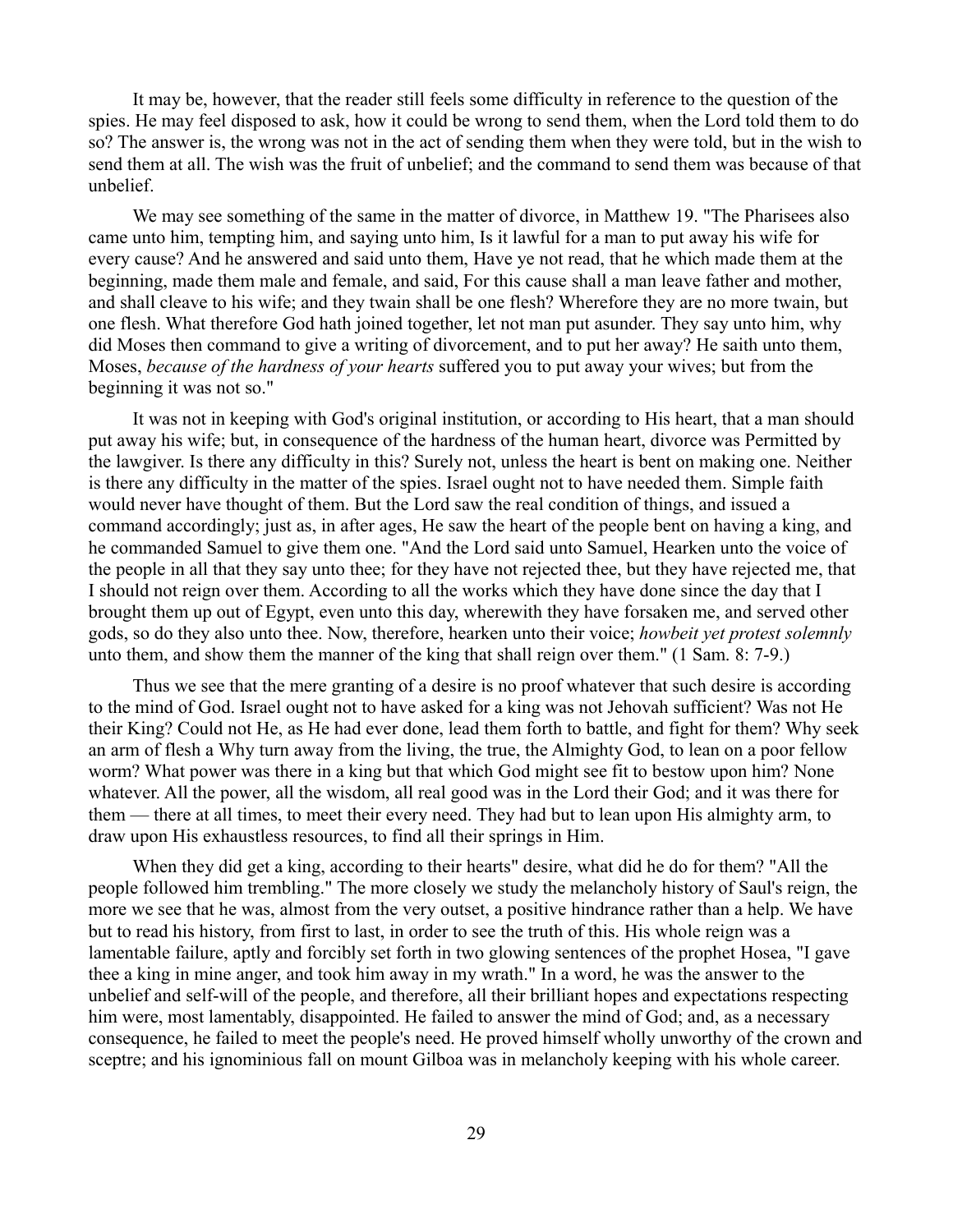Now, when we come to consider the mission of the spies, we find it too, like the appointment of a king, ending in complete failure and disappointment. It could not be otherwise, inasmuch as it was the fruit of unbelief. True, God gave them spies; and Moses, with touching grace, says, "The saying pleased me well; and I took twelve men of you, one of a tribe." It was grace coming down to the condition of the people, and consenting to a plan which was suited to that condition. But this, by no means, proves that either the plan or the condition was according to the mind of God. Blessed be His Name, He can meet us in our unbelief, though He is grieved and dishonoured by it. He delights in bold, artless faith. It is the only thing, in all this world, that gives Him His proper place. Hence, when Moses said to the people, "Behold, the Lord thy God hath set the land before thee; go up and possess it, as the Lord God of thy fathers hath said unto thee; fear not, neither be discouraged;" what would have been the proper response from them? "Here we are; lead on, Almighty Lord; lead on to victory. Thou art enough. With Thee as our leader, we move on with joyful confidence. Difficulties are nothing to Thee, and therefore they are nothing to us. Thy word and thy presence are all we want. In these we find, at once, our authority and power. It matters not in the least to us who or what may be before us: mighty giants, towering walls, frowning bulwarks; what are they all in the presence of the Lord God of Israel, but as withered leaves before the whirlwind? Lead on, O Lord."

This would have been the language of faith; but alas! it was not the language of Israel, on the occasion before us. God was not sufficient for them. They were not prepared to go up, leaning on His arm alone. They were not satisfied with His report of the land. They would send spies, anything for the poor human heart but simple dependence upon the one living and true God. The natural man cannot trust God, simply because he does not know Him. "They that know thy name will put their trust in thee."

God must be known, in order to be trusted; and the more fully He is trusted, the better He becomes known. There is nothing, in all this world, so truly blessed as a life of simple faith But it must be a reality and not a mere profession. It is utterly vain to talk of living by faith, while the heart is secretly resting on some creature prop. The true believer has to do, exclusively, with God. He finds in Him all his resources. It is not that he undervalues the instruments or the channels which God is pleased to use; quite the reverse. He values them exceedingly; and cannot but value them as the means which God uses for his help and blessing. But he does not allow them to displace God. The language of his heart is, "My soul, wait thou only upon God; for my expectation is from him. He *only* is my rock."

There is peculiar force in the word "only." It searches the heart thoroughly. To look to the creature, directly or indirectly, for the supply of any need, is in principle to depart from the life of faith And oh! it is miserable work, this looking, in any way, to creature streams. It is just as morally degrading as the life of faith is morally elevating. And not only is it degrading, but disappointing. Creature props give way, and creature streams run dry; but they that trust in the Lord shall never be confounded, and never want any good thing. Had Israel trusted the Lord instead of sending spies, they would have had a very different tale to tell. But spies they would send, and the whole affair proved a most humiliating failure.

"And they turned, and went up into the mountain, and came unto the valley of Eshcol, and searched it out. And they took of the fruit of the land in their hands, and brought it down unto us, and brought us word again, and said, It is a good land which the Lord our God doth give us." How could it possibly be otherwise, when God was giving it? Did they want spies to tell them that the gift of God was good Assuredly, they ought not. An artless faith would have argued thus, "whatever God gives, must be worthy of Himself; we want no spies to assure us of this." But ah! this artless faith is an uncommonly rare gem in this world; and even those who possess it know but little of its value or how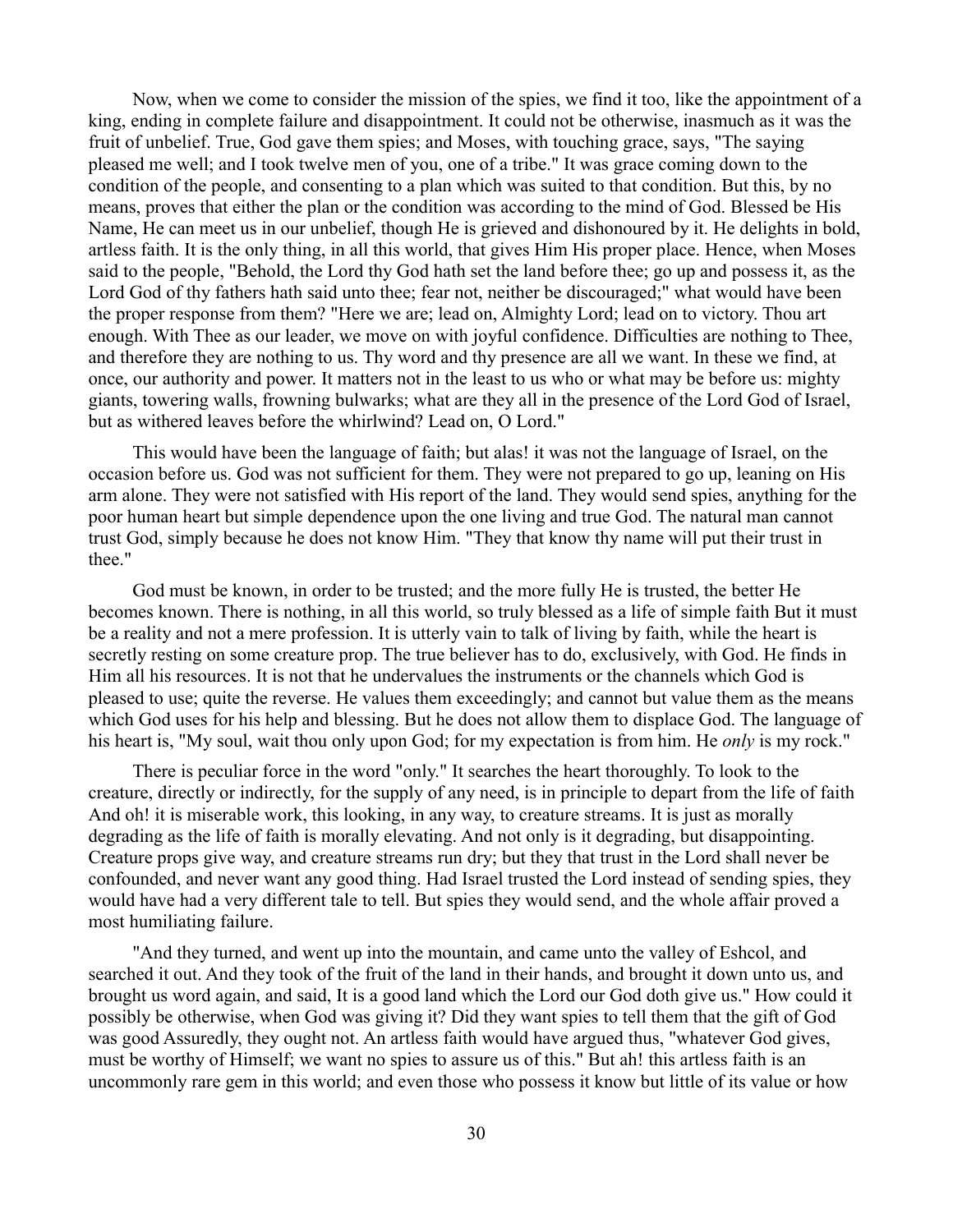to use it. It is one thing to talk of the life of faith, and another thing altogether to live it. The theory is one thing; the living reality, quite another. But let us never forget that it is the privilege of every child of God to live by faith; and, further, that the life of faith takes in everything that the believer can possibly need, from the starting-post to the goal of his earthly career. We have already touched upon this important point; it cannot be too earnestly or constantly insisted upon.

With regard to the mission of the spies, the reader will note, with interest, the way in which Moses refers to it. He confines himself to that portion of their testimony which was according to truth. He says nothing about the ten infidel spies. This is in perfect keeping with the scope and object of the book. Everything is brought to bear, in a moral way, on the conscience of the congregation. He reminds them that they themselves had proposed to send the spies; and yet, although the spies had placed before them the fruit of the land, and borne testimony to its goodness, they would not go up. "Notwithstanding ye would not go up, but rebelled against the commandment of the Lord your God." There was no excuse whatever. It was evident that their hearts were in a state of positive unbelief and rebellion, and the mission of the spies, from first to last, only made this fully manifest.

"And ye murmured in your tents, and said, Because the Lord hated us" — a terrible lie, on the very face of it! — "he hath brought us forth out of the land of Egypt, to deliver us into the hand of the Amorites to destroy us." What a strange proof of hatred! How utterly absurd are the arguments of unbelief! Surely, had He hated them, nothing was easier than to leave them to die amid the brick kilns of Egypt, beneath the cruel lash of Pharaoh's taskmasters. Why take so much trouble about them? why those ten plagues sent upon the land of their oppressors? Why, if He hated them, did He not allow the waters of the Red Sea to overwhelm them as they had overwhelmed their enemies? Why had He delivered them from the sword of Amalek? In a word, why all these marvellous triumphs of grace on their behalf, if He hated them? Ah! if they had not been governed by a spirit of dark and senseless unbelief, such a brilliant array of evidence would have led them to a conclusion the direct opposite of that to which they gave utterance. There is nothing beneath the canopy of heaven so stupidly irrational as unbelief. And, on the other hand, there is nothing so sound, clear and logical as the simple argument of a child-like faith. May the reader ever be enabled to prove the truth of this!

"And ye murmured in your tents." Unbelief is not only a blind and senseless reasoner, but a dark and gloomy murmurer. It neither gets to the right side of things, nor the bright side of things. It is always in the dark, always in the wrong, simply because it shuts out God, and looks only at circumstances. They said, "Whither shall we go up? Our brethren have discouraged our heart, saying, The people is greater and taller than we." But they were not greater than Jehovah. "And the cities are great and *walled up to heaven*" — the gross exaggeration of unbelief! — "and moreover, we have seen the sons of the Anakims there."

Now, faith would say, Well, what though the cities be walled up to heaven, our God is above them, for He is in heaven. What are great cities or lofty walls to Him who formed the universe, and sustains it by the word of His power? What are Anakims in the presence of the Almighty God? If the land were covered with walled cities from Dan to Beersheba, and if the giants were as numerous as the leaves of the forest, they would be as the chaff of the threshing-floor before the One who has promised to give the land of Canaan to the seed of Abraham, His friend, for an everlasting possession"

But Israel had not faith, as the inspired apostle tells us in the third chapter of Hebrews, "They could not enter in because of unbelief." Here lay the great difficulty. The walled cities and the terrible Anakims would soon have been disposed of had Israel only trusted God. He would have made very short work of all these. But ah! that deplorable unbelief! it ever stands in the way of our blessing It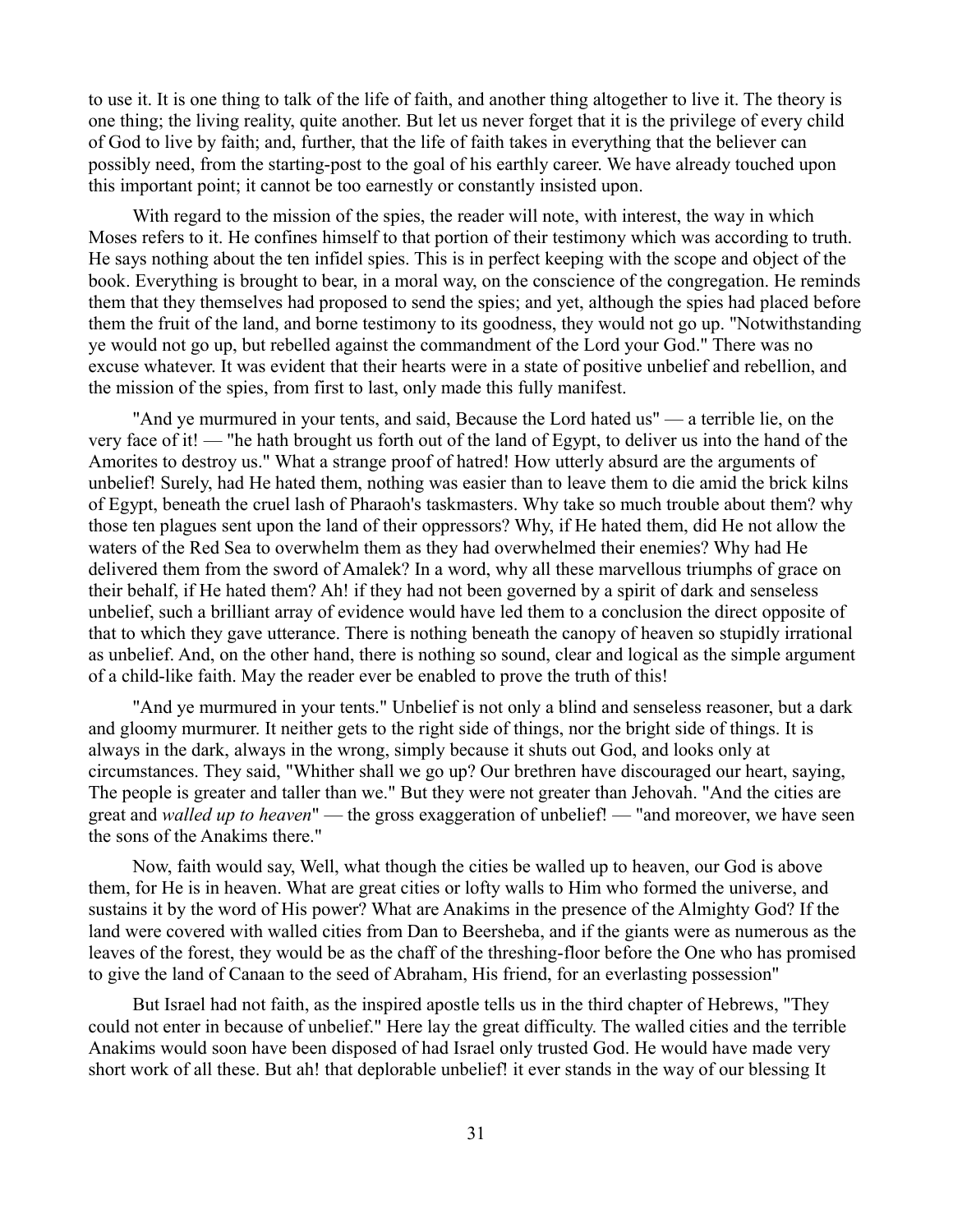hinders the outshining of the glory of God; it casts a dark shadow over our souls, and robs us of the privilege of proving the all-sufficiency of our God to meet our every need and remove our every difficulty.

Blessed be His Name, He never fails a trusting heart. It is His delight to honour the very largest drafts that faith hands in at His exhaustless treasury. His assuring word to us ever is, "Be not afraid; only believe." And again, "According to your faith be it unto you." Precious soul-stirring words! May we all realise, more fully, their living power and sweetness! we may rest assured of this, we can never go too far in counting on God; it would be a simple impossibility. Our grand mistake is that we do not draw more largely upon His infinite resources. "Said I not unto thee, that if thou wouldest believe, thou shouldest see the glory of God?"

Thus we can see why it was that Israel failed to see the glory of God, on the occasion before us. They did not believe. The mission of the spies proved a complete failure. As it began so it ended, in the most deplorable unbelief. God was shut out. Difficulties filled their vision.

"They could not enter in." They could not see the glory of God. Hearken to the deeply affecting words of Moses. It does the heart good to read them. They touch the very deepest springs of our renewed being. "Then I said unto you, Dread not, neither be afraid of them. The Lord your God, which goeth before you, he shall fight for you" — only think of God fighting for people! Think of Jehovah as a Man of war? — "He shall fight for you according to all that he did for you in Egypt before your eyes; and in the wilderness, where thou hast seen how that *the Lord thy God bare thee, as a man doth bear his son,* in all the way that ye went, until ye came into this place. Yet in this thing *ye did not believe the Lord your God,* who went in the way before you, to search you out a place to pitch your tents in, in fire by night, to show you by what way ye should go, and by a cloud by day.

What moral force, what touching sweetness in this appeal! How clearly we can see here, as indeed on every page of the book, that Deuteronomy is not a barren repetition of facts, but a most powerful commentary on those facts. It is well that the reader should be thoroughly clear as to this. If, in the book of Exodus or Numbers, the inspired lawgiver records the actual facts of Israel's wilderness life, in the book of Deuteronomy he comments on those facts with a pathos that quite melts the heart. And here it is that the exquisite style of Jehovah's acts is pointed out and dwelt upon, with such inimitable skill and delicacy. Who could consent to give up the lovely figure set forth in the words, "*As* a man doth bear his son" Here we have the style of the action. Could we do without this? Assuredly not. It is the style of an action that touches the heart, because it is the style that so peculiarly expresses the heart. If the power of the *hand*, or the wisdom of the mind is seen in the *substance* of an action, the love of the heart comes out in the *style*. Even a little child can understand this, though he might not be able to explain it.

But alas! Israel could not trust God to bring them into the land. Notwithstanding the marvellous display of His power, His faithfulness, His goodness and loving kindness, from the brick kilns of Egypt to the very borders of the land of Canaan, yet they did not believe. With an array of evidence which ought to have satisfied any heart, they still doubted. "And the Lord heard the voice of your words, and was wroth, and sware, saying, Surely, there shall not one of these men of this evil generation see that good land, which I sware to give unto your fathers, save Caleb the son of Jephunneh; he shall see it; and to him will I give the land that he hath trodden upon, and to his children, because he hath wholly followed the Lord"

"Said I not unto thee that if thou wouldest believe, thou shouldest see the glory of God?" Such is the divine order. Men will tell you that seeing is believing; but, in the kingdom of God, believing is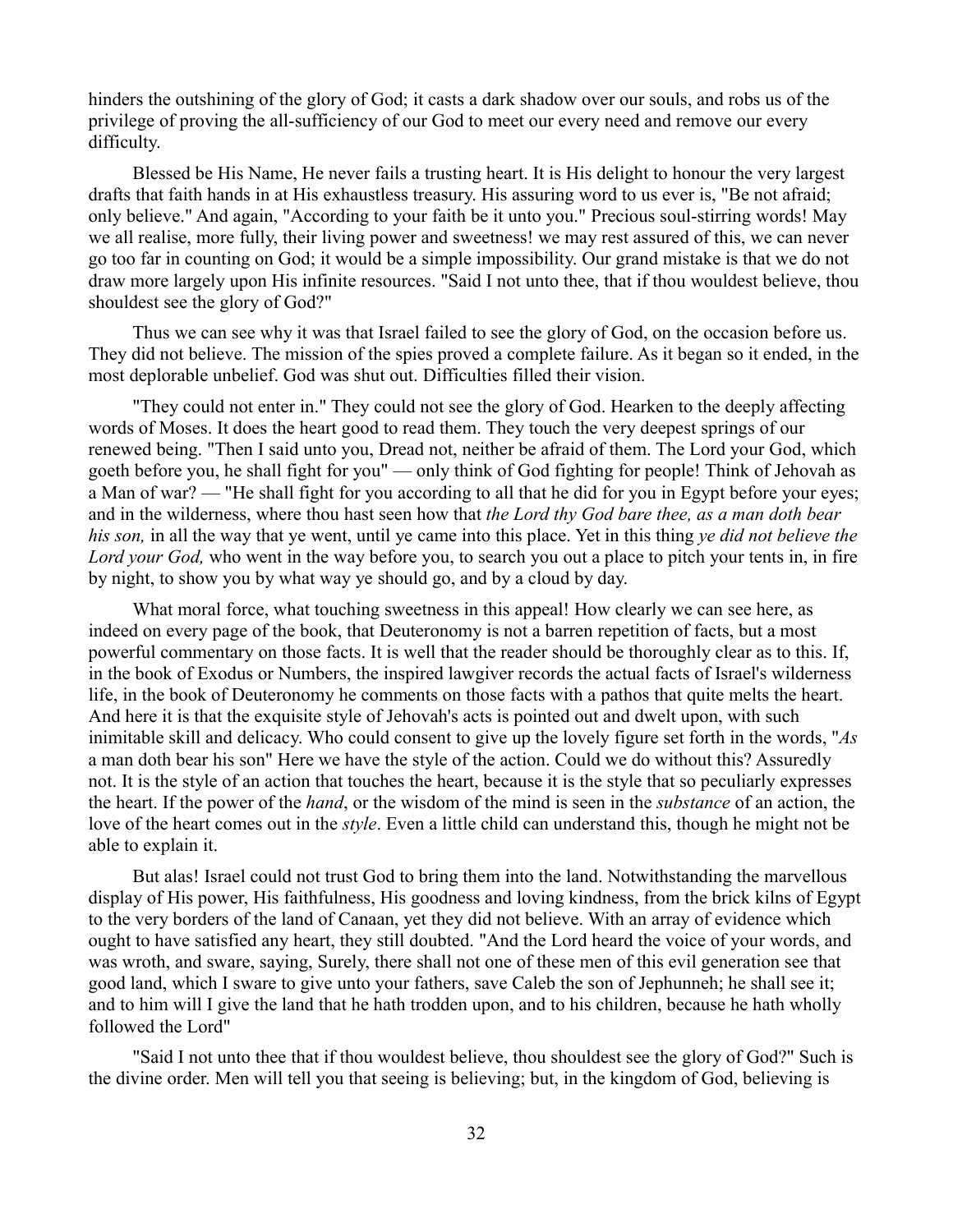seeing. Why was it that not a man of that evil generation was allowed to see the good land? Simply because they did not believe on the Lord their God. On the other hand, why was Caleb allowed to see and take possession? Simply because he believed. Unbelief is ever the great hindrance in the way of our seeing the glory of God. "He did not many mighty works there because of their unbelief." If Israel had only believed, only trusted the Lord their God, only confided in the love of His heart and in the power of His arm, He would have brought them in and planted them in the mountain of His inheritance.

And just so is it with the Lord's people, now. There is no limit to the blessing which we might enjoy, could we only count more fully upon God. "All things are possible to him that believeth." Our God will never say, " You have drawn too largely; you expect too much." Impossible. It is the joy of His loving heart to answer the very largest expectations of faith.

Let us then draw largely. "Open thy mouth wide, and I will fill it." The exhaustless treasury of heaven is thrown open to faith. "*All things* whatsoever ye shall ask in prayer, believing, ye shall receive." "If any of you lack wisdom, let him ask of God, who giveth to all men liberally, and upbraideth not; and it shall be given him. But let him ask in faith, *nothing wavering."* Faith is the divine secret of the whole matter, the main spring of Christian life, from first to last. Faith wavers not, staggers not. Unbelief is ever a waverer and a staggerer, and hence it never sees the glory of God, never sees His power. It is deaf to His voice and blind to His actings; it depresses the heart and weakens the hands; it darkens the path and hinders all progress. It kept Israel out of the land of Canaan, for forty years; and we have no conception of the amount of blessing, privilege, power and usefulness which we are constantly missing through its terrible influence. If faith were in more lively exercise in our hearts, what a different condition of things we should witness in our midst. What is the secret of the deplorable deadness and barrenness throughout the wide field of Christian profession? How are we to account for our impoverished condition, our low tone, our stunted growth? why is it that we see such poor results in every department of Christian work? why are there so few genuine conversions? why are our evangelists so frequently cast down by reason of the paucity of their sheaves? How are we to answer all these questions? What is the cause? Will any one attempt to say it is not our unbelief?

No doubt, our divisions have much to do with it; our worldliness, our carnality, our selfindulgence, our love of ease. But what is the remedy for all these evils How can our hearts to be drawn out in genuine love to all our brethren by faith — that precious principle "that worketh by love." Thus the blessed apostle says to the dear young converts at Thessalonica, "Your faith groweth exceedingly. And what then? "The love of every one of you all toward each other aboundeth." Thus it must ever be. Faith puts us into direct contact with the eternal spring of love in God Himself; and the necessary consequence is the our hearts are drawn out in love to all who belong to Him — all in whom we can, in the very feeblest way, trace His blessed image. We cannot possibly be near the Lord and not love all who, in every place, call upon His Name out of a pure heart. The nearer we are to Christ, the more intensely we must be knit, in true brotherly love, to every member of His body.

Then, as to worldliness, in all its varied forms; how is it to be overcome? Hear the reply of another inspired apostle. "For, whatsoever is born of God overcometh the world; and this is the victory that overcometh the world, even our faith. who is he that overcometh the world, but he that believeth that Jesus is the Son of God" The new man, walking in the power of faith, lives above the world, above its motives, above its objects, its principles, its habits, its fashions. He has nothing in common with it. Though in it, he is not of it. He moves right athwart its current. He draws all his springs from heaven. His life, his hope, his all is there; and he ardently longs to be there himself, when his work on earth is done.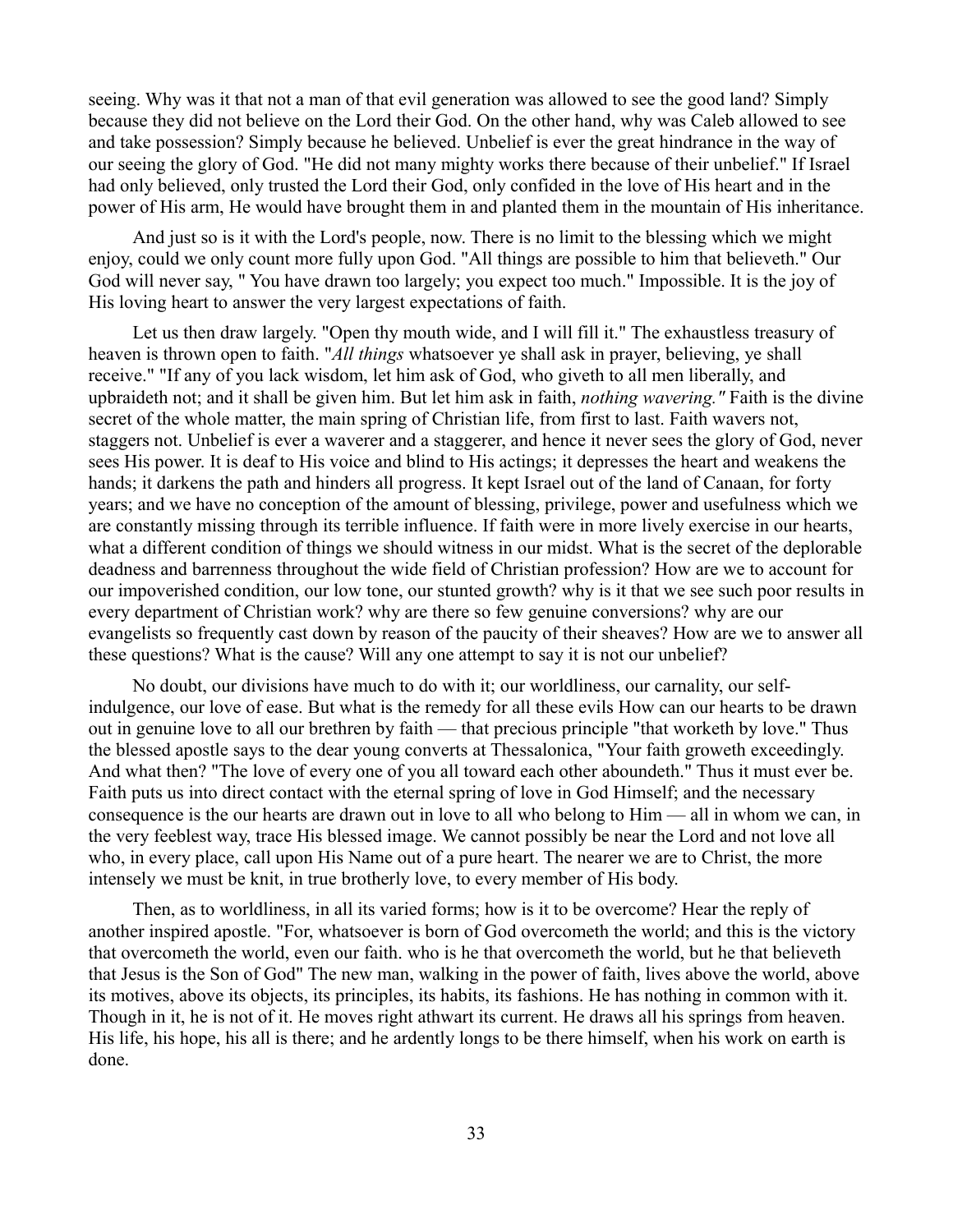Thus we see what a mighty principle faith is. It purifies the heart, it works by love, and it overcomes the world. In short it links the heart, in living power, with God Himself; and this is the secret of true elevation, holy benevolence, and divine purity. No marvel, therefore, that Peter calls it "precious faith," for truly it is precious beyond all human thought.

See how this mighty principle acted in Caleb, and the blessed fruit it produced. He was permitted to realise the truth of those words, uttered hundreds of years afterwards, according to your faith be it unto you" He believed that God was able to bring them into the land; and that all the difficulties and hindrances were simply bread for faith. And God, as He ever does, answered his faith. "Then the children of Judah came unto Joshua in Gilgal; and Caleb the son of Jephunneh the Kenezite said unto him, Thou knowest the thing that the Lord said unto Moses the man of God concerning me and thee in Kadesh-barnea. Forty years old was I when Moses the servant of the Lord sent me from Kadesh-barnea to espy out the land; and I brought him word again as it was in my heart" — the simple testimony of a bright and lovely faith! — "nevertheless my brethren that went up with me made the heart of the people melt; but I wholly followed the Lord my God. And Moses sware on that day, saying, Surely the land whereon thy feet have trodden shall be thine inheritance, and thy children's for ever, because thou hast wholly followed the Lord my God. And now, behold, the Lord hath kept me alive, *as he said,* these forty and five years, even since the Lord spake this word unto Moses, while the children of Israel wandered in the wilderness; and now, lo, I am this day fourscore and five years old. As yet I am as strong this day as I was in the day that Moses sent me; as my strength was then, even so is my strength now, for war, both to go out, and to come in. Now therefore give me this mountain, whereof the Lord spake in that day; for thou heardest in that day how the Anakims were there, and that the cities were great and fenced; if so be the Lord will be with me, then I shall be able to drive them out, as the Lord said."

How refreshing are the utterances of an artless faith! How edifying! How truly encouraging! How vividly they contrast with the gloomy, depressing, withering accents of dark, God-dishonouring unbelief! "And Joshua blessed him, and gave unto Caleb, the son of Jephunneh, Hebron for an inheritance. Hebron therefore became the inheritance of Caleb, the son of Jephunneh the Kenezite, unto this day, because that he wholly followed the Lord God of Israel." (Joshua 14.) Caleb, like his father Abraham, was strong in faith, giving glory to God; and we may say, with all possible confidence, that, inasmuch as faith ever honours God, He ever delights to honour faith; and we feel persuaded that if only the Lord's people could more fully confide in God, if they would but draw more largely upon His infinite resources, we should witness a totally different condition of things from what we see around us. "Said I not unto thee that if thou wouldest believe, thou shouldest see the glory of God?" Oh! for a more lively faith in God — a bolder grasp, of His faithfulness, His goodness and His power! Then we might look for more glorious results in the gospel field; more zeal, more energy, more intense devotedness in the church of God; and more of the fragrant fruits of righteousness in the life of believers individually.

We shall now, for a moment, look at the closing verses of our chapter, in which we shall find some very weighty instruction. And, first of all, we see the actings of divine government displayed in a most solemn and impressive manner. Moses refers, in a very touching way, to the fact of his exclusion from the promised land. "Also the Lord was angry with me *for your sakes,* saying, Thou also shalt not go in thither.

Mark the words, "for your sakes." It was very needful to remind the congregation that it was on their account that Moses, that beloved and honoured servant of the Lord, was prevented from crossing the Jordan, and setting his foot upon the land of Canaan. True, "he spake unadvisedly with his lips;" but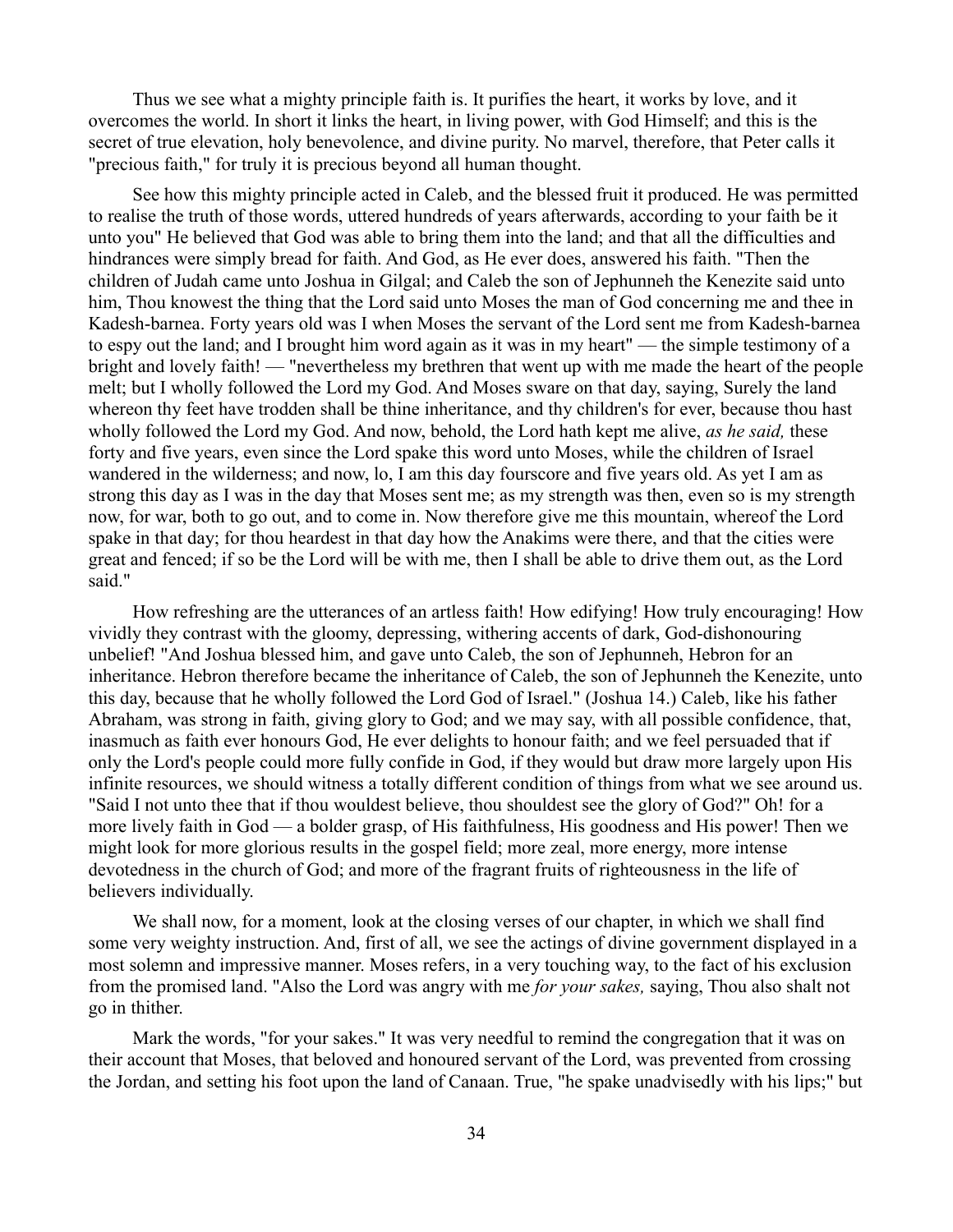"they provoked his spirit" to do so. This ought to have touched them to the quick. They not only failed, through unbelief, to enter in themselves, but they were the cause of his exclusion, much as he longed to see "that goodly mountain and Lebanon." (see Ps. 106: 32.)

But the government of God is a grand and awful reality. Let us never, for one moment, forget this. The human mind may marvel why a few ill-advised words, a few hasty sentences should be the cause of keeping such a beloved and honoured servant of God from that which he so ardently desired. But it is our place to bow the head, in humble adoration and holy reverence, not to reason or judge. "Shall not the Judge of all the earth do right?" Most surely. He can make no mistake. "Great and marvellous are thy works, Lord God almighty; just and true are thy ways, thou king of nations." "God is greatly to be feared in the assembly of the saints; and to be had in reverence of all them that are about him." "Our God is a consuming fire;" and "It is a fearful thing to fall into the hands of the living God."

Does it, in any wise, interfere with the action and range of the divine government, that we, as Christians, are under the reign of grace? By no means. It is as true, today, as ever it was that "whatsoever a man soweth, that shall he also reap." Hence, therefore, it would be a serious mistake for any one to draw a plea from the freedom of divine grace to trifle with the enactments of divine government. The two things are perfectly distinct, and should never be confounded. Grace can pardon — freely, fully, eternally — but the wheels of Jehovah's governmental chariot roll on, in crushing power, and appalling solemnity. Grace pardoned Adam's sin; but government drove him out of Eden, to earn a living, by the sweat of his brow, amid the thorns and thistles of a cursed earth. Grace pardoned David's sin; but the sword of government hung over his house to the end. Bathsheba was the mother of Solomon; but Absalom rose in rebellion.

So with Moses, grace brought him to the top of Pisgah and showed him the land; but government sternly and absolutely forbad his entrance thither. Nor does it, in the least, touch this mighty principle to be told that Moses, in his official capacity, as the representative of the legal system, could not bring the people into the land. This is quite true; but it leaves wholly untouched the solemn truth now before us. Neither in Numbers 20, nor in Deuteronomy 1, have we anything about Moses in his official capacity. It is himself personally, we have before us; and he is forbidden to enter the land because of having spoken unadvisedly with his lips.

It will be well for us all to ponder deeply, as in the immediate presence of God, this great practical truth. We may rest assured that the more truly we enter into the knowledge of grace, the more we shall feel the solemnity of government, and entirely justify its enactments. Of this we are most fully persuaded. But there is imminent danger of taking up, in a light and careless manner, the doctrines of grace while the heart and the life are not brought under the sanctifying influence of those doctrines. This has to be watched against with holy jealousy. There is nothing in all this world more awful than mere fleshly familiarity with the theory of salvation by grace. It opens the door for every form of licentiousness. Hence it is that we feel the necessity of pressing upon the conscience of the reader the practical truth of the government of God. It is most salutary at all times, but particularly so in this our day when there is such a, fearful tendency to turn the grace of our God into lasciviousness. we shall invariably find that those who most fully enter into the deep blessedness of being under the reign of grace do also, most thoroughly, justify the actings of divine government.

But we learn, from the closing lines of our chapter, that the people were by no means prepared to submit themselves under the governmental hand of God. In short, they would neither have grace nor government. When invited to go up, at once, and take possession of the land, with the fullest assurances of the divine presence and power with them, they hesitated and refused to go. They gave themselves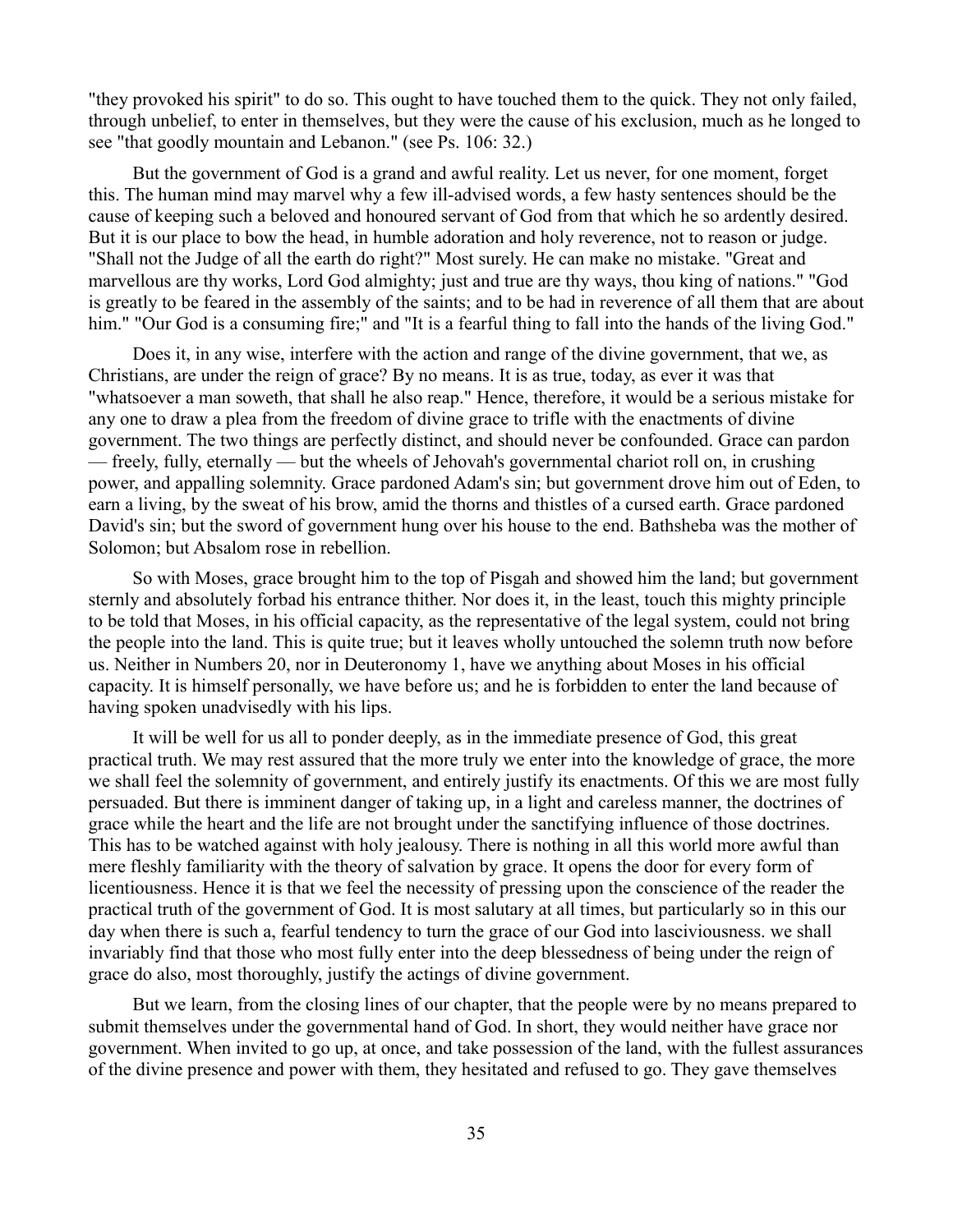up, completely, to a spirit of dark unbelief. In vain did Joshua and Caleb sound in their ears the most encouraging words; in vain did they see before their eyes the rich fruit of the goodly land; in vain did Moses seek to move them by the most soul-stirring words; they would not go up, when they were told to go. And What then? They were taken at their word. According to their unbelief, so was it unto them. "Moreover, your little ones, which ye said should be a prey, and your children, which in that day had no knowledge between good and evil, they shall go in thither, and unto them will I give it, and they shall possess it. But as for you, turn you, and take your journey into the wilderness, by the may of the Red Sea"

How sad! And yet, how else could it be? If they would not, in simple faith, go up into the land, there remained nothing for them but turning back into the wilderness. But to this they would not submit. They would neither avail themselves of the provisions of grace nor bow to the sentence of judgement. "Then ye answered and said unto me, We have sinned against the Lord; we will go up and fight, according to all that the Lord our God commanded us. And when ye had girded on every man his weapon of war, ye were ready to go up into the hill."

This looked like contrition and self judgement; but it is a very easy thing to say, "We have sinned. Saul said it in his day; but it was hollow and false. "he said it without heart, without any genuine sense of what he was saying. We may easily gather the force and value of the words "I have sinned" from the fact that they were immediately followed by — "*Honour me now,* I pray thee, before the elders of my people." What a strange contradiction! "I have sinned," yet "Honour me." If he had really felt his sin, how different his language would have been! How different his spirit, style and deportment! But it was all a solemn mockery. Only conceive a man full of himself, making use of a form of words, without one atom of true heart feeling; and then, in order to get honour for himself, going through the empty formality of worshipping God. What a picture! Can anything be more sorrowful? How terribly offensive to Him who desires truth in the inward parts, and who seeks those to worship Him who worship Him in spirit and in truth! The feeblest breathings of a broken and contrite heart are precious to God; but oh, how offensive to Him are the hollow formalities of a mere religiousness, the object of which is to exalt man in his own eyes and in the eyes of his fellow! How perfectly worthless is the mere lip confession of sin where the heart does not feel it! As a recent writer has well remarked, "It is an easy thing to say, We have sinned; but how often we have to learn what it is not the quick abrupt confession of sin which affords evidence that sin is felt! It is rather a proof of hardness of heart. The conscience feels that a certain act of confessing the sin is necessary, but perhaps there is hardly anything which more hardens the heart than the habit of confessing sin without feeling it. This I believe, is one of the great snares of Christendom from of old and now — that is the stereotyped acknowledgment of sin, the mere habit of hurrying through a formula of confession to God. I dare say we have almost all done so, without referring to any particular mode; for alas! there is formality enough; and without having written forms, the heart may frame forms of its own, as we may have observed, if not known it, in our own experience, without finding fault with other people."\*

{\*Lectures Introductory to the Pentateuch," by W. Kelly. Broom, Paternoster Square.}

Thus it was with Israel, at Kadesh. Their confession of sin was utterly worthless. There was no truth in it. Had they felt what they were saying, they would have bowed to the judgement of God, and meekly accepted the consequence of their sin. There is no finer proof of true contrition than quiet submission to the governmental dealings of God. Look at the case of Moses. See how he bowed his head to the divine discipline. "The Lord," he says, "was angry with me for your sakes, saying, Thou also shalt not go in thither. But Joshua the son of Nun, which standeth before thee, he shall go in thither: encourage him; for he shall cause Israel to inherit it."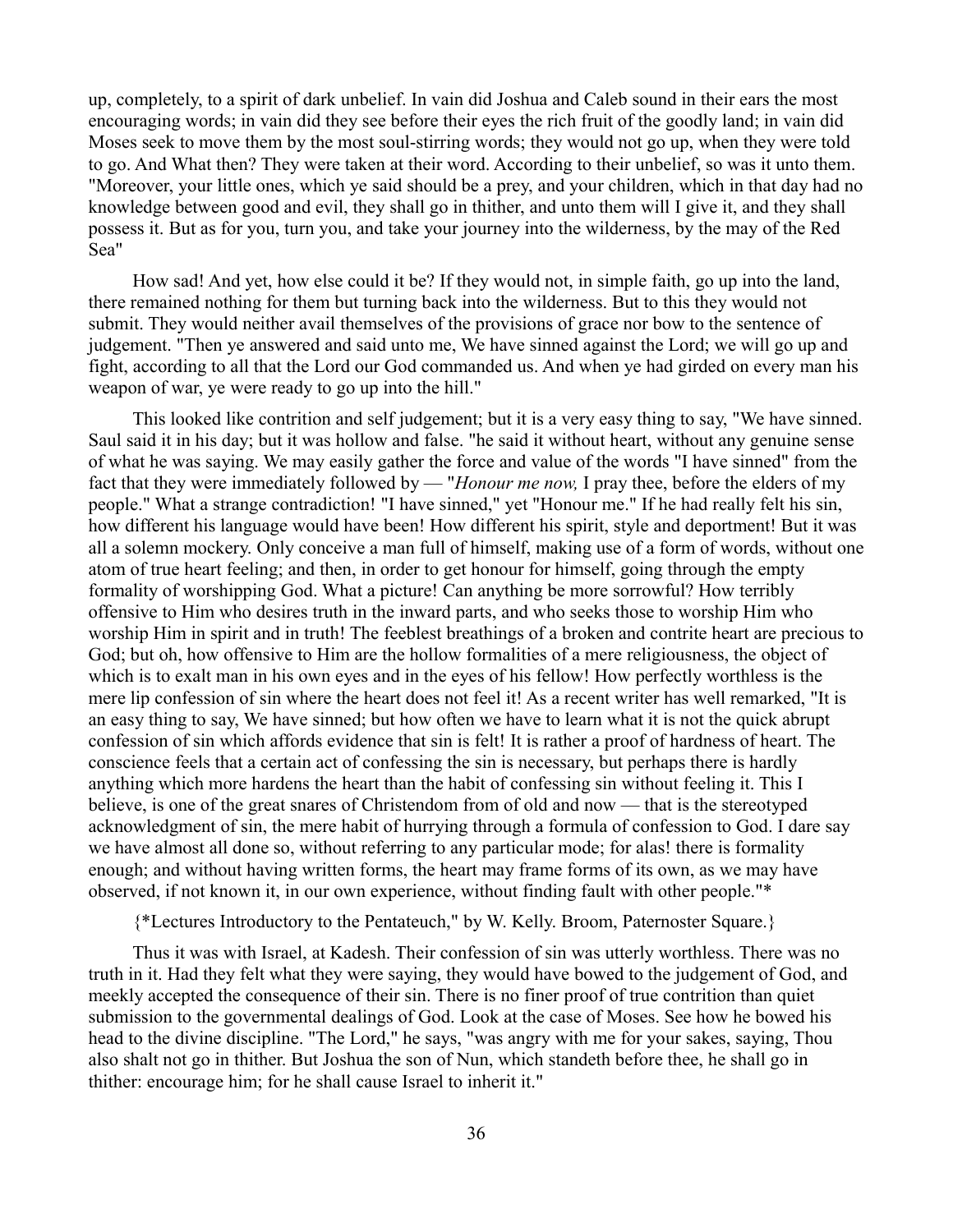Here, Moses shows them that they were the cause of his exclusion from the land; and yet he utters not a single murmuring word, but meekly bows to the divine judgement, not only content to be superseded by another, but ready to appoint and encourage his successor. There is no trace of jealousy or envy here. It was enough for that beloved and honoured servant if God was glorified and the need of the congregation met. He was not occupied with himself or his own interests, but with the glory of God and the blessing of His people.

But the people manifested a very different spirit. "We will go up and fight." How vain! How foolish! When commanded by God and encouraged by His true-hearted servants to go up and possess the land, they replied, "Whither shall we go up?" And when commanded to turn back into the wilderness, they replied, "we will go up and fight."

"And the Lord said unto me, Say unto them, Go not up, neither fight; for I am not among you; lest ye be smitten before your enemies. So I spake unto you; and ye would not hear, but rebelled against the commandment of the Lord, and went presumptuously up into the hill. And the Amorites which dwelt in that mountain, came out against you, and chased you, as bees do, and destroyed you in Seir, even unto Hormah."

It was quite impossible for Jehovah to accompany them along the path of self-will and rebellion; and, most assuredly, Israel, without the divine presence, could be no match for the Amorites. If God be for us and with us, all must be victory. But we cannot count on God if we are not treading the path of obedience. It is simply the height of folly to imagine that we can have God with us if our ways are not right. "The name of the Lord is a strong tower, the righteous runneth into it and is safe." But if we are not walking in practical righteousness, it is wicked presumption to talk of having the Lord as our strong tower.

Blessed be His Name, He can meet us in the very depths of our weakness and failure, provided there be the genuine and hearty confession of our true condition. But to assume that we have the Lord with us, while we are doing our own will, and walking in palpable unrighteousness, is nothing but wickedness and hardness of heart. "Trust in the Lord, and do good." This is the divine order; but to talk of trusting in the Lord, while doing evil, is to turn the grace of our God into lasciviousness, and place ourselves completely in the hands of the devil who only seeks our moral ruin. "The eyes of the Lord run to and fro throughout the whole earth, to show himself strong in the behalf of them whose heart is perfect toward him." When we have a good conscience, we can lift up the head and move on through all sorts of difficulties; but to attempt to tread the path of faith with a bad conscience, is the most dangerous thing in this world. We can only hold up the shield of faith when our loins are girt with truth, and the breast covered with the breastplate of righteousness.

It is of the utmost importance that Christians should seek to maintain practical righteousness, in all its branches. There is immense moral weight and value in these words of the blessed apostle Paul, "Herein do I exercise myself, to have always a conscience void of offence toward God and men." He ever sought to wear the breastplate, and to be clothed in that white linen which is the righteousness of saints. And so should we. It is our holy privilege to tread, day by day, with firm step, the path of duty, the path of obedience, the path on which the light of God's approving countenance ever shines. Then, assuredly, we can count on God, lean upon Him, draw from Him, find all our springs in Him, wrap ourselves up in His faithfulness, and thus move on, in peaceful communion and holy worship, toward our heavenly home.

It is not, we repeat, that we cannot look to God, in our weakness, our failure, and even when we have erred and sinned. Blessed be His Name, we can; and His ear is ever open to our cry. "If we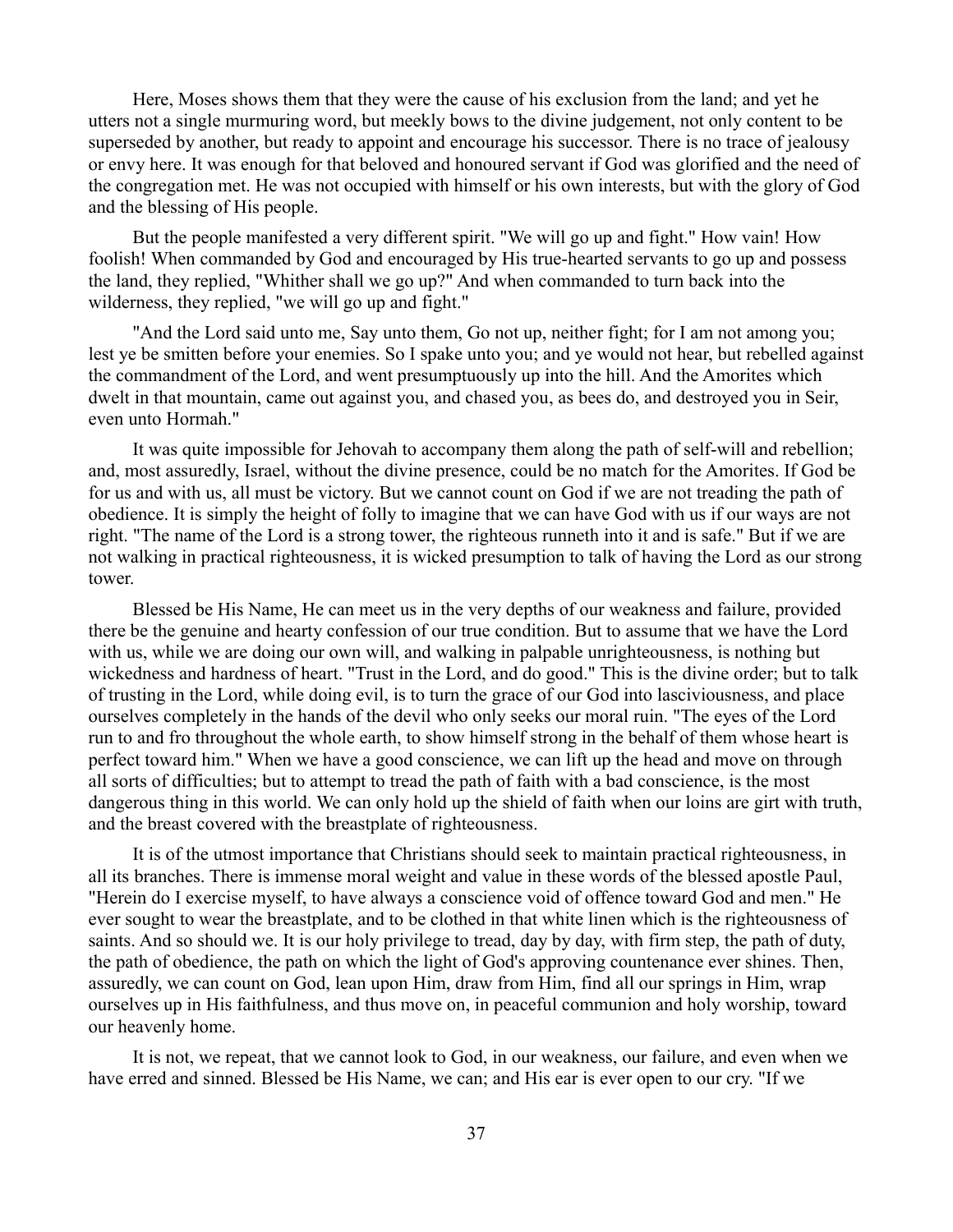confess our sins, he is faithful and just to forgive us our sins, and to cleanse us from all unrighteousness," (1 John 1.) "Out of the depths have I cried unto thee, O Lord. Lord, hear my voice; let thine ears be attentive to the voice of my supplications. If thou, Lord, shouldest mark iniquities, O Lord, who shall stand? But there is forgiveness with thee, that thou mayest be feared." (Ps. 130) There is absolutely no limit to divine forgiveness, inasmuch as there is no limit to the extent of the atonement, no limit to the virtue and efficacy of the blood of Jesus Christ, God's Son, which cleanseth from all sin; no limit to the prevalence of the intercession of our adorable Advocate, our great High Priest, who is able to save to the uttermost — right through and through to the end, them that come unto God by Him.

All this is most blessedly true; it is largely taught and variously illustrated throughout the volume of inspiration. But the confession of sin, and the pardon thereof must not be confounded with practical righteousness. There are two distinct conditions in which we may call upon God; we may call upon Him in deep contrition, and be heard; or we may call upon Him with a good conscience and an uncondemning heart, and be heard. But the two things are very distinct; and not only are they distinct in themselves, but they both stand in marked contrast with that indifference and hardness of heart which would presume to count on God in the face of positive disobedience and practical unrighteousness. It is this which is so dreadful in the sight of the Lord, and which must bring down His heavy judgement. Practical righteousness He owns and approves; confessed sin He can freely and fully Pardon; but to imagine that we can put our trust in God, while our feet are treading the path of iniquity, is nothing short of the most shocking impiety. "Trust ye not in lying words, saying, The temple of the Lord, The temple of the Lord, The temple of the Lord, are these. For if ye throughly amend your ways and your doings; if ye throughly execute judgement between a man and his neighbour; if ye oppress not the stranger the fatherless and the widow, and shed not innocent blood in this place, neither walk after other gods to your hurt; then will I cause you to dwell in this place, in the land that I gave to your fathers, for ever and ever. Behold, ye trust in lying words, that cannot profit. Will ye steal, murder and commit adultery and swear falsely, and burn incense unto Baal, and walk after other gods whom ye know not; and come and stand before me in this house, which is called by my name, and say, We are delivered to do all these abominations? (Jeremiah 7.)

God deals in moral realities. He desires truth in the inward parts; and if men will presume to hold the truth in unrighteousness, they must look out for His righteous judgement. It is the thought of all this that makes us feel the awful condition of the professing church. The solemn passage which we have just culled from the prophet Jeremiah, though bearing, primarily, upon the men of Judah and the inhabitants of Jerusalem, has a very pointed application to Christendom. We find in 2 Timothy 3, that all the abominations of heathenism, as detailed in the close of Romans 1, are reproduced in the last days, under the garb of the Christian profession, and in immediate connection with "a form of godliness." What must be the end of such a condition of things? Unmitigated wrath. The very heaviest judgments of God are reserved for that vast mass of baptised profession which we call Christendom. The moment is rapidly approaching when all the beloved and blood-bought people of God shall be called away out of this dark and sinful, though so-called Christian world," to be for ever with the Lord, in that sweet home of love prepared in the Father's house. Then the "strong delusion" shall be sent upon Christendom — upon those very countries where the light of a full-orbed Christianity has shone; where a full and free gospel has been preached; where the Bible has been circulated by millions, and where all, in some way or another, profess the name of Christ, and call themselves Christians.

And what then? What is to follow this "strong delusion" Any fresh testimony? Any further overtures of mercy? Any further effort of long suffering grace? Not for Christendom! Not for the rejecters of the gospel of God! Not for Christless, Godless professors of the hollow and worthless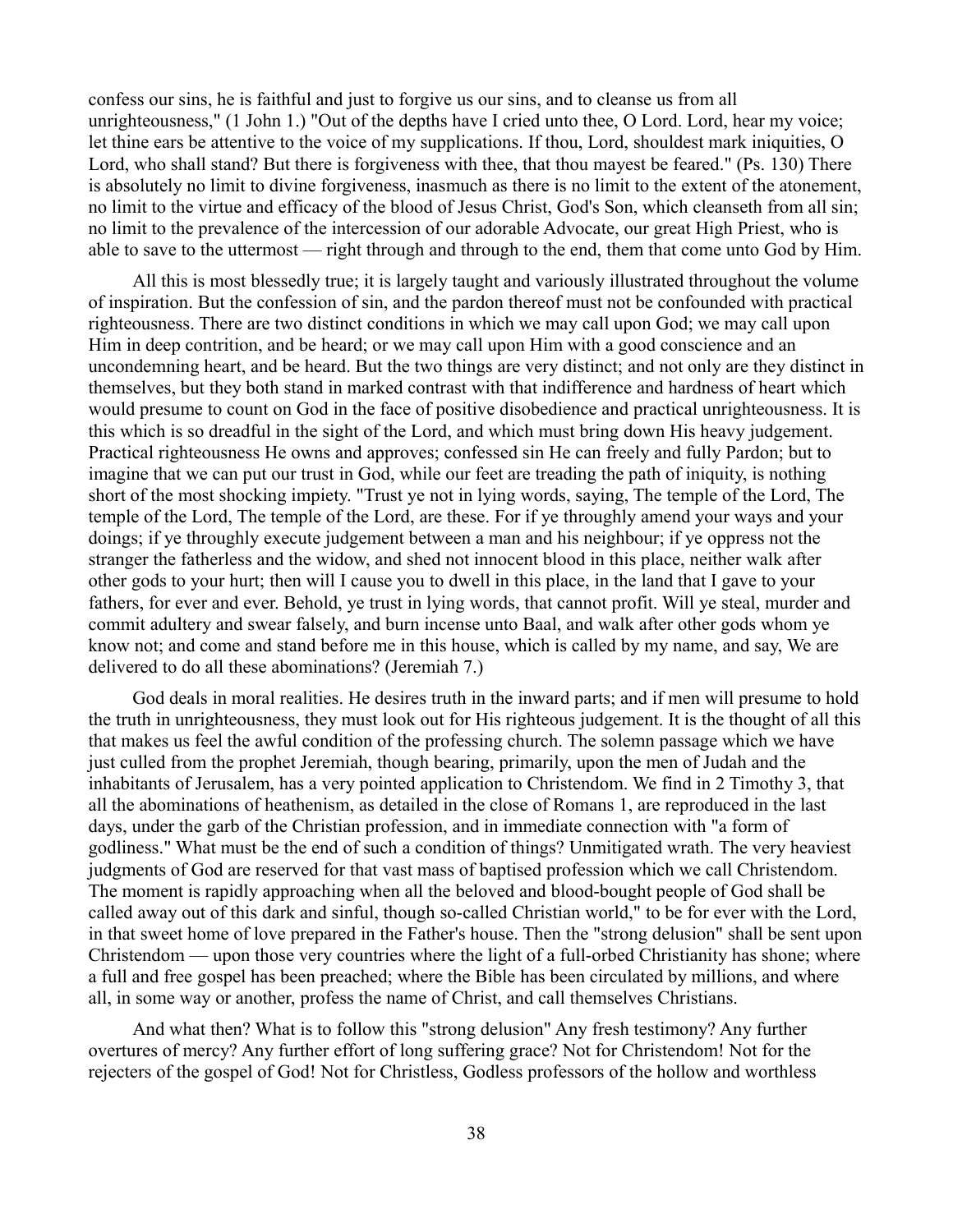forms of Christianity! The heathen shall hear "The everlasting gospel," "The gospel of the kingdom;" but as for that terrible thing, that most frightful anomaly called Christendom, the vine of the earth," nothing remains but the wine press of the wrath of Almighty God, the blackness of darkness for ever, the lake that burneth with fire and brimstone.

Reader, these are the true sayings of God. Nothing would be easier than to place before your eyes an array of scripture proof perfectly unanswerable; this would be foreign to our present object. The New Testament, from cover to cover, sets forth the solemn truth above enunciated; and every system theology under the sun that teaches differently will be found, on this point at least, to be totally false.

## Deuteronomy 2.

The closing lines of chapter 1 show us the people weeping before the Lord. "And ye returned and wept before the Lord; but the Lord would not hearken to your voice, nor give ear unto you. So ye abode in Kadesh many days, according unto the days that ye abode there."

There was no more reality in their tears than in their words. Their weeping was no more to be trusted than their confession. It is possible for People to confess and shed tears without any true sense of sin, in the presence of God. This is very solemn. It is really mocking God. We know, blessed for ever be His Name, that a truly contrite heart is His delight. He makes His abode with such. " The sacrifices of God are a broken spirit: a broken and a contrite heart, O God, thou wilt not despise." The tears that flow from a penitent heart are more precious, by far, to God, than the cattle upon a thousand hills, because they prove that there is room in that heart for Him; and this is what He seeks, in His infinite grace. He wants to dwell in our hearts, and fill us with the deep, unspeakable joy of His own most blessed presence.

But Israel's confession and tears at Kadesh were not real; and, hence, the Lord could not accept them. The feeblest cry of a broken heart ascends directly to the throne of God, and is immediately answered by the soothing healing balm of His pardoning love; but when tears and confession stand connected with self-will and rebellion, they are not only utterly worthless, but a positive insult to the Divine Majesty.

Thus, then, the people had to turn back into the wilderness, and wander there for forty years. There was nothing else for it. They would not go up into the land, in simple faith, with God; and He would not go up with them in their self-will and self-confidence; they had therefore simply to accept the consequence of their disobedience. If they would not enter the land, they must fall in the wilderness.

How solemn is all this! and how solemn is the Spirit's commentary upon it, in the third chapter of Hebrews! And how pointed and forcible the application to us! We must quote the passage for the benefit of the reader "Wherefore — as the Holy Ghost saith, Today if ye will hear his voice, harden not your hearts, as in the provocation, in the day Of temptation in the wilderness; when your fathers tempted me, proved me, and saw My works forty years. Wherefore I was grieved with that generation, and said, They do always err in heart, and they have not known my ways. So I sware in my wrath, they shall not enter into my rest. — Take heed, brethren, lest there be in any of you an evil heart of unbelief, in departing from the living God. But exhort one another daily, while it is called Today; lest any of you be hardened through the deceitfulness of sin. For we are made partakers of Christ, if we hold the beginning of our confidence steadfast unto the end. While it is said, Today, if ye will hear his voice, harden not your hearts, as in the provocation. For some, when they had heard, did provoke; howbeit not all that came out of Egypt by Moses. But with whom was he grieved forty years? was it not with them that had sinned, whose carcasses fell in the wilderness? And to whom sware he that they should not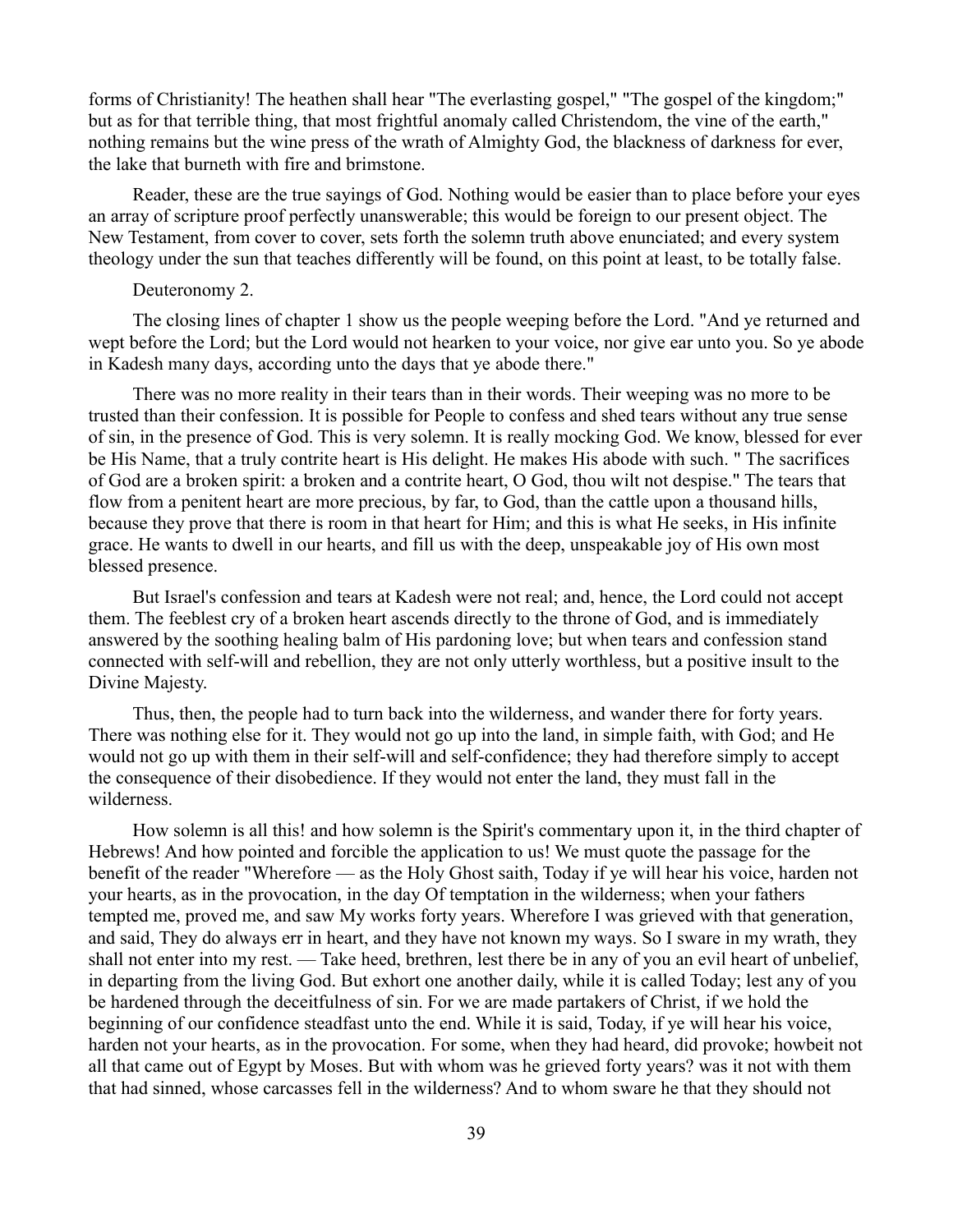enter into his rest, but to them that believed not? So we see that they could not enter in because of unbelief. Let us therefore fear, lest a promise being left us of entering into his rest, any of you should seem to come short of it. For unto us was the gospel preached as well as unto them; but the word preached did not profit them, not being mixed with faith in them that heard."

Here, as in every page of the inspired volume, we learn that unbelief is *the* thing that grieves the heart and dishonours the Name of God. And not only so, but it robs us of the blessings, the dignities and the privileges which infinite grace bestows. We have very little idea of how much we lose, in every way, through the unbelief of our hearts. Just as in Israel's case, the land was before them, in all its fruitfulness and beauty; and they were commanded to go and take possession, but, "They could not enter in because of unbelief;" so with us, we fail to possess ourselves of the fullness of blessing which sovereign grace has put within our reach. The very treasure of heaven is thrown open to us, but we fail to appropriate. We are poor, feeble, empty and barren, when we might be rich, rigorous, full and fruitful. We are blessed with all spiritual blessings in the heavenlies in Christ; but how shallow is our apprehension! how feeble our grasp! how poor our thoughts!

Then again, who can calculate how much we lose, through our unbelief, in the matter of the Lord's work in our midst? We read, in the gospel, of a certain place in which our blessed Lord could not do many mighty works because of their unbelief. Has this no voice for us? Do me too hinder Him by unbelief? We shall perhaps be told by some, that the Lord will carry on His work irrespective of us or our faith; He will gather out His own, and accomplish the number of His elect, spite of our unbelief; not all the power of earth and hell, men and devils; combined, can hinder the carrying out of His counsels and purposes; and as to His work, It is not by might nor by power, but by His Spirit, Human efforts are in vain? and the Lord's cause can never he furthered by nature's excitement.

Now, all this is perfectly true; but it leaves wholly untouched the inspired statement noted above. "He could there do not many mighty works because of their unbelief." Did not those people lose blessing through their unbelief? Did they not hinder much good being done? We must beware how we surrender our minds to the withering influence of a pernicious fatalism which, with a certain semblance of truth, is utterly false, inasmuch as it denies all human responsibility and paralyses all godly energy in the cause of Christ. We have to bear in mind that the same One who, in His eternal counsels, has decreed the end, has also designed the means; and if we, in the sinful unbelief of our hearts, and under the influence of one-sided truth, fold our arms and neglect the means, He will set us aside, and carry on His work by other hands. He will work, blessed be His Holy Name, but we shall lose the dignity, the privilege, and the blessing of being His instruments.

Look at that striking scene in the second of Mark. It most forcibly illustrates the great principle which we desire to press upon all who may read these lines. It proves the power of faith, in connection with the carrying on of the Lord's work. If the four men, whose conduct is here set forth, had suffered themselves to be influenced by a mischievous fatalism, they would have argued that it was no use doing anything — if the palsied man was to he cured he would be cured, without human effort. Why should they busy themselves in climbing up on the house, uncovering the roof, and letting down the sick man into the midst before Jesus? Ah! it was well for the palsied man, and well for themselves that they did not act on such miserable reasoning as this. See how their lovely faith wrought! It refreshed the heart of the Lord Jesus; it brought the sick man into the place of healing, pardon and blessing; and it gave occasion for the display of divine power which arrested the attention of all present, and gave testimony to the great truth that God was on earth, in the Person of Jesus of Nazareth, healing diseases and forgiving sins.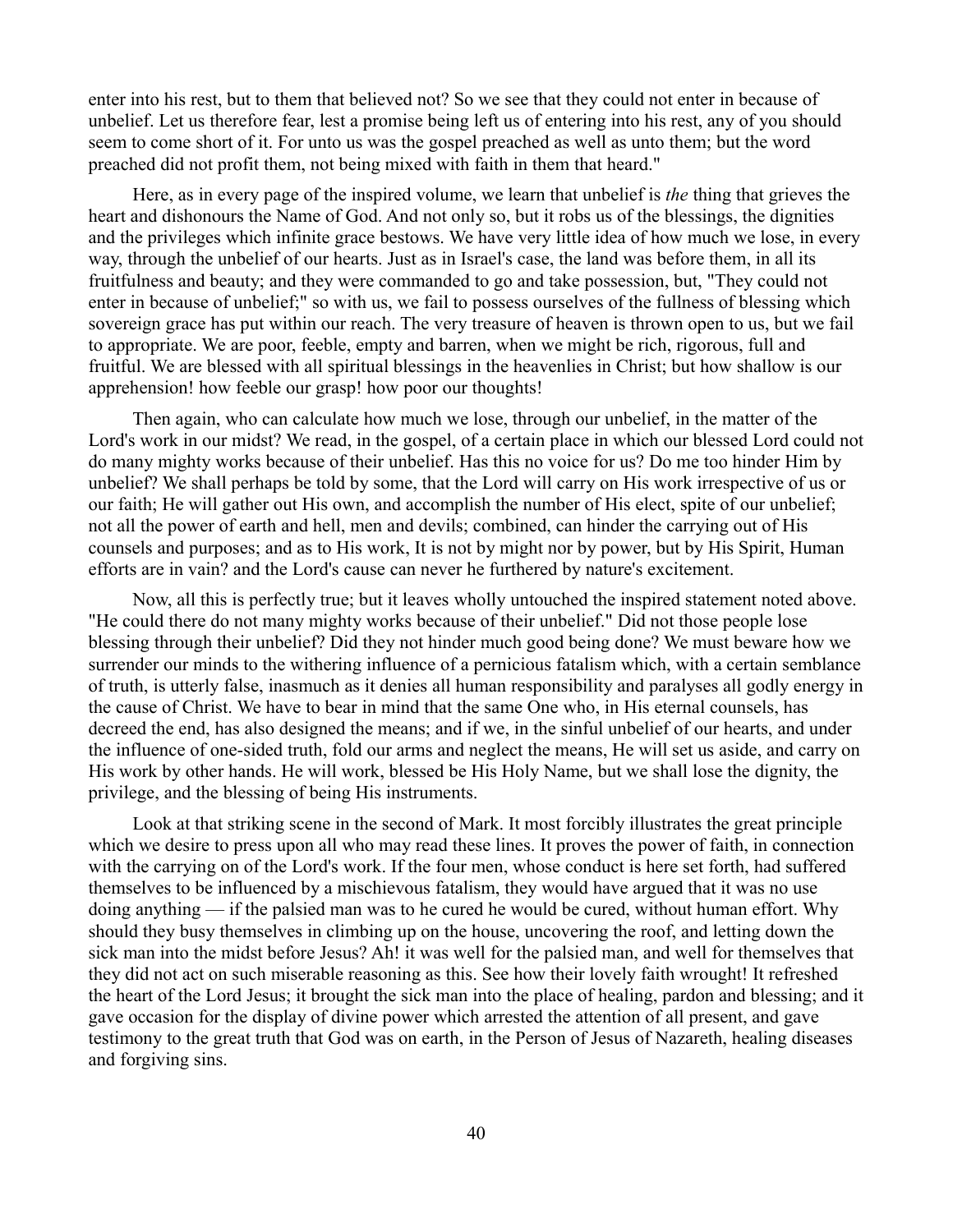Many other examples might be adduced, but there is no need. All scripture establishes the fact that unbelief hinders our blessing, hinders our usefulness, robs as of the rare privilege of being God's honoured instruments in the carrying on of His glorious work, and of seeing the operations of His hand and His Spirit, in our midst. And, on the other hand, that faith draws down power and blessing, not only for ourselves but for others; that it both glorifies and gratifies God, by clearing the platform of the creature and making room for the display of divine power. In short, there is no limit to the blessing which we might enjoy at the hand of our God, if our hearts were more governed by that simple faith which ever counts on Him, and which He ever delights to honour. "According to your faith, he it unto you." Precious soul-stirring words! May they encourage us to draw more largely upon those exhaustless resources which we have in God. He delights to be used, blessed for ever be His holy Name! His word to us is, "Open thy mouth wide, and I will fill it." We can never expect too much from the God of all grace who has given us His only begotten Son, and will, with Him, freely give us all things.

But Israel could not trust God to bring them into the land; they presumed to go in their own strength, and, as a consequence, were put to flight before their enemies. Thus it must ever be. Presumption and faith are two totally different things: the former can only issue in defeat and disaster; the latter in sure and certain victory.

"Then we turned and took our journey into the wilderness, by the way of the Red Sea, as the Lord spake unto me; and we compassed Mount Seir, many days." There is great moral beauty in the little word "*we*" Moses links himself thoroughly with the people. He and Joshua and Caleb had all to turn back into the wilderness, in company with the unbelieving congregation. This might, in the judgement of nature, seem hard; but we may rest assured, it was good and profitable. There is always deep blessing in bowing to the will of God, even though we may not always be able to see the why and the wherefore of things. We do not read of a single murmuring word from these honoured servants of God, at having to turn back into the wilderness for forty years, although they were quite ready to go up into the land. No; they simply turned back. And well they might, when Jehovah turned back also. How could they think of complaining, when they beheld the travelling chariot of the God of Israel facing round to the wilderness? Surely the patient grace and long-suffering mercy of God might well teach them to accept, with a willing mind, a protracted sojourn in the wilderness, and to wait for the blessed moment of entrance upon the promised land.

It is a great thing always to submit ourselves meekly under the hand of God. We are sure to reap a rich harvest of blessing from the exercise. It is really taking the yoke of Christ upon us, which, as He Himself assures us, is the true secret of rest. "Come unto me, all ye that labour, and are heavy laden, and I will give you rest. Take my yoke upon you, and Learn of me; for I am meek and lowly in heart; and ye shall find rest unto your souls. For my yoke is easy, and my burden is light."

What was this yoke? It was absolute and complete subjection to the Father's will. This we see, in perfection, in our adorable Lord and Saviour Jesus Christ. He could say, "Even so, Father; for so it seemed good in thy sight." Here was the point with Him. "Good in thy sight." This settled everything. Was His testimony rejected? Did He seem to labour in vain, and spend His strength for nought and in vain? What then? "I thank thee, O Father, Lord of heaven and earth." It was all right. Whatever pleased the Father, pleased Him. He never had a thought or wish that was not in perfect consonance with the will of God. Hence He, as a man, ever enjoyed perfect rest. He rested in the divine counsels and purposes. The current of His peace was unruffled, from first to last.

This was the yoke of Christ; and this is what He, in His infinite grace, invites us to take upon us,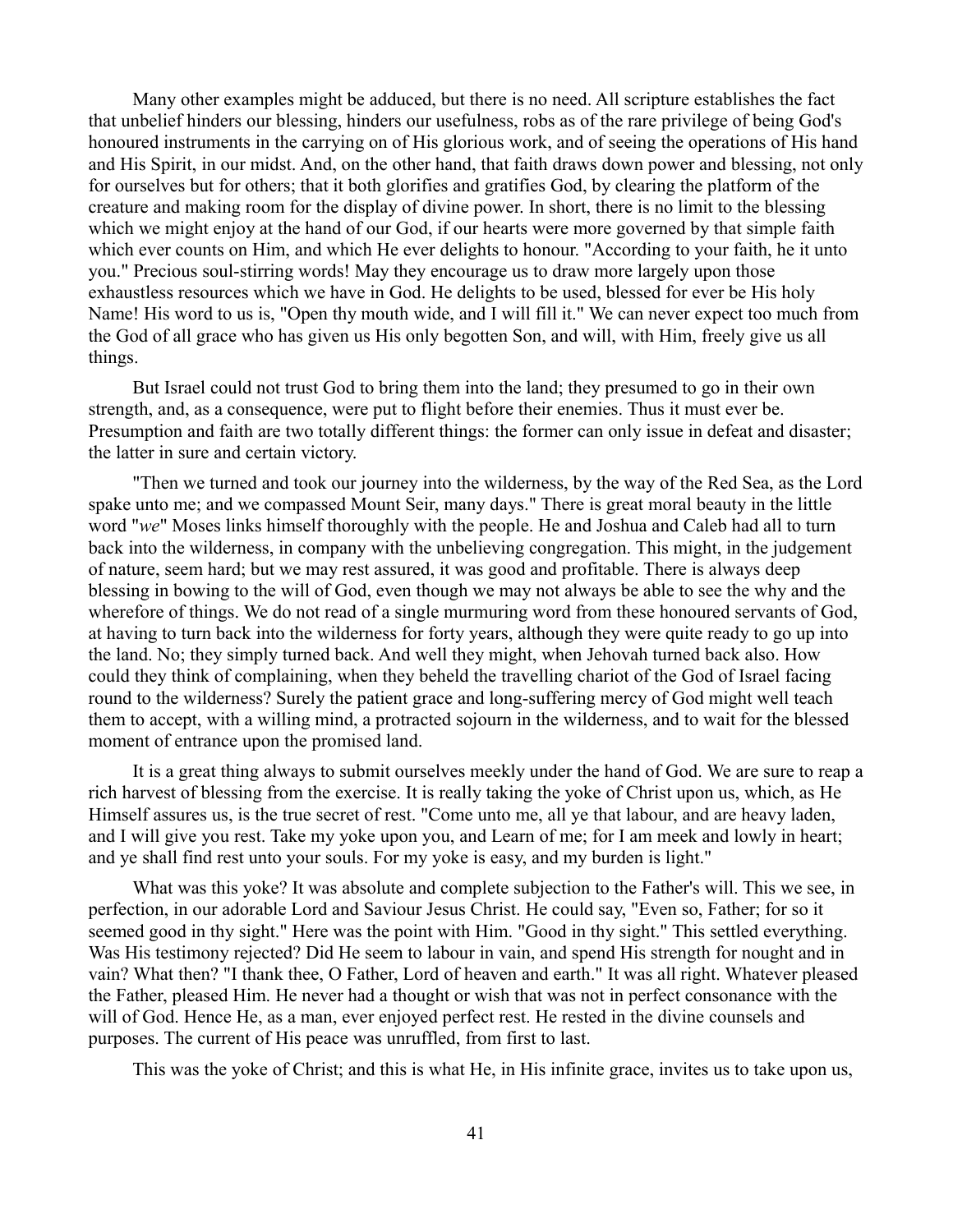in order that we, too, may find rest unto our souls. Let us mark, and seek to understand the words. "Ye shall *find* rest." We must not confound the "rest" which *He gives* with the "rest" which we find. When the weary, burdened, heavy laden soul comes to Jesus in simple faith, He gives rest, settled rest, the rest which flows from the full assurance that all is done; sins for ever put away; perfect righteousness accomplished, revealed and possessed, every question divinely and eternally settled; God glorified; Satan silenced conscience tranquilized.

Such is the rest which Jesus gives, when we come to Him. But then we have to move through the scenes and circumstances of our daily life. There are trials, difficulties, exercises, buffetings, disappointments, and reverses of all sorts. None of these can, in the smallest degree, touch the rest which Jesus gives; but they may very seriously interfere with the rest which we are to find. They do not trouble the conscience; but they may greatly trouble the heart; they may make us very restless, very fretful, very impatient. For instance, I want to preach at Glasgow; I am announced to do so; but lo! I am shut up in a sickroom in London. This does not trouble my conscience; but it may greatly trouble my heart; I may be in a perfect fever of restlessness, ready to exclaim, "How tiresome! How terribly disappointing! Whatever am I to do? It is most untoward!"

And, how is this state of things to be met? How is the troubled heart to be tranquilized, and the restless mind to be calmed down? What do I want? I want to find rest. How am I to find it? By stooping down and taking Christ's precious yoke upon me; the very yoke which He Himself ever wore, in the days of His flesh; the yoke of complete subjection to the will of God. I want to be able to say, without one atom of reserve, to say from the very depths of my heart, "Thy will, O Lord, be done." I want such a profound sense of His perfect love to me, and of His infinite wisdom in all His dealings with me, that I would not have it otherwise, if I could; yea, that I would not move a finger to alter my position or circumstances, feeling assured that it is very much better for me to be suffering on a sickbed in London, than speaking on a platform in Glasgow.

Here lies the deep and precious secret of rest of heart, as opposed to restlessness. It is the simple ability to thank God for everything, be it ever so contrary to our own will and utterly subversive of our own Plans. It is not a mere assent to the truth that " All things work together for good to them that love God; to them that are the called according to his purpose." It is the positive sense, the actual realisation of the divine fact that the thing which God appoints is the very best thing for us. It is perfect repose in the love, wisdom, power and faithfulness of the One who has graciously undertaken for us, in everything, and charged Himself with all that concerns us for time and eternity. We know that love will always do its very best for its object. what must it be to have God doing His very best for us? Where is the heart that would not be satisfied with God's best, if only it knows ought of Him?

But He must be known ere the heart can be satisfied with His will. Eve, in the garden of Eden, beguiled by the serpent, became dissatisfied with the will of God. She wished for something which He had forbidden; and this something the devil undertook to supply. She thought the devil could do better for her than God. She thought to better her circumstances by taking herself out of the hands of God and placing herself in the hands of Satan. Hence it is, that no unrenewed heart can ever, by any possibility, rest in the will of God. If we search the human heart to the bottom, if we submit it to a faithful analysis, we shall not find so much as a single thought in unison with the will of God no, not one. And even in the case of the true Christian, the child of God, it is only as he is enabled, by the grace of God, to mortify his own will, to reckon himself dead, and to walk in the Spirit, that he can delight in the will of God, and give thanks in everything. It is one of the very finest evidences of the new birth to be able, without a single shade of reserve, to say, in respect to every dealing of the hand of God, "Thy will be done." "Even so, Father, for so it seemed good in thy sight." When the heart is in this attitude, Satan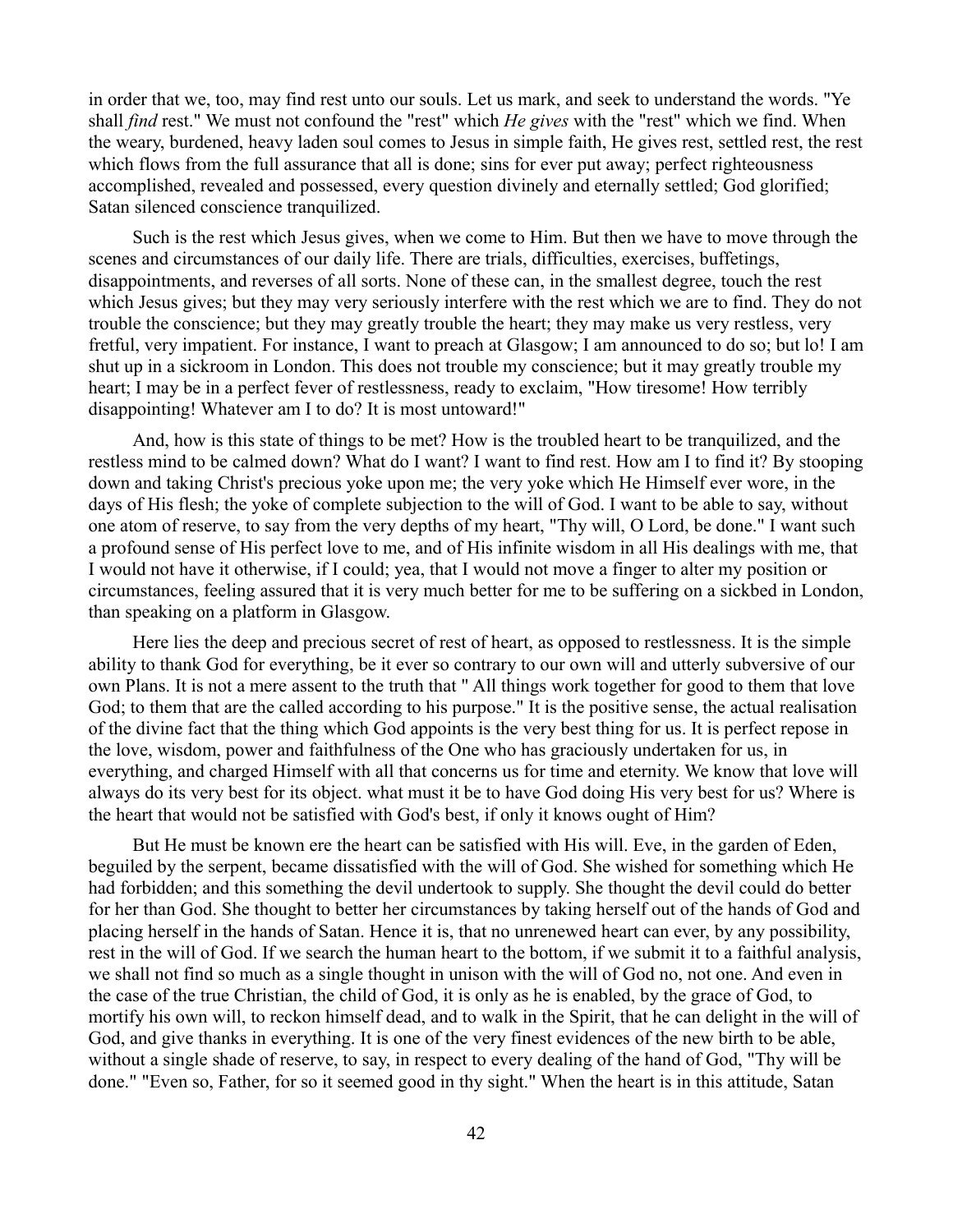can make nothing of it. It is a grand point to be able to tell the devil, and to tell the world — tell them, not in word and in tongue, but in deed and in truth; not merely with the lips, but in the heart and the life — -"*I am perfectly satisfied with the will of God*."

This is the way to find rest. Let us see that we understand it. It is the divine remedy for that unrest, that spirit of discontent, that dissatisfaction with our appointed lot and sphere, so sadly prevalent on all hands. It is a perfect cure for that restless ambition so utterly opposed to the mind and Spirit of Christ, but so entirely characteristic of the men of this world.

May we, beloved reader, cultivate, with holy diligence, that meek and lowly spirit which is, in the sight of God, of great price, which bows to His blessed will in all things, and vindicates His dealings, come what may. Thus shall our peace flow as a river, and the Name of our Lord Jesus Christ shall be magnified, in our course, character and conduct.

Ere turning from the deeply interesting and practical subject which has been engaging our attention, we would observe that there are three distinct attitudes in which the soul may be found in reference to the dealings of God, namely, subjection, acquiescence, and rejoicing. When the will is broken, there is subjection; when the understanding is enlightened as to the divine object, there is acquiescence; and when the affections are engaged with God Himself, there is positive rejoicing. Hence we read, in the tenth chapter of Luke, "In that hour Jesus rejoiced in spirit, and said, *I thank thee*, O Father, Lord of heaven and earth, that thou hast hid these things from the wise and prudent, and hast revealed them unto babes: even so, Father, for so it seemed good in thy sight." That blessed One found His perfect delight in all the will of God. It was His meat and drink to carry out that will, at all cost. In service or in suffering, in life or in death, He never had any motive but the Father's will. He could say, "I do always the things that please him." Eternal and universal homage to His peerless Name!

We shall now proceed with our chapter.

"And the Lord spake unto me, saying, Ye have compassed this mountain long enough; turn you northward."

The word of the Lord determined everything. It fixed how long the people were to remain in any given place, and it indicated, with equal distinctness, whither they were next to bend their steps. There was no need whatever for them to plan or arrange their movements. It was the province and prerogative of Jehovah to settle all for them; it was theirs to obey. There is no mention here of the cloud and the trumpet. It is simply God's word and Israel's obedience..

Nothing can be more precious to a child of God, if only the heart be in a right condition, than to be guided, in all his movements by the divine command It saves a world of anxiety and perplexity. In Israel's case, called as they were to journey through a great and terrible wilderness, where there was no way, it was an unspeakable mercy to have their every movement, their every step, their every haltingplace ordered by an infallible guide. There was no need whatever for them to trouble themselves about their movements, no need to inquire how long they were to stay in any given place, or where they were to go next. Jehovah settled all for them. It was for them simply to wait on Him for guidance, and to do what they were told.

Yes, reader, here was the grand point — a waiting and an obedient spirit. If this were lacking, they were liable to all sorts of questionings, reasonings and rebellious activities. When God said, "Ye have compassed this mountain long enough," had Israel replied, "No; we want to compass it a little longer; we are very comfortable here, and we do not wish to make any change" or, again, if, when God said, "Turn you northward, they had replied, "No; we vastly prefer going eastward;" what would have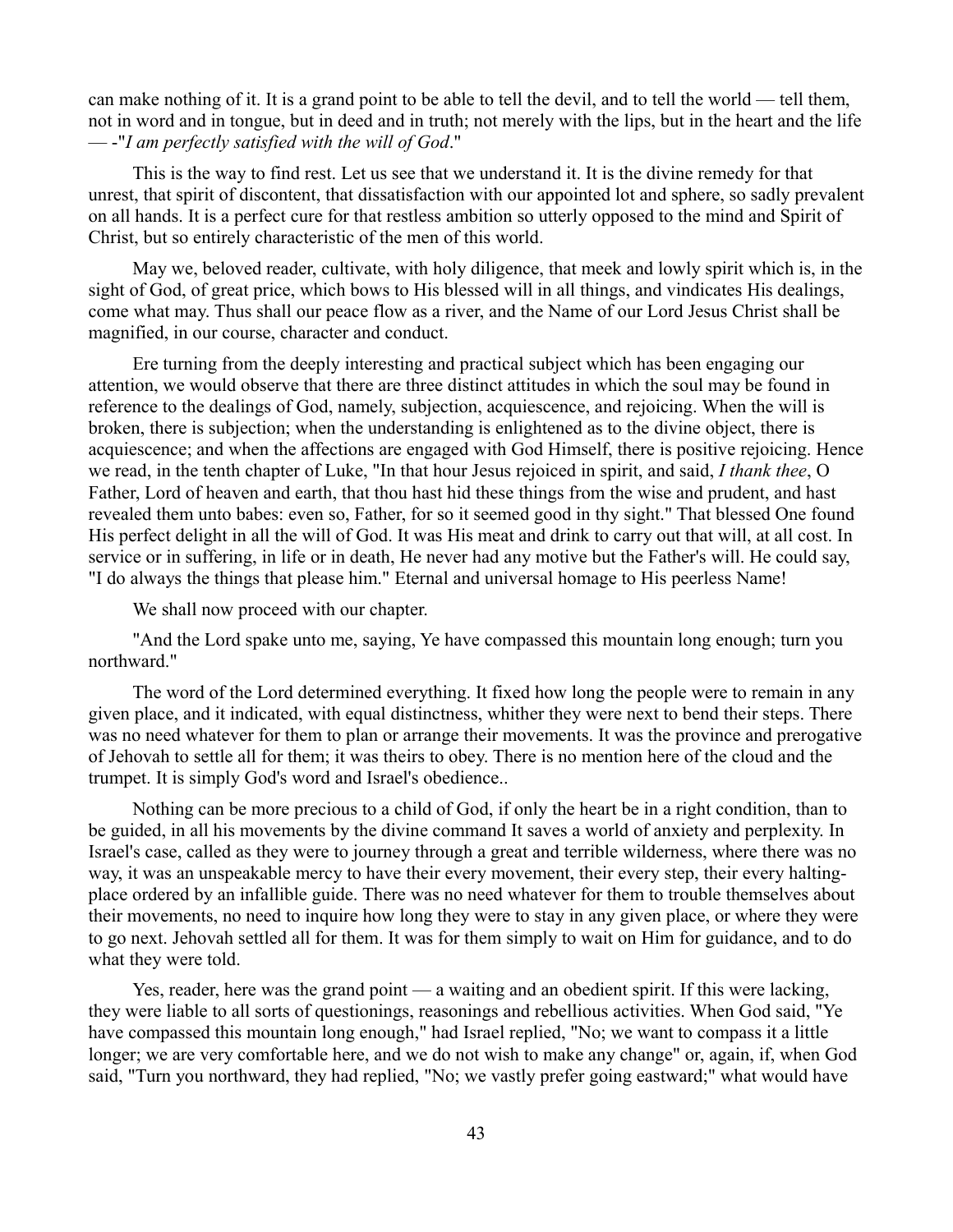been the result? Why, they would have forfeited the divine presence with them; and who could guide, or help, or feed them then? They could only count on the divine Presence with them while they trod the path indicated by the divine command. If they chose to take their own way, there was nothing for them but famine, desolation and darkness. The stream from the smitten rock, and the heavenly manna, were only to be found in the path of obedience.

Now, we Christians have to learn our lesson in all this — a wholesome, needed, valuable lesson. It is our sweet privilege to have our path marked out for us, day by day, by divine authority. Of this we are to be most deeply and thoroughly persuaded. We are not to allow ourselves to be robbed of this rich blessing by the plausible reasonings of unbelief. God has promised to guide us, and His promise is yea and Amen. It is for us to make our own of the promise, in the artless simplicity of faith. It is as real and as solid and as true as God can make it. We cannot admit, for a moment, that Israel in the desert were better off, in the matter of guidance, than God's heavenly people, in their passage through this world. How did Israel know the length of the haltings or the line of their march By the word of God. Are we worse off? Far be the thought. Yea, we are better off by far than they. We have the word and Spirit of God to guide us. To us pertains the high and holy privilege of walking in the footsteps of the Son of God.

Is not this perfect guidance Yes, thank God, it is. Hear what our adorable Lord Jesus Christ saith to us: " I am the light of the world; he that followeth me shall not walk in darkness, but shall have the light of life." Let us mark these words, "He that followeth Me." He has left us an example that we should follow his steps." This is living guidance. How did Jesus walk? Always and only by the commandment of His Father. By that He acted; by that He moved; without it He never acted, moved or spoke.

Now, we are called to follow Him; and in so doing we have the assurance of His own word that we shall not walk in darkness, but shall have the light of life! Precious words! "*The light of life.''* Who can sound their living depths? Who can duly estimate their worth? "The darkness is past, and the true light now shineth," and it is for us to walk in the full blaze of the light that shines along the pathway of the Son of God, Is there any uncertainty, any perplexity, any ground for hesitation here? Clearly not. 'How could there be, if we are following Him? It is utterly impossible to combine the two ideas.

And be it remarked here, that it is not, by any means, a question of having; a literal text of scripture for every movement or every act. For example, I cannot expect to get a text of scripture, or a voice from heaven, to tell me to go to London or to Edinburgh; or how long I am to stay when I go. How, then, it may be asked, am I to know where I ought to go, or how long I am to stay? The answer is, wait on God, in singleness of eye, and sincerity of heart, and He will make your path as plain as a sunbeam. This was what Jesus did; and if we follow Him, we shall not walk in darkness. "I will guide thee with mine eye," is a most precious promise; but, in order to profit by it, we must be near enough to Him to catch the movement of His eye, and intimate enough with Him to understand its meaning.

Thus it is, in all the details, of our daily life; It would answer a thousand questions, and solve a thousand difficulties, if we did but wait for divine guidance, and never attempt to move without it. If I have not gotten light to move, it is my plain duty to be still. We should: never move in uncertainty. It often happens that we harass ourselves about moving or acting, when God would have us to be still and do nothing. We go and ask God about it, but get no answer; We betake ourselves to friends for advice and counsel, but they cannot help us; for it is entirely a question between our own souls and the Lord. Thus we are plunged in doubt and anxiety. And why? Simply because the eye is not single; we are not following Jesus, "The light of the world." we may set it down as a fixed principle, a precious axiom in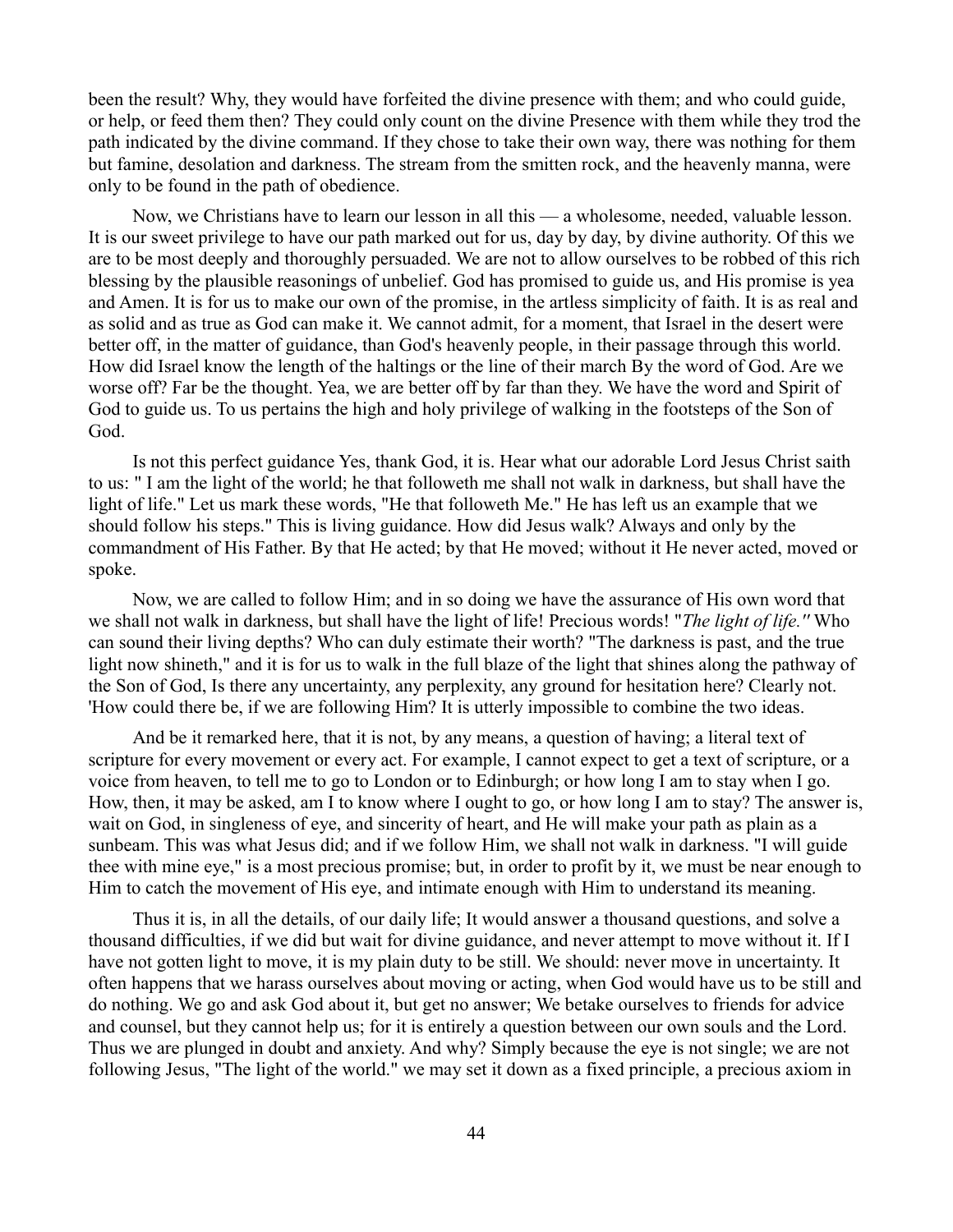the divine life, that if we are following Jesus, we shall have the light of life. He has said it, and that is enough for faith.

Hence, then, we deem ourselves perfectly warranted in concluding that the One who guided His earthly people, in all their desert wanderings, can and will guide His heavenly people, now, in all their movements and in all their ways. But, on the other hand, let us see to it that we are not bent on doing our own will, having our own way and carrying out our own plans. "Be ye not as the horse or as the mule, which have no understanding, whose mouth must be held in with bit and bridle, lest they come near unto thee." Be it our one grand aim to walk in the footsteps of that blessed One who pleased not Himself, but ever moved in the current of the divine will, never acted without divine authority; who, though Himself God over all, blessed for ever, yet, having taken His place as a man, on the earth, surrendered completely His own will, and found His meat and His drink in doing the will of His Father. Thus shall our hearts and minds be kept in perfect peace; and we shall be enabled to move on, from day to day, with firm and decided step, along the path indicated for us by our divine and ever-present Guide who not only knows, as God, every step of the way, but who, as man, has trodden it before us, and left us an example that we should follow His steps. May we follow Him, more faithfully, in all things, through the gracious ministry of the Holy Ghost who dwelleth in us!

We have, now, to invite the reader's attention to a subject of very deep interest, and one which occupies a large place in Old Testament scripture, and is forcibly illustrated in the chapter which lies open before us, namely, God's government of the world, and His wonderful ordering of the nations of the earth. It is a grand and all-important fact to keep ever before the mind, that the One whom we know as "The God and Father of our Lord Jesus Christ," and our God and Father, takes a real, lively, personal interest in the affairs of nations; that he takes cognisance of their movements, and of their dealings one with another.

True, all this is in immediate connection with Israel and the land of Palestine, as we read in the thirty-second chapter of our book, and eighth verse — a passage of singular interest, and of great suggestive power. "when the Most High divided to the nations their inheritance, when he separated the sons of Adam, he set the bounds of the people according to the number of the children of Israel." Israel was, and shall yet be God's earthly centre, and it is a fact of the deepest interest that, from the very outset, as we see in Genesis 10. the Creator and Governor of the world formed the nations and fixed their bounds, according to His own sovereign will, and with direct reference to the seed of Abraham, and that narrow strip of land which they are to possess, in virtue of the everlasting covenant made with their fathers.

But, in Deuteronomy 2, we find Jehovah, in His faithfulness and righteousness, interfering to protect three distinct nations in the enjoyment of their national rights, and that, too, against the encroachments of His own chosen people. He says to Moses, "Command thou the people, saying, Ye are to pass through the coast of your brethren the children of Esau, which dwell in Seir; and they shall be afraid of you: take ye good heed unto yourselves therefore meddle not with them: for I will not give you of their land, no, not so much as a foot-breadth, because I have given mount Seir unto Esau for a possession. Ye shall buy meat of them for money, that ye may eat; and ye shall also buy water of them for money, that ye may drink."

Israel might imagine that they had nothing to do but seize upon the lands of the Edomite; but they had to learn something very different; they had to be taught that the Most High is the governor amongst the nations; that the whole earth belongs to Him, and He portions it out to one or another according to His good pleasure.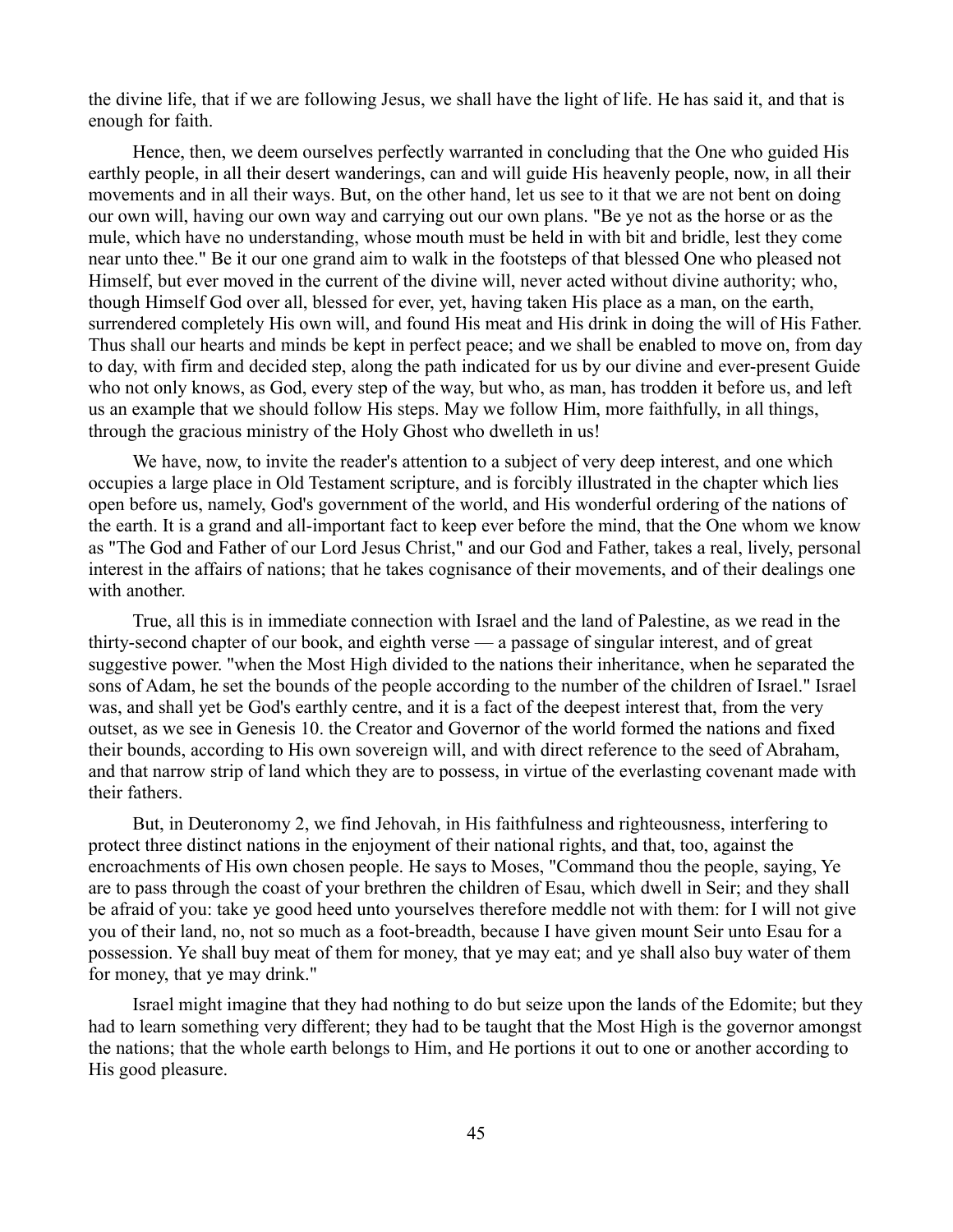This is a very magnificent fact to keep before the mind. The great majority of men think but little of it. Emperors, kings, princes, governors, statesmen, take little account of it. They forget that God interests 'Himself in the affairs of nations; that He bestows kingdoms, provinces and lands as He sees fit. They act, at times, as if it were only a question of military conquest, and as if God had nothing to do with the question of national boundaries and territorial possessions. This is their great mistake. They do not understand the meaning and force of this simple sentence, "*I have given* mount Seir unto Esau for a possession." God will never surrender His rights, in this respect. He would not allow Israel to touch a single atom of Esau's property. They were, to use a modern phrase, to pay ready cash for whatever they needed, and go quietly on their way. Indiscriminate slaughter and plunder were not to be thought of by the people of God.

And mark the lovely reason for all this. "For the Lord thy God hath blessed thee in all the works of thy hand; he knoweth thy walking through this great wilderness; these forty years the Lord thy God hath been with thee, thou hast lacked nothing." They could well afford, therefore, to let Esau alone, and leave his possessions untouched. They were the favoured objects of Jehovah's tender care. He took knowledge of every step of their weary journey through the desert. He had, in His infinite goodness, charged Himself with all their necessities. He was going to give them the land of Canaan, according to His promise to Abraham; but the self-same land which was giving them Canaan, had given mount Seir to Esau.

We see the same thing exactly, in reference to Moab and Ammon. "The Lord said unto me, distress not the Moabites, neither contend with them in battle; for I will not give thee of their land for a possession, because I have given Ar unto the children of Lot for a possession" And, again, "And when thou comest nigh over against the children of Ammon, distress them not, nor meddle with them; for I will not give thee of the land of the children of Ammon any possession; because I have given it unto the children of Lot for a possession"

The possessions here alluded to had been, of old time, in the hands of giants; but it was God's purpose to give up their territories to the children of Esau and Lot, and therefore He destroyed these giants; for who or what can stand in the way of the divine counsels? "That also was accounted a land of giants; Giants dwelt therein in old times ....a people great, and many, and tall, as the Anakims; but the Lord destroyed them before them; and they succeeded them, and dwelt in their stead; as he did to the children of Esau which dwelt in Seir, when he destroyed the Horims from before them; and they succeeded them, and dwelt in their stead even unto this day." (Vv. 20-23.)

Hence, then, Israel were not permitted to meddle with the possessions of any of these three nations, the Edomites, Ammonites and Moabites. But, in the very next sentence, we see another thing altogether in the case of the Amorites. "Rise ye up, take your journey, and pass over the river Arnon: behold, I have given into thine hand Sihon the Amorite, king of Heshbon, and his land; begin to possess it, and contend with him in battle."

The great principle, in all these varied instructions to Israel, is that God's word must settle everything for His people. It was not for Israel to inquire why they were to leave the possessions of Esau and Lot untouched, and to seize upon those of Sihon. They were simply to do what they were told. God can do as He pleases. He has His eye upon the whole scene. He sees it all. Men may think He has forsaken the earth; but He has not, blessed be His Name. He is, as the apostle tells as in his discourse at Athens, "Lord of heaven and earth;" and "He hath made of one blood all nations of men, for to dwell on all the face of the earth; and hath determined the times before appointed, and the bounds of their habitation," And, further, "He hath appointed a day, in the which he will judge the habitable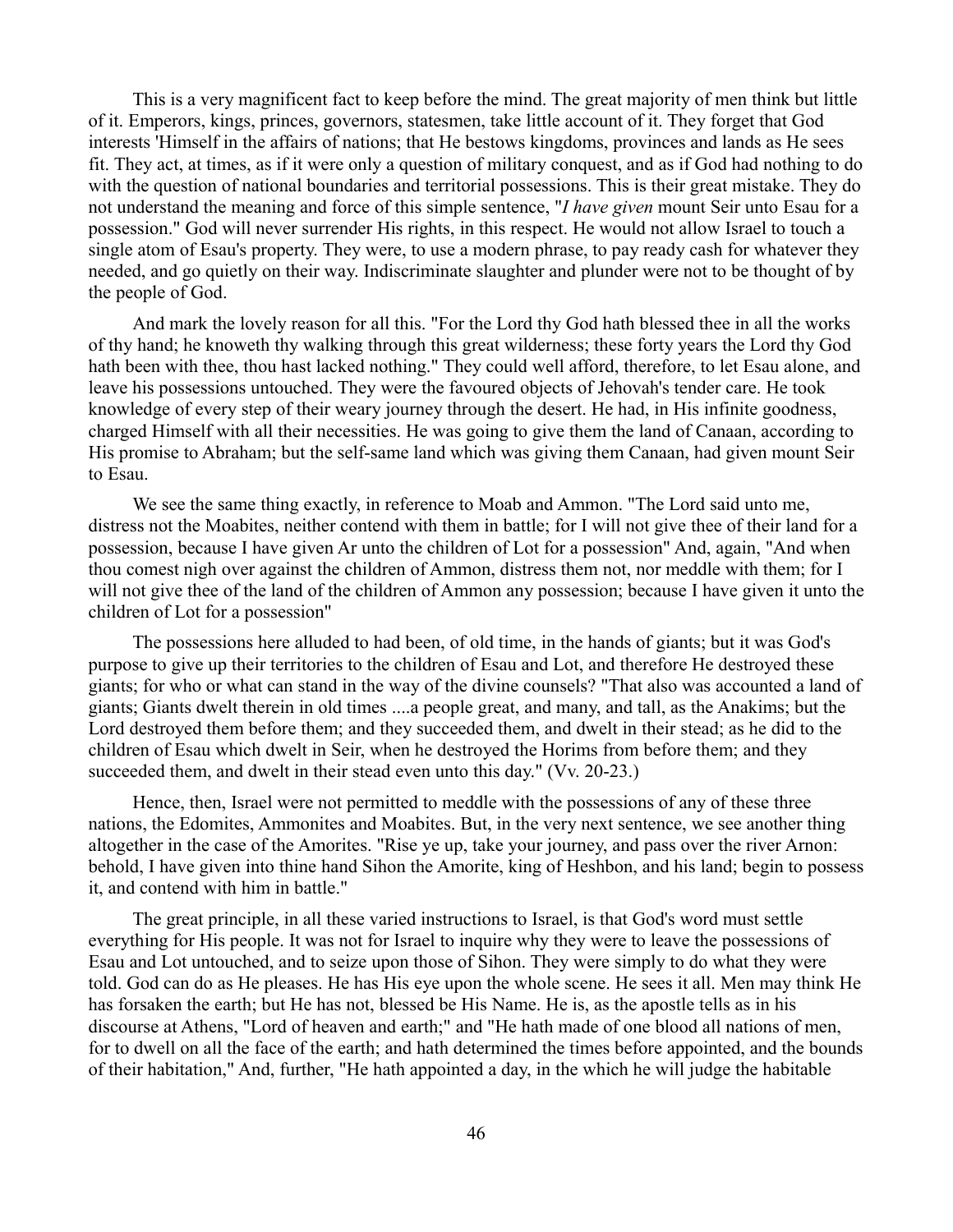earth [*oikoumenen*] in righteousness, by that man whom he hath ordained; whereof he hath given assurance [Given proof] unto all, in that he hath raised him from the dead."

Here we have a most solemn and weighty truth to which men of all ranks and conditions would do well to take heed. God is the Sovereign Ruler of the world. He giveth no account of any of His matters. He puts down one and sets up another. Kingdoms, thrones, governments are all at His disposal. He acts according to His own will, in the ordering and arrangement of human affairs. But, at the same time, He holds men responsible for their actings, in the various positions in which His providence has placed them. The ruler and the ruled, the king, the governor, the magistrate, the judge, all classes and grades of men will have, sooner or later, to give account to God. Each one, as if he were the only one, will have to stand before the judgement-seat of Christ, and there review his whole course, from first to last. Every act, every word, every secret thought will there come out with awful distinctness. There will be no escaping in a crowd. The word declares that they shall be judged — *every man* according to his works." It will be intensely individual, and unmistakably discriminating. In a word, it will be a divine judgement, and therefore, absolutely perfect. Nothing will be passed over. "Every idle word that men shall speak, they shall give account thereof at the day of judgement." Kings, governors and magistrates will have to account for the way in which they have used the power with which they were entrusted, and the wealth which passed through their hands. The noble and the wealthy who have spent their fortune and their time in folly, vanity, luxury and self-indulgence will have to answer for it all, before the throne of the Son of man, whose eyes are as a flame of fire, to read men through and through; and His feet as fine brass, to crush, in unsparing judgement, all that is contrary to God.

Infidelity may sneeringly inquire, "*How* can these things be? *How* could the untold millions of the human race find room before the judgement-seat of Christ? And how could there be time to enter so minutely into the details of each personal history?" Faith replies, "God says it shall be so; and this is conclusive; and as to the 'Hows' the answer is, God! Infinity! Eternity!" Bring God in, and all questions are hushed, and all difficulties disposed of in a moment. In fact, the one grand, triumphant answer to all the objections of the infidel, the sceptic, the rationalist, and the materialist, is just that one majestic word — "GOD!"

We press this upon the reader; not indeed to enable him to reply to infidels, but for the rest and comfort of his own heart. As to infidels, we are increasingly persuaded that our highest wisdom is to act on our Lord's words, in Matthew 15. "Let them alone." It is perfectly useless to argue with men who despise the word of God, and have no other foundation to build upon than their own carnal reasonings. But, on the other hand, we deem it to be of the very last possible importance that the heart should ever repose, in all the artless simplicity of a child, in the truth of God's word. "Hath he said, and shall he not do it a or hath he spoken, and shall he not make it good?"

Here is the sweet and hallowed resting-place of faith, the calm haven where the soul can find refuge from all the conflicting currents of human thought and feeling. "The word of the Lord endureth for ever; and this is the word which by the gospel is preached unto you. Nothing can touch the word of our God, It is settled for ever in heaven; and all we want is to have it hidden in our hearts as our own very possession; the treasure which we have received from God; the living fountain where we may ever drink for the refreshment and comfort of our souls. Then shall our peace flow as a river; and our path shall be as the shining light which shineth more and more unto the perfect day.

Thus may it be, O Lord, with all Thy beloved people, in these days of growing infidelity! May Thy holy word be increasingly precious to our hearts! May our consciences feel its power! May its heavenly doctrines form our character, and govern our conduct, in all the relationships of life, that Thy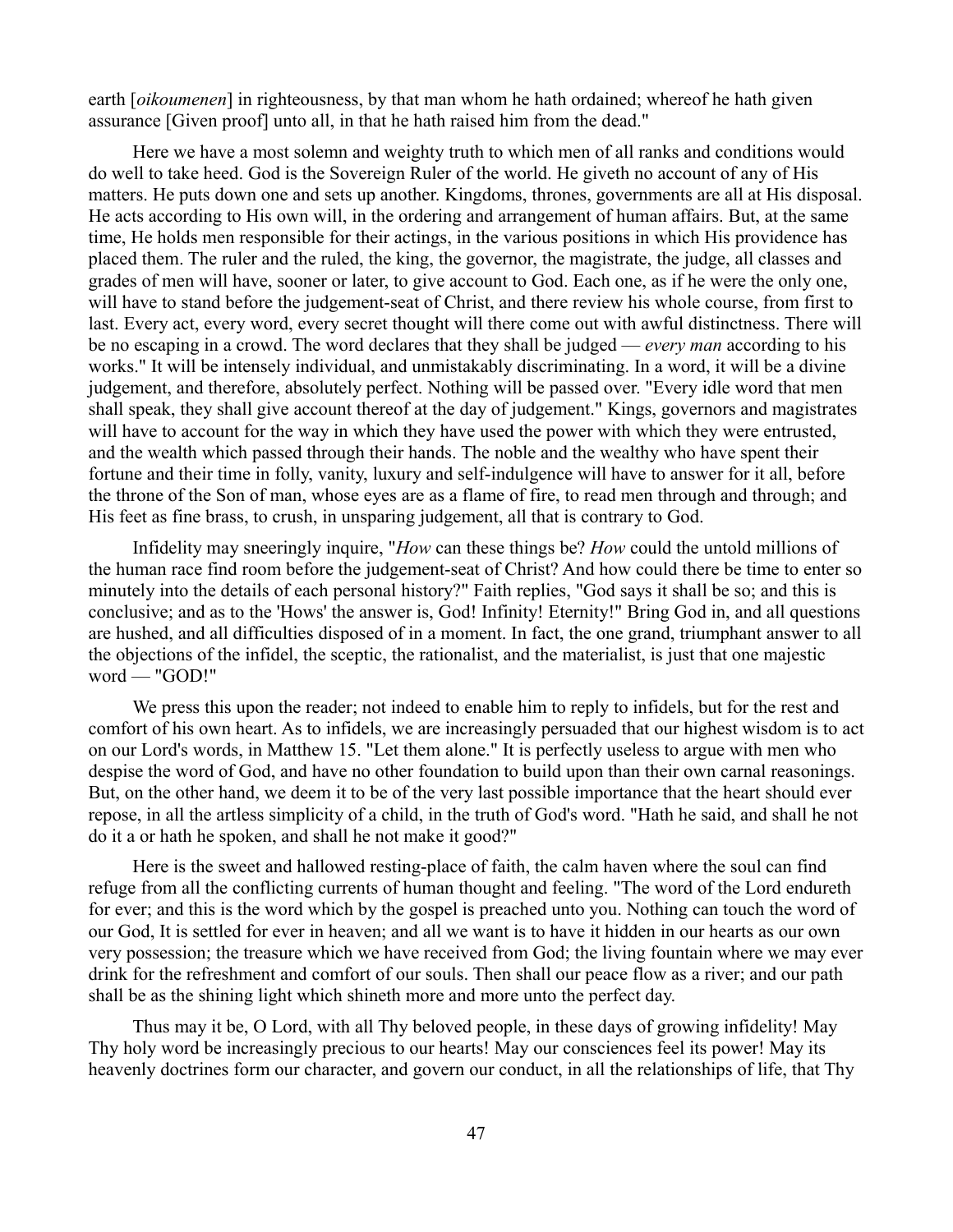name may he glorified in all things!

Deuteronomy 3.

"Then we turned, and went up the way to Bashan; and Og the king of Bashan came out against us, he and all his people, to battle at Edrei. And the Lord said unto me, Fear Him not: for I will deliver him, and all his people, and his land, into thy hand; and thou shalt do unto Him as thou didst unto Sihon king of the Amorites, which dwelt at Heshbon. So the Lord our God delivered into our hands Og also, the king of Bashan and all his people; and we smote him until none was left to him remaining. And we took all his cities at that time, there was not a city which we took not from them, threescore cities, all the region of Argob, the kingdom of Og in Bashan. All these cities were fenced with high walls, gates, and bars; beside unwalled towns a great many. And we utterly destroyed them, as we did unto Sihon, king of Heshbon, utterly destroying the men, women, and children of every city. But all the cattle, and the spoil of the cities, we took for a prey to ourselves." (Vers. 1-7.)

The divine instructions as to Og king of Bashan were precisely similar to those given, in the preceding chapter with respect to Sihon the Amorite; and in order to understand both, we must look at them purely in the light of the government of God — a subject but little understood, though one of very deep interest and practical importance. We must accurately distinguish between grace and government. When we contemplate God in government, we see Him displaying His power in the way of righteousness, punishing evil doers; pouring out vengeance upon His enemies; overthrowing empires; upturning thrones; destroying cities, sweeping away nations, tribes and peoples. We find Him commanding His people to slay men, women and little children, with the edge of the sword; to set fire to their houses, and turn their cities into desolate heaps.

Again, we hear Him addressing the prophet Ezekiel in the following remarkable words, "Son of man, Nebuchadrezzar king of Babylon caused his army to serve a great service against Tyrus; every head was made bald, and every shoulder was peeled; yet had he no wages, nor his army, for Tyrus, for the service that he had served against it. Therefore, thus saith the Lord God, Behold, I will give the land of Egypt unto Nebuchadrezzar king of Babylon; and he shall take her multitude, and take her spoil, and take her prey; and it shall be the wages for his army. I have given him the land of Egypt for his labour wherewith he served against it, because they wrought for me, saith the Lord God." (Ezek. 29: 18-20.)

This is a very wonderful passage of scripture; setting before us a subject which runs through the entire volume of Old Testament scripture — a subject demanding our profound and reverent attention. Whether we turn to the five books of Moses, to the historical books, to the Psalms or to the prophets, we find the inspiring Spirit giving us the most minute details of God's actings in government. We have the deluge in the days of Noah, when the whole earth, with all its inhabitants, with the exception of eight persons, was destroyed by an act of divine government. men, women, children, cattle, fowl and creeping things were all swept away and buried beneath the billows and waves of God's righteous judgement.

Then we have in the days of Lot, the cities of the plain, with all their inhabitants, men, women and children, in a few short hours, consigned to utter destruction, overthrown by the hand of Almighty God, and buried beneath the deep dark waters of the Dead Sea — those guilty cities, "Sodom and Gomorrha, and the cities about them in like manner, giving themselves over to fornication, and going after strange flesh, are set forth for an example, suffering the vengeance of eternal fire."

Then, again, as we pass down along the page of inspired history, we see the seven nations of Canaan, men, women, and children, given over into the hands of Israel, for unsparing judgement; nothing that breathed was to be left alive.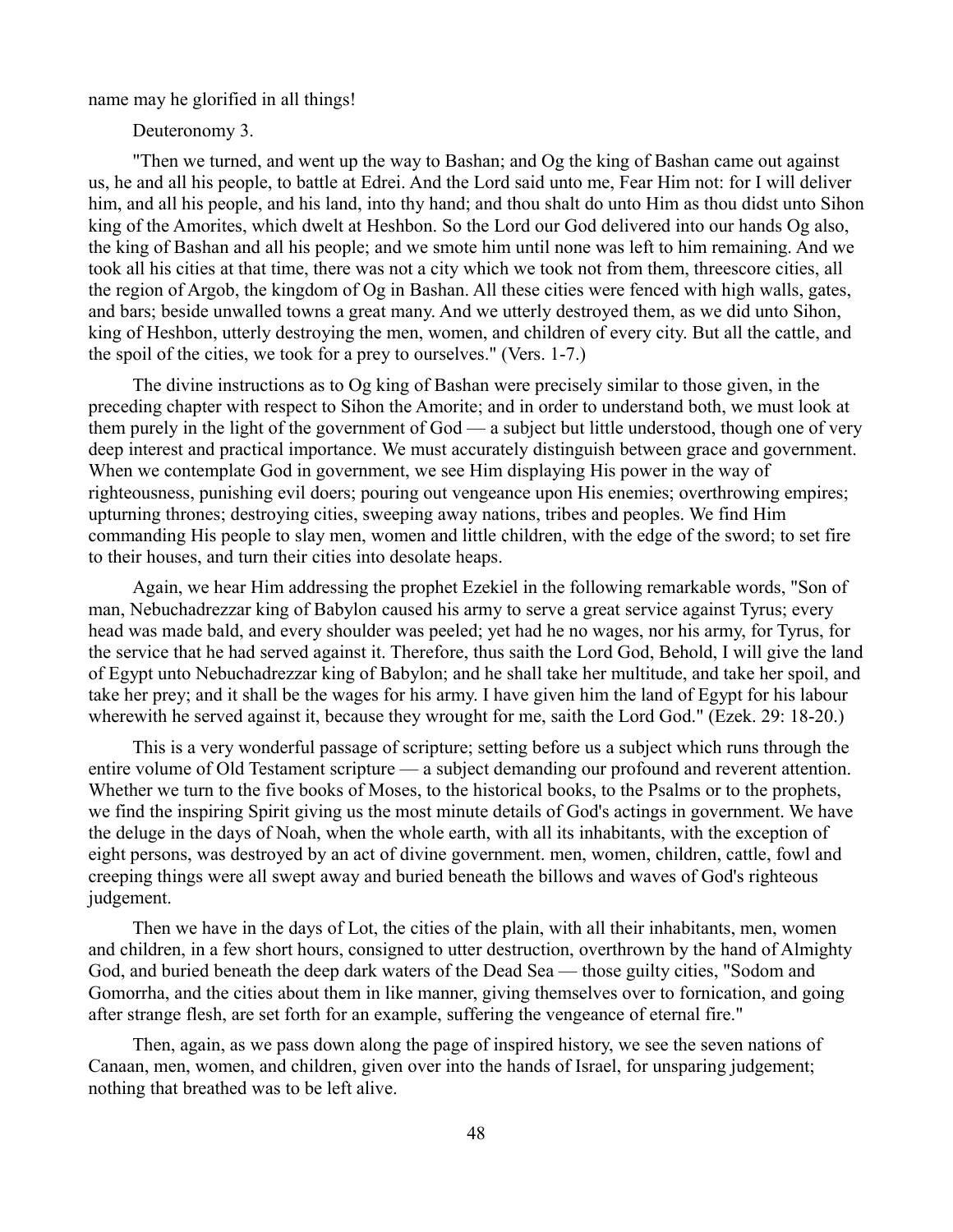But we may truly say, time would fail us, even to refer to all the passages of holy scripture which set before our eyes the solemn actings of the divine government. Suffice it to say that the line of evidence runs from Genesis to Revelation, beginning "with the deluge and ending with the burning up of the present system of things.

Now, the question is, Are we competent to understand these ways of God in government? Is it any part of our business to sit in judgement upon them? Are we capable of unravelling the profound and awful mysteries of divine Providence? Can we — are we called upon to — account for the tremendous fact of helpless babes involved in the judgement of their guilty parents? Impious; infidelity may sneer at these things; morbid sentimentality may stumble over them; but the true believer, the pious Christian, the reverent student of holy scripture will meet them all with this one simple but safe and solid question, "Shall not the judge of all the earth do right?"

This, we may rest assured, reader, is the only true way in which to meet such questions. If man is to sit in judgement upon the actings of God in government; if he can take upon himself to decide as to what is, and what is not worthy of God to do, then, verily, we have lost the true sense of God altogether. And this is just what the devil is aiming at. He wants to lead the heart away from God; and to this end, he leads men to reason and question and speculate in a region which lies as far beyond their ken as heaven is above the earth. Can we comprehend God? If we could, we should, ourselves, be God.

"We comprehend Him not,

Yet earth and heaven tell,

God sits as Sovereign on the throne

And ruleth all things well."

It is, at once, absurd and impious, in the very highest degree, for puny mortals to dare to question the counsels, enactments and ways of the Almighty Creator, and All-wise Governor of the universe. Assuredly, all who do so must, sooner or later find out their terrible mistake. Well would it be for all questioners and cavillers to give heed to the pungent question of the inspired apostle in Romans 9. "Nay but, O man, who art thou that repliest against God? shall the thing formed say to him that formed it, why hast thou made me thus? Hath not the Potter power over the clay of the same lump to make one vessel unto honour, and another unto dishonour?"

How simple! How forcible! How unanswerable! This is the divine method of meeting all the hows, and whys, of infidel reason. If the potter has power over the lump of clay which he holds in his hand — a fact which none would think of disputing — how much more has the Creator of all things power over the creatures which His hand has formed! Men may reason and argue interminably as to why God permitted sin to enter; why He did not, at once, annihilate Satan and his angels; why He allowed the serpent to tempt Eve; why He did not keep her back from eating the forbidden fruit. In short, the hows, and whys, are endless; but the answer is one, "Who art thou, O man, that repliest against God?" How monstrous for a poor worm of the earth to attempt to sit in judgement upon the unsearchable judgements and ways of the Eternal God! What blind and presumptuous folly for a creature, whose understanding is darkened by sin, and who is thus wholly incapable of forming a right judgement about anything divine, heavenly or eternal, to attempt to decide how God should act, in any given case! Alas! alas! it is to be feared that thousands who now argue with great apparent cleverness, against the truth of God, will find out their fatal mistake when it will he too late to correct it.

And as to all those who, though very far from taking common ground with the infidel, are nevertheless troubled with doubts and misgivings as to some of God's ways in government, and as to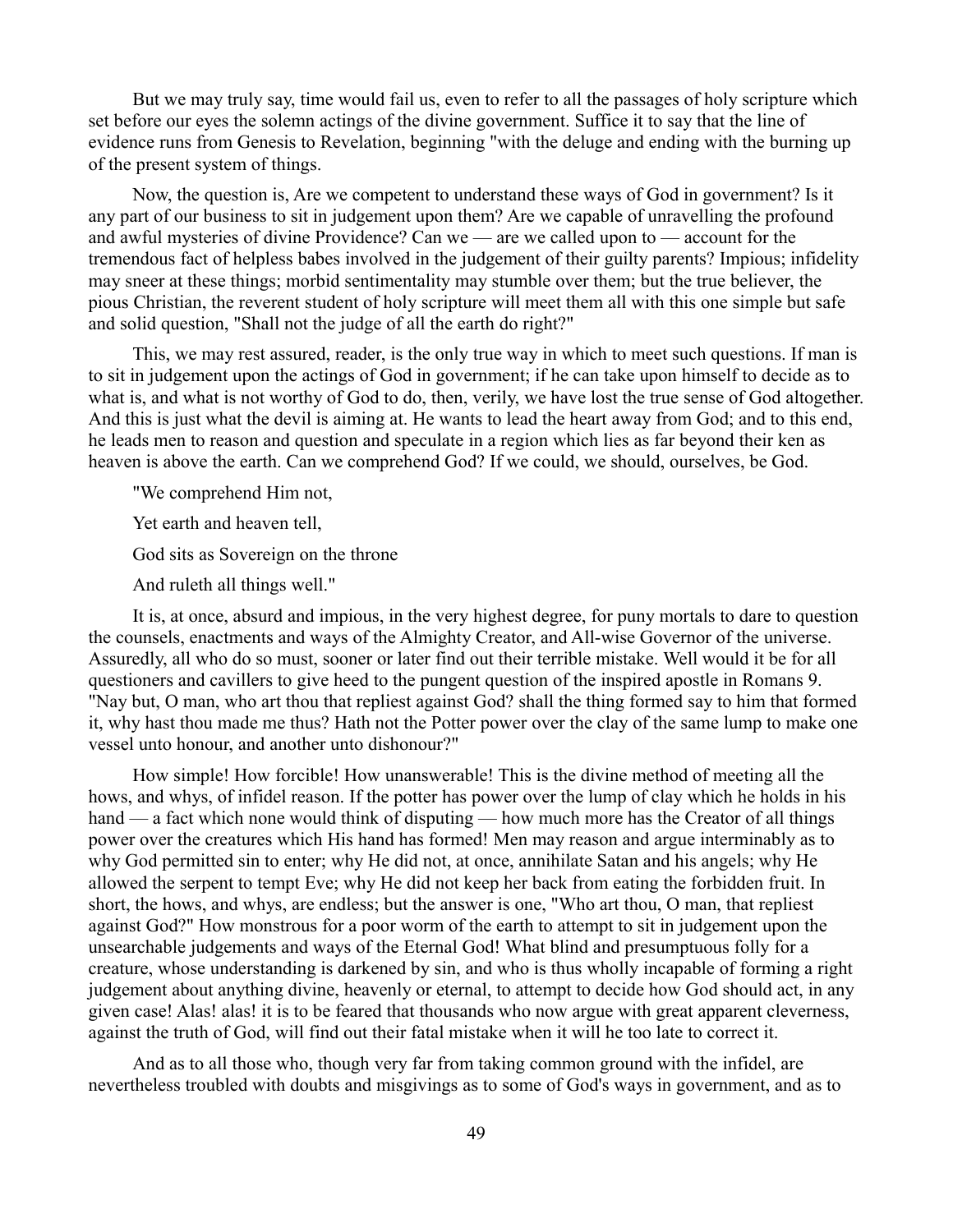the awful question of eternal punishment, we would earnestly recommend them to study and drink in the spirit of that lovely little Psalm, 131. "Lord, my heart is not haughty, nor mine eyes lofty: neither do I exercise myself in great matters, or in things too high for me. Surely I have behaved and quieted myself as a child that is weaned of his mother: my soul is even as a weaned child."\*

{\*With regard to the solemn subject of eternal punishment, we here offer a few remarks, seeing that so very many, both in England and America, are troubled with difficulties respecting it. There are three considerations which, if duly weighed, will, we think, settle every Christian on the doctrine.

1. The first is this. There are seventy passages, in the New Testament, where the word "everlasting" or "eternal" (*aionios*) occur. It is applied to the "life" which believers possess; to the "mansions" into which they are to be received; to the "glory" which they are to enjoy; it is applied to God, Romans 16: 26; to the "salvation " of which our Lord Jesus Christ is the Author; to the "redemption" which He has obtained for us; and to the "Spirit." Then, out of the seventy passages referred to above, which the reader can verify in a few moments, by a glance at a Greek Concordance, there are seven in which the selfsame word is applied to the "punishment" of the wicked; to the "judgement" which is to overtake them; to the "fire" which is to consume them. Now, the question is, upon what principle, or by what authority can any one mark off these seven passages and say that, in them, the word [*aionios*] does not mean "everlasting," while in the other sixty-three it does? We consider the statement utterly baseless and unworthy the attention of any sober mind. We fully admit that, had the Holy Spirit thought proper, when speaking of the judgement of the wicked, to make use of a different word from that used in the other passages, reason would that we should weigh the fact. But no; He uses the same word invariably, so that if we deny eternal punishment, we must deny eternal life, eternal glory, an eternal Spirit, an eternal God, an eternal anything. In short, if punishment be not eternal, nothing is eternal so far as this augment is concerned. To meddle with this stone, in the archway of divine revelation, is to reduce the whole to a mass of ruin around us. And this is just what the devil is aiming at. We are fully persuaded that to deny the truth of eternal punishment is to take the first step on that inclined plane which leads down to the dark abyss of universal scepticism.

2. Our second consideration is drawn from the great truth of the immortality of the soul. We read in Genesis 2, that, "The Lord God formed man of the dust of the ground, and breathed into his nostrils the breath of life; and man became a living soul." Upon this one passage, as upon an immovable rock, even if we had not another, we build the great truth of the immortality of the human soul. The fall of man made no difference as to this. Fallen or unfallen, innocent or guilty, converted or unconverted, the soul must live for ever.

The tremendous question is, "Where is it to live?" God cannot allow sin into His presence. "He is of purer eyes than to behold evil, and cannot look upon iniquity." Hence, if a man dies in his sins, dies unrepentant, unwashed, unpardoned, then, most assuredly, where God is he never can come; indeed it is the very last place to which he would like to come. there is nothing for him but an endless eternity in the lake that burneth with fire and brimstone.

3. And, lastly, we believe that the truth of eternal punishment stands intimately connected with the infinite nature of the atonement of our Lord and Saviour Jesus Christ. If nothing short of an infinite sacrifice could deliver us from the consequences of sin, those consequences must be eternal. This consideration may not, perhaps, in the judgement of some, carry much weight with it; but to us its force is absolutely irresistible. We must measure sin and its consequences, as we measure divine love and its results, not by the standard of human sentiment or reason, but only by the standard of the cross of Christ.}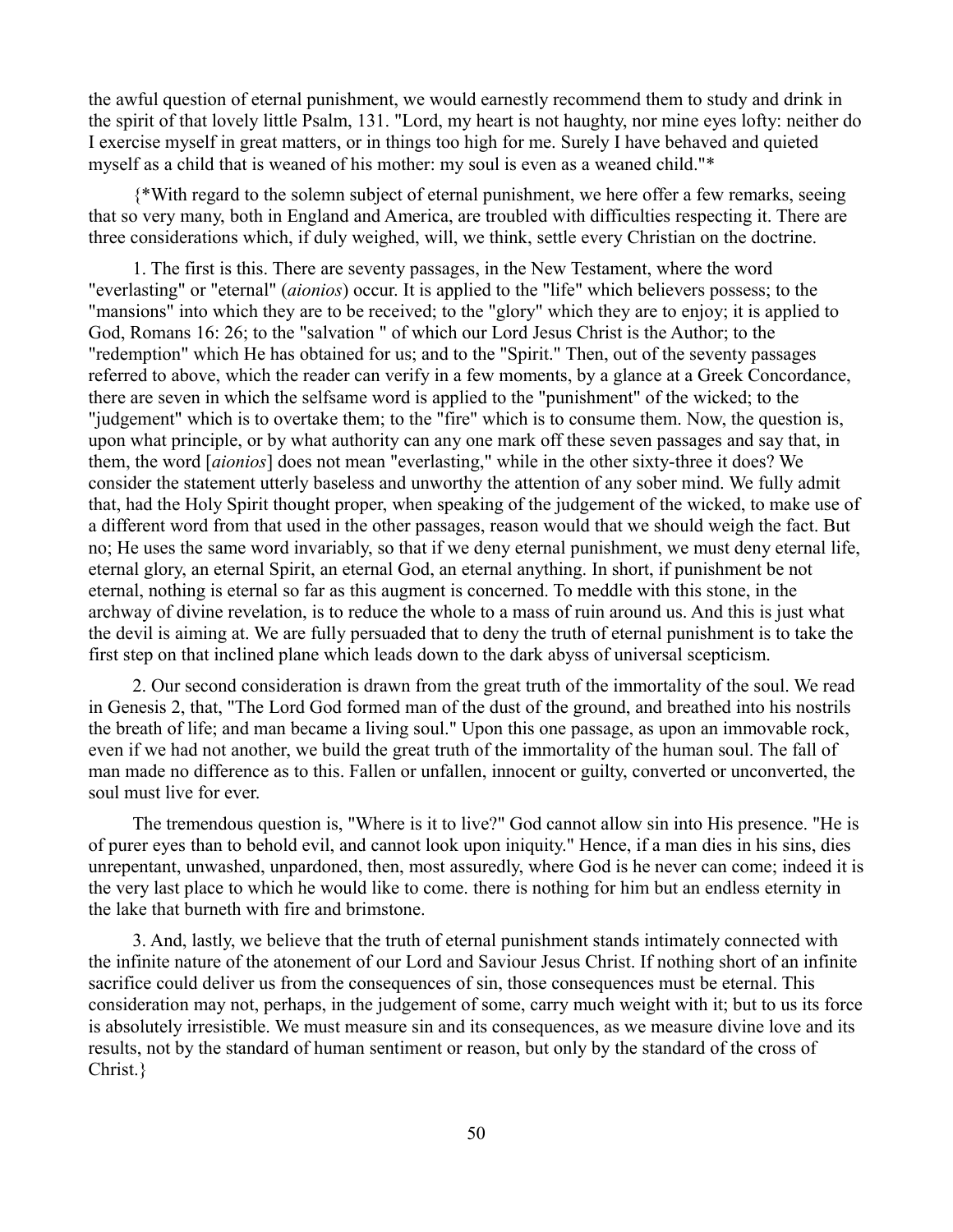Then, when the heart has, in some measure, taken in this exquisite breathing, it may turn, with real profit, to the words of the inspired apostle, 2 Corinthians 10 "For the weapons of our warfare are not carnal, but mighty through God to the pulling down of strong holds; casting down imaginations, and every high thing that exalteth itself against the knowledge of God, and bringing into captivity every thought to the obedience of Christ."

Doubtless, the philosopher, the scholar, the profound thinker would smile contemptuously at such a childish mode of dealing with such great questions. But this is a very small matter in the judgement of the devout disciple of Christ. The same inspired apostle makes very short work of all this world's wisdom and learning. He says, "Let no man deceive himself. If any man among you seemeth to be wise in this world, let him become a fool, that he may be wise. For the wisdom of this world is foolishness with God; for it is written, He taketh the wise in their own craftiness. And again, The Lord knoweth the thoughts of the wise, that they are vain." (1 Cor. 3.) And again, "It is written, I will destroy the wisdom of the wise, and will bring to nothing the understanding of the prudent. Where is the wise? where is the scribe? where is the disputer of this world? hath not God made foolish the wisdom of this world? For after that in the wisdom of God, the world by wisdom knew not God, it pleased God by the foolishness of preaching to save them that believe." (1 Cor 1:19-21.)

Here lies the grand moral secret of the whole matter. Man has to find out that he is simply a fool; and that all the wisdom of the world is foolishness. Humbling, but wholesome truth! Humbling, because it puts man in his right place. Wholesome, yea, most precious, because it brings in the wisdom of God. We hear a great deal, now-a-days, about science, philosophy and learning. "Hath not God made foolish the wisdom of this world?"

Do we fully take in the meaning of these words? alas! it is to be feared they are but little understood. There are not wanting men who would fain persuade us that science has gone far beyond the Bible!\* Alas! for the science, and for all those who give heed to it. If it has gone beyond the Bible, whither has it gone? In the direction of God, of Christ, of heaven, of holiness, of peace? Nay; but quite in the opposite direction. And where must it all end? We tremble to think, and feel reluctant to pen the reply. Still we must be faithful, and declare solemnly that the sure and certain end of that path along which human science is conducting its votaries is the blackness of darkness for ever.

{\*We must distinguish between all true science and "science falsely so-called." And further, we must distinguish between the *facts* of science, and the *conclusions* of scientific men. The facts are what God has done and is doing; but when men set about drawing their conclusions from these facts, they make the most serious mistakes. However, it is a real relief to the heart to think that there are philosophers and men of science who give God His right place, and who love our Lord Jesus Christ in sincerity.}

"The world by wisdom knew not God." What did the philosophy of Greece do for its disciples? It made them the ignorant worshippers of "AN UNKNOWN GOD." The very inscription on their altar published to the universe their ignorance and their shame. And may we not lawfully inquire if philosophy has done better for Christendom than it did for Greece? Has it communicated the knowledge of the true God? Who could dare to say Yes? There are millions of baptised professors throughout the length and breadth of Christendom who know no more of the true God than those philosophers who encountered Paul in the city of Athens.

The fact is this, every one who really knows God is the privileged possessor of eternal life. So our Lord Jesus Christ declares, in the most distinct manner, in John 17. "This is life eternal that they might know thee, the only true God, and Jesus Christ whom thou hast sent." This is most precious to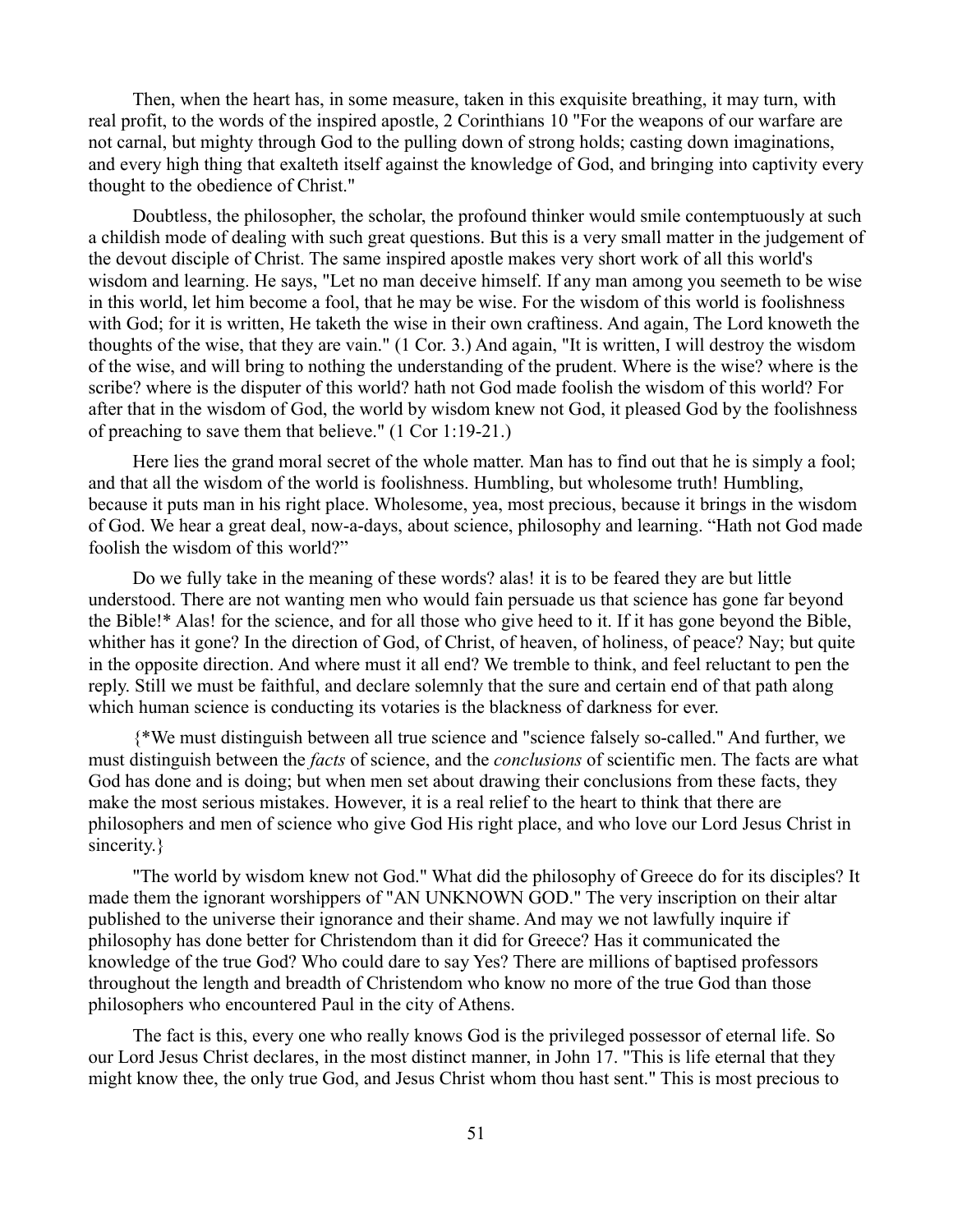every soul that, through grace, has gotten this knowledge. To know God is to have life — life eternal.

But how can I know God? Where can I find Him? Can science and philosophy tell me? Have they ever told any one? Have they ever guided any poor wanderer into this way of life and peace? No; never, "The world by wisdom knew not God." The conflicting schools of ancient philosophy could only plunge the human mind into profound darkness and hopeless bewilderment; and the conflicting schools of modern philosophy are not a whit better. They can give no certainty, no safe anchorage, no solid ground of confidence to the poor benighted soul. Barren speculation, torturing doubt, wild and baseless theory is all that human philosophy, in any age or of any nation, has to offer to the earnest inquirer after truth.

How then are we to know God? If such a stupendous result hangs on this knowledge; if to know God is life eternal — and Jesus says it is — then how is He to be known? "No man hath seen God at any time; the only-begotten Son, which is in the bosom of the Father, he hath declared him." (John 1: 18.)

Here we have an answer divinely simple, divinely sure. Jesus reveals God to the soul — reveals the Father to the heart. Precious fact! We are not. sent to creation, to learn who God is — though we see His power, wisdom and goodness there. We are not sent to the Law — though we see His justice there. We are not sent to providence — though we see the profound mysteries of His government there. No; if we want to know who and what God is, we are to look in the face of Jesus Christ, the onlybegotten Son of God, who dwelt in His bosom before the worlds, who was His eternal delight, the object of His affections, the centre of His counsels. He it is who reveals God to the soul. We cannot have the slightest idea of what God is apart from the Lord Jesus Christ. "In him dwelleth all the fullness of the Godhead [*Theotes*] bodily." "God who commanded the light to shine out of darkness, hath shined in our hearts, to give the light of the knowledge of the glory of God, in the face of Jesus Christ."

Nothing can exceed the power and blessedness of all this. There is no darkness here; no uncertainty. "The darkness is past, and the true light now shineth." Yes; it shineth in the face of Jesus Christ. We can gaze, by faith, on that blessed One; we can trace His marvellous path, on the earth; see Him going about doing good, and healing all that were oppressed of the devil; mark His very looks, His words, His works, His ways; see Him healing the sick, cleansing the leper, opening the eyes of the blind, unstopping the ears of the deaf, causing the lame to walk, the maimed to be whole, raising the dead, drying the widows tears, feeding the hungry, binding up broken hearts, meeting every form of human need, soothing human sorrow, hushing human fears; and doing all these things in such a style, with such touching grace and sweetness, as to make each one feel, in his very inmost soul, that it was the deep delight of that loving heart thus to minister to his need.

Now, in all this, He was revealing God to man; so that if we want to know what God is, we have simply to look at Jesus. When Philip said, "Lord, show us the Father, and it sufficeth us," the prompt reply was, "Have I been so long time with you, and yet hast thou not known me, Philip? he that hath seen me hath seen the Father; and how sayest thou then, Show us the Father? Believest thou not that I am in the Father, and the Father in me? the words that I speak unto you, I speak not of myself; but the Father that dwelleth in me, he doeth the works. Believe me that I am in the Father, and the Father in me: or else believe me for the very works' sake."

Here is the rest for the heart. We know the true God and Jesus Christ whom He hath sent; and this is life eternal. We know Him as our own very God and Father and Christ as our own personal, loving Lord and Saviour; we can delight in Him, walk with Him, lean on Him, trust in Him, cling to Him, draw from Him, find all our living springs in Him; rejoice in Him, all the day long; find our meat and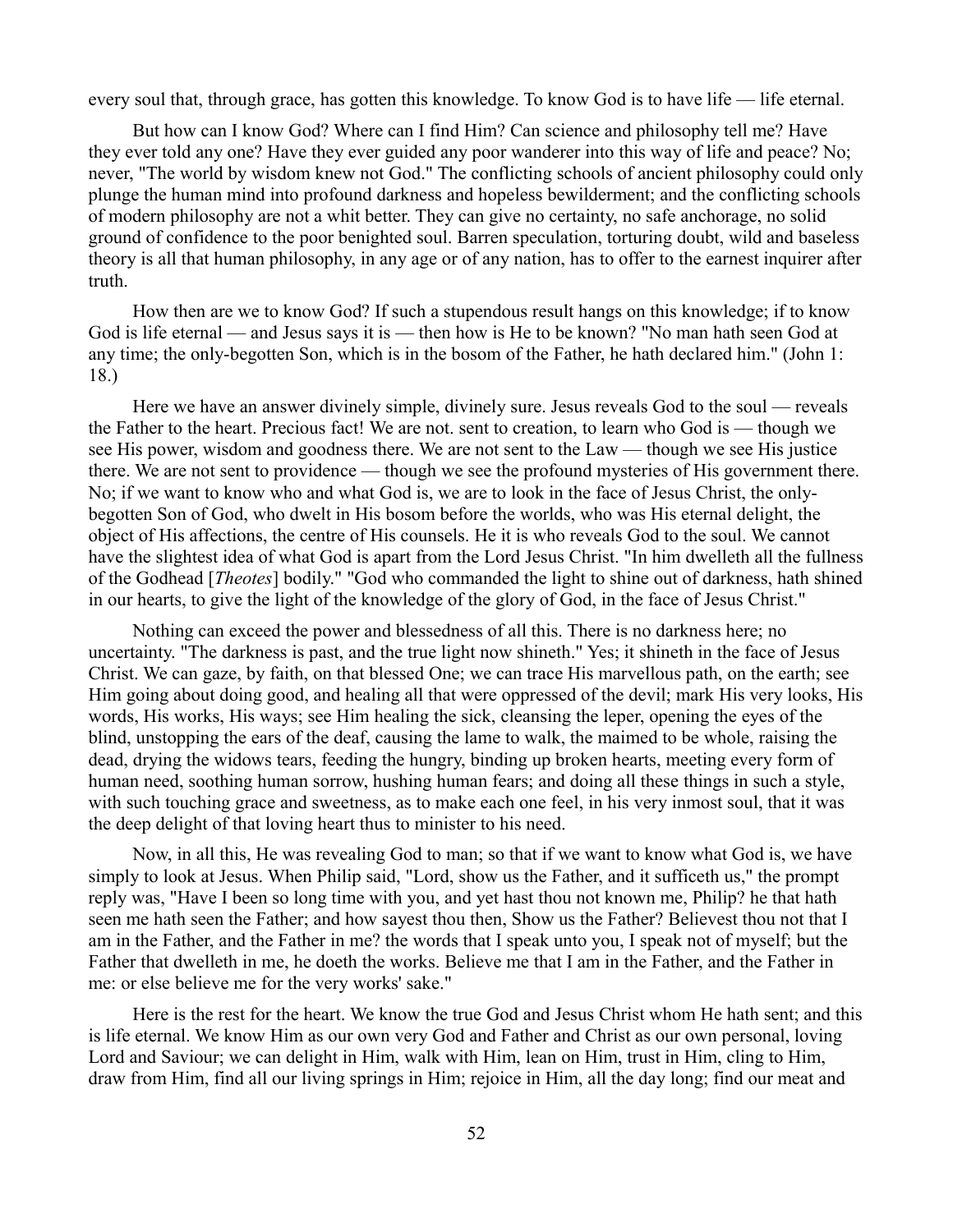our drink in doing His blessed will, furthering His cause and promoting His glory.

Reader, do you know all this for yourself? Say, is it a living, divinely real thing in your own soul, this moment? This is true Christianity; and you should not be satisfied with anything less. You will, perhaps, tell us we have wandered far from Deuteronomy 3. But whither have we To the Son of God and to the soul of the reader. If this be wandering, be it so; it, most assuredly, is not wandering from the object for which we are penning these "Notes" which is to bring Christ and the soul together, or to bind them together, as the case may be. We would never, for one moment, lose sight of the fact that, both in writing and speaking, we have not merely to expound scripture, but to seek the salvation and blessing of souls. Hence it is that we feel constrained, from time to time, to appeal to the heart and conscience of the reader as to his practical state, and as to how far he has made his very own of these imperishable realities which pass in review before us. And we earnestly beseech the reader, whoever he may be, to seek a deeper acquaintance with God in Christ; and, as a sure consequence of this, a closer walk with Him and more thorough consecration of heart to Him.

This, we are thoroughly persuaded, is what is needed, in this day of unrest and unreality, in the world, and of lukewarmness and indifference, in the professing church. We want a very much higher standard of personal devotedness, more real purpose of heart to cleave to the Lord, and follow Him. There is much — very much to discourage and hinder. in the condition of things around us. The language of the men of Judah, in the days of Nehemiah, may with some measure of appropriateness and force, be applied to our times, " The strength of the bearers of burdens is decayed, and there is much rubbish." But, thank God, the remedy now, as then, is to be found in this soul-stirring sentence, "Remember the Lord.

We now return to our chapter, in the remainder of which the lawgiver rehearses in the ears of the congregation the story of their dealings with the two kings of the Amorites, together with the facts connected with the inheritance of the two tribes and a half, on the wilderness side of Jordan. And, with regard to the latter subject, it is interesting to notice that he raises no question as to the right or the wrong of their choosing their possession short of the land of promise. Indeed, from the narrative given here, it could not be known that the two tribes and a half had expressed any wish in the matter. so far is our book from being a mere repetition of its predecessors.

Here are the words. "And this land, which we possessed at that time, from Aroer which is by the river Arnon, and half mount Gilead, and the cities thereof, *gave I unto the Reubenites and to the Gadites,* And the rest of Gilead and all Bashan, being the kingdom of Og, *gave I unto the half tribe of Manasseh,* all the region of Argob, with all Bashan, which was called the land of giants.... And I gave Gilead unto Machir. And unto the Reubenites, and unto the Gadites, I *gave* from Gilead even unto the river Arnon, half the valley, and the border, even unto the river Jabbok, which is the border of the children of Ammon.... And I commanded you at that time, saying, *the Lord your God hath given you this land to possess it" —* not a word about their having asked it

Ye shall pass over armed before your brethren the children of Israel, all that are meet for the war. But your wives and your little ones, and your cattle (for I know that ye have much cattle), shall abide in your *cities which I have given you;* until the Lord have given rest unto your brethren, as well as unto you, and until they also possess the land which the Lord your God hath given them beyond. Jordan; and then shall ye return every man unto his possession which I have given you."

In our studies on the Book of Numbers, we have dwelt upon certain facts connected with the settlement of the two tribes and a half, proving that they were below the mark of the Israel of God, in choosing their inheritance anywhere short of the other side of Jordan. But in the passage which we have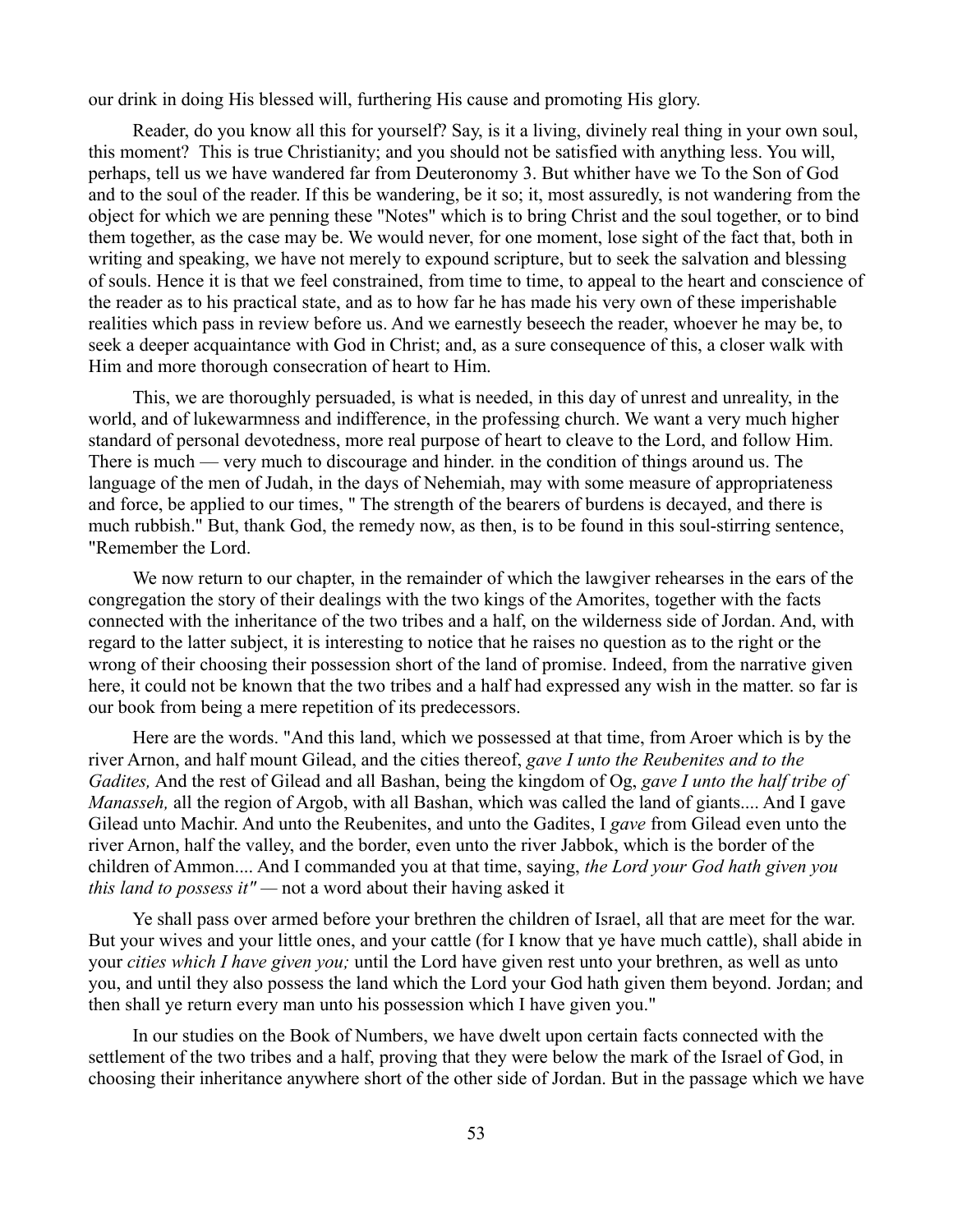just quoted, there is no allusion at all to this side of the question; because the object of Moses is to set before the whole congregation the exceeding goodness, loving-kindness, and faithfulness of God, not only in bringing them through all the difficulties and dangers of the wilderness, but also in giving them, every already, such signal victories over the Amorites, and putting them in possession of regions go attractive and so suited to them. In all this he is laying down the solid basis of Jehovah's claim upon their hearty obedience to His commandments; and we can at once see and appreciate the moral beauty of overlooking entirely, in such a rehearsal, the question as to whether Reuben, Gad and the half tribe of Manasseh were wrong in stopping short of the land of promise. It is, to every devout Christian, a striking proof not only of the touching and exquisite grace of God, but also of the divine perfectness of scripture.

No doubt, every true believer enters upon the study of scripture with the full and deeply wrought conviction of its absolute perfectness in every part. He reverently believes that there is not, from the opening of Genesis to the close of Revelation, a single flaw, a single hitch, a single discrepancy — not one; all is as perfect as its divine Author.

But then the cordial belief of the divine perfectness of scripture, as a whole, can never lessen our appreciation of the evidences which come out in detail; nay, it enhances it exceedingly. Thus, for example, in the passage now before us, is it not perfectly beautiful to mark the absence of all reference to the failure of the two tribes and a half in the matter of choosing their inheritance, seeing that any such reference would be entirely foreign to the object of the lawgiver, and to the scope of the book! Is it not the joy of our hearts to trace such infinite perfections, such exquisite and inimitable touches? Assuredly it is; and not only so, but we are persuaded that the more the moral glories of the volume dawn upon our souls, and its living and exhaustless depths are unfolded to our hearts, the more we shall be convinced of the utter folly of infidel assaults upon it; and of the feebleness and gratuitousness of many well-meant efforts to prove that it does not contradict itself. Thank God, His word stands in no need of human apologists. It speaks for itself, and carries with it its own powerful evidences; so that we can say of it what the apostle says of his gospel, that, "If it be hid, it is hid to them that are lost; in whom the god of this world hath blinded the minds of them which believe not, lest the light of the glorious gospel of Christ, who is the image of God, should shine unto them." We are more and more convinced, each day that the most effective method of answering all infidel attacks upon the Bible is to cherish a more profound faith in its divine power and authority; and to use it as those who are most thoroughly persuaded of its truth and preciousness. The Spirit of God alone can enable any one to believe in the plenary inspiration of the holy scriptures. Human arguments may go for what they are worth; they may, doubtless, silence gainsayers; but they cannot read the heart; they cannot bring the genial rays of divine revelation to hear down in living saving power upon the soul; this is a work divine; and until it is done, all the evidences and arguments in the world must leave the soul in the moral darkness of unbelief but when it is done, there is no need of human testimony in defence of the Bible. External evidences, however interesting and valuable — and they are both — cannot add a single jot or tittle to the glory of that peerless Revelation which bears on every page, every paragraph, every sentence, the clear impress of its divine Author. As with the sun in the heavens, its every ray tells of the Hand that made it, so of the Bible, its every sentence tells of the Heart that inspired it. But, inasmuch as a blind man cannot see the sunlight, so neither can the unconverted soul see the force and beauty of holy scripture. The eye must be anointed with heavenly eye-salve, ere the infinite perfections of the divine Volume can be discerned or appreciated.

Now, we must own to the reader, that it is the deep, and ever deepening sense of all this that has led us to the determination not to occupy his time or our own, by reference to the attacks which have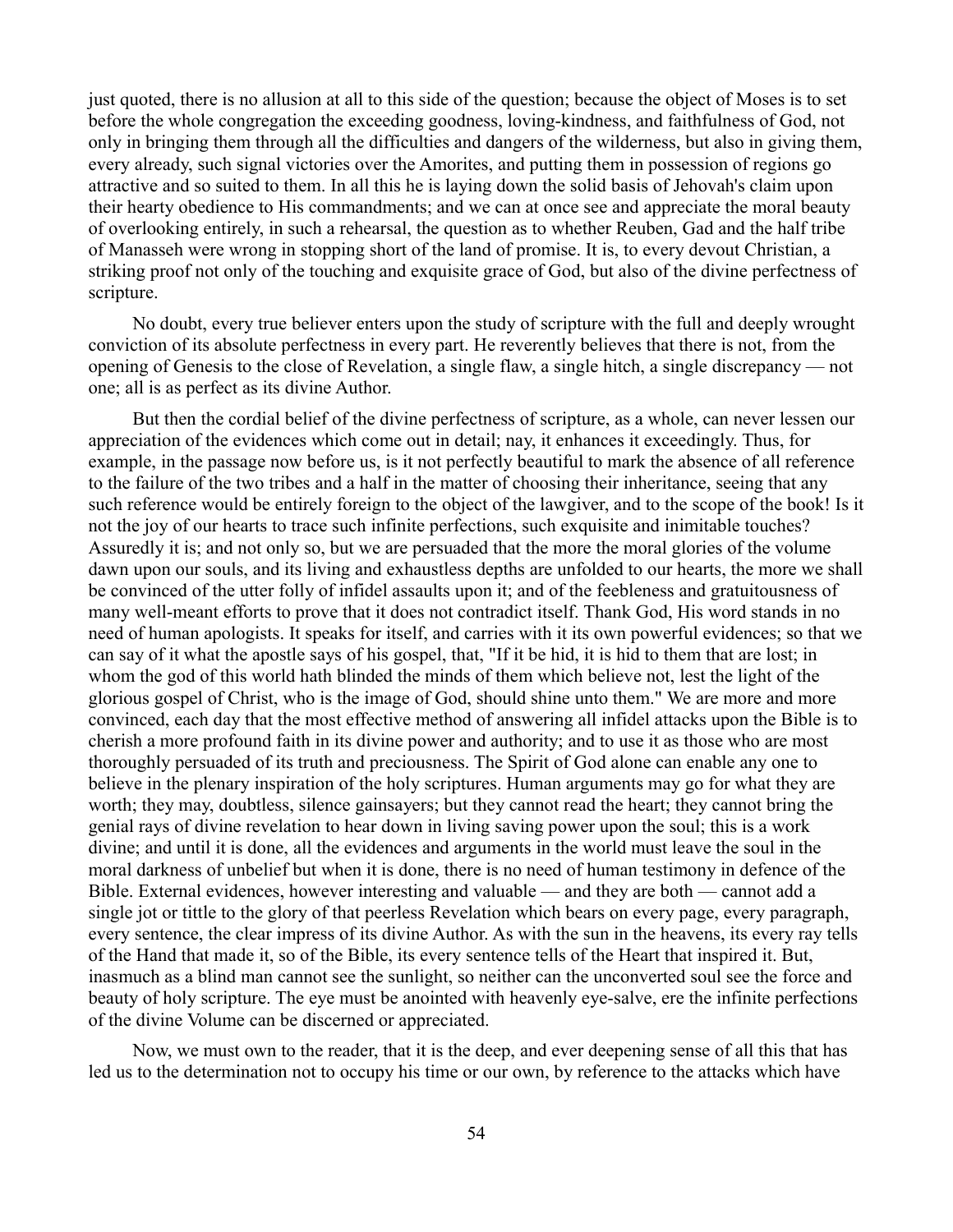been made by rationalistic writers on that portion of the word of God with which we are now engaged. We leave this to other and abler hands. What we desire for ourselves and our readers is that we may feed at peace upon the green pastures which the Shepherd and Bishop of our souls has graciously thrown open to us; that we may help each other, as we pass along, to see more and more of the moral glory of that which lies before us; and thus to build each other up on our most holy faith. This will be far more grateful work to us, and we trust also to our readers, than replying to men who, in all their puny efforts to find out flaws in the holy volume, only prove to those capable of judging that they understand neither what they say, nor whereof they affirm. If men will abide in the dark vaults and tunnels of a dreary infidelity, and there find fault with the sun, or deny that it shines at all, let it be ours to bask in the light, and help others to do the same.

We shall now dwell for a little on the remaining verses of our chapter, in which we shall find much to interest, instruct and profit us.

And, first, Moses rehearses in the ears of the people, his charge to Joshua. And I commanded Joshua at that time, saying, Thine eyes have seen all that the Lord our God hath done unto these two kings: so shall the Lord do unto all the kingdoms whither thou passest. Ye shall not fear them: for the Lord your God he shall fight for you." (Vers. 21, 22.)

The remembrance of the Lord's dealings with us, in the past, should strengthen our confidence in going on. The One who had given His people such a victory over the Amorites, who had destroyed such a formidable foe as Og king of Bashan, and given into their hands all the land of the giants, what could He not do for them? They could hardly expect to encounter in all the land of Canaan any enemy more powerful than Og whose bedstead was of such enormous dimensions as to call for the special notice of Moses. But what was he in the presence of his Almighty Creator? Dwarfs and giants are all alike to Him. The grand point is to keep God Himself ever before our eyes. Then difficulties vanish. If He covers the eyes, we can see nothing else; and this is the true secret of peace, and the real power of progress. "Thine eyes have seen all that the Lord your God hath done." And, as He has done, so He will do. He hath delivered; and He doth deliver; and He will deliver. Past, present, and future are all marked by divine deliverance.

Reader, art thou in any difficulty? Is there any pressure upon thee? Art thou anticipating, with nervous apprehension, some formidable evil? Is thine heart trembling at the very thought of it? It may be thou art like one who has come to the far end, like the apostle Paul in Asia, "Pressed out of measure, above strength, insomuch that we despaired even of life." If so, beloved friend, accept a word of encouragement. It is our deep desire to strengthen your hands in God, and to encourage your heart to trust Him for all that is before you. "Fear not;" only believe. He never fails a trusting heart no, never. Make use of the resources which are treasured up for you in Him. Just put yourself, your surroundings, your fears, your anxieties, all into His hands, *and leave them there.*

Yes; leave them there. It is of little use your putting your difficulties, your necessities into His hands, and then, almost immediately, taking them into your own. We often do this. When in pressure, in need, in deep trial of some kind or other, we go to God, in prayer; we cast our burden upon Him, and seem to get relief. But alas; no sooner have we risen from our knees, than we begin again to look at the difficulty, ponder the trial, dwell upon all the sorrowful circumstances, until we are again at our very wits' end.

Now, this will never do. It sadly dishonours God, and of course, leaves us unrelieved and unhappy. He would have our minds as free from care, as the conscience is free from guilt. His word to us is, "Be careful for nothing; but in everything by prayer and supplication, with thanksgiving, let your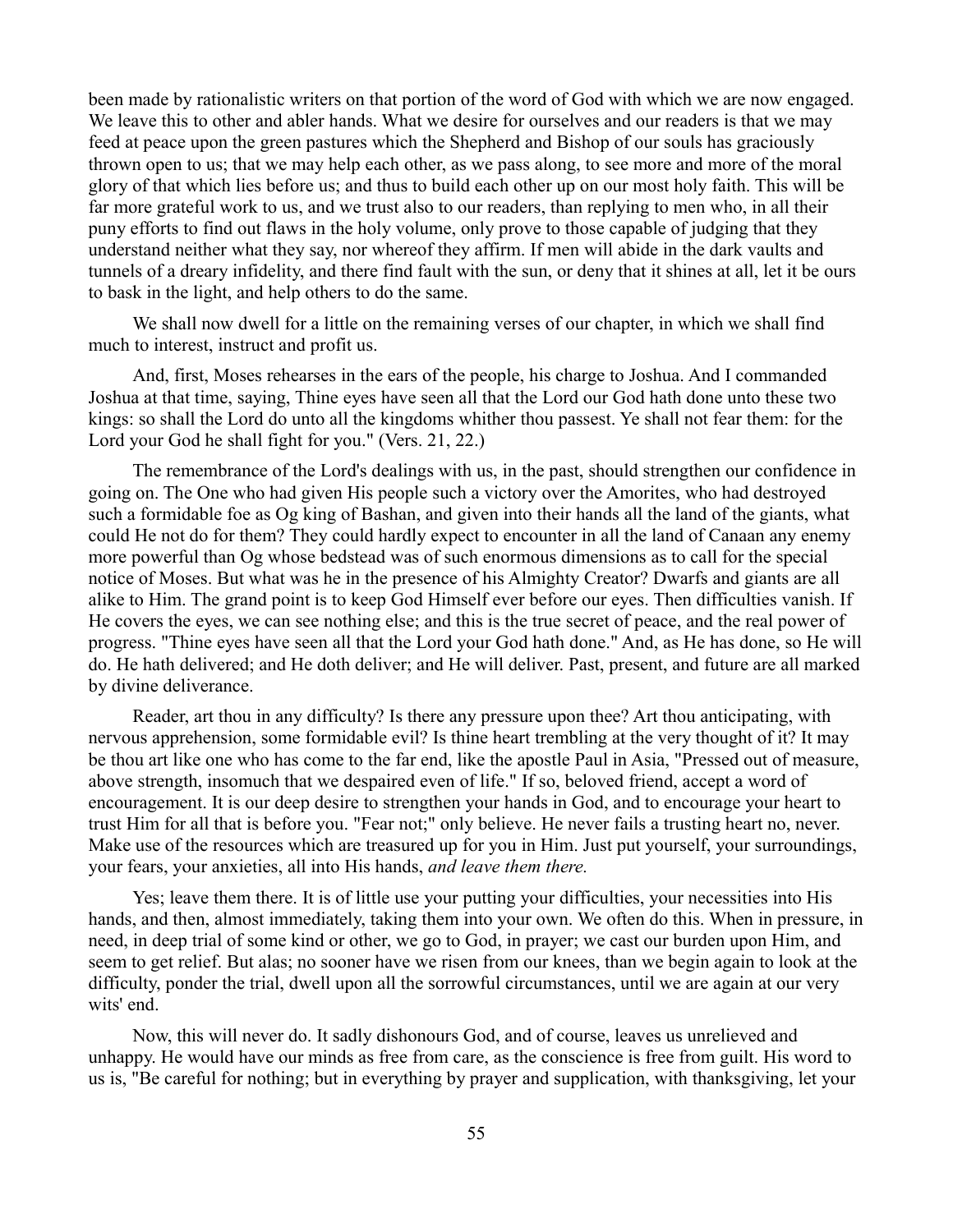requests be made known unto God." And what then? "The peace of God which passeth all understanding, shall keep [or garrison, *phrouresei*] your hearts and minds, through Christ Jesus."

Thus it was that Moses, that beloved man of God and honoured servant of Christ, sought to encourage his fellow labourer and successor, Joshua, in reference to all that was before him. "Ye shall not fear them; for the Lord your God he shall fight for you." Thus, too, did the blessed apostle Paul encourage his beloved son and fellow servant Timothy to trust in the living God; to be strong in the grace which is in Christ Jesus; to lean, with unshaken confidence, on God's sure foundation; to commit himself, with unquestioning assurance, to the authority, teaching and guidance of the holy scriptures; and thus armed and furnished, to give himself, with holy diligence and true spiritual courage, to that work to which he was called. And thus, too, the writer and the reader can encourage one another, in these days of increasing difficulty, to cling, in simple faith, to that word which is settled for ever in heaven; to have it hidden in the heart as a living power and authority in the soul, something which will sustain us, though heart and flesh should fail, and though we had not the countenance or support of a human being. "All flesh is as grass, and all the glory of man as the flower of grass. The grass withereth, and the flower thereof falleth away; but the word of the Lord endureth for ever. And this is the word which by the gospel is preached unto you" (1 Peter 1: 24, 25.)

How precious is this! What comfort and consolation! What stability and rest! What real strength, victory and moral elevation! It is not within the compass of human language to set forth the preciousness of the word of God, or to define, in adequate terms, the comfort of knowing that the selfsame word which is settled for ever in heaven, and which shall endure throughout the countless ages of eternity, is that which has reached our hearts in the glad tidings of the gospel, imparting to us eternal life, and giving us peace and rest in the finished work of Christ, and a perfectly satisfying object in His adorable Person. Truly, as we think of all this, we cannot but own that every breath should be a hallelujah. Thus it shall be, by-and-by, and that for ever, all homage to His peerless Name!

The closing verses of our chapter present a peculiarly touching passage between Moses and his Lord, the record of which as given here is in lovely keeping, as we might expect, with the character of the entire book of Deuteronomy. "And I besought the Lord at that time, saying, O Lord God, thou hast begun to show thy servant thy greatness, and thy mighty hand; for what God is there in heaven or in earth, that can do according to thy works and according to thy might? I pray thee, let me go over, and see the good land that is beyond Jordan, that goodly mountain, and Lebanon. But the Lord was wroth with me for your sakes, and would not hear me: and the Lord said unto me, Let it suffice thee; speak no more unto me of this matter. Get thee up into the top of Pisgah, and lift up thine eyes westward, and northward, and southward, and eastward, and behold it with thine eyes: for thou shalt not go over this Jordan. But charge Joshua, and encourage him, and strengthen him; for he shall go over before this people, and he shall cause them to inherit the land which thou shalt see."(Vv. 23-28)

It is very affecting to find this eminent servant of God urging a request which could not be granted. He longed to see that good land beyond Jordan. The portion chosen by the two tribes and a half could not satisfy his heart. He desired to plant his foot upon the proper inheritance of the Israel of God. But it was not to be. He had spoken unadvisedly with his lips at the waters of Meribah; and, by the solemn and irreversible enactment of the divine government, he was prohibited from crossing the Jordan.

All this, the beloved servant of Christ most meekly rehearses in the ears of the people. He does not hide from them the fact that the Lord had refused to grant his request. True, he had to remind them that it was on their account. That was morally needful for them to hear. Still he tells them, in the most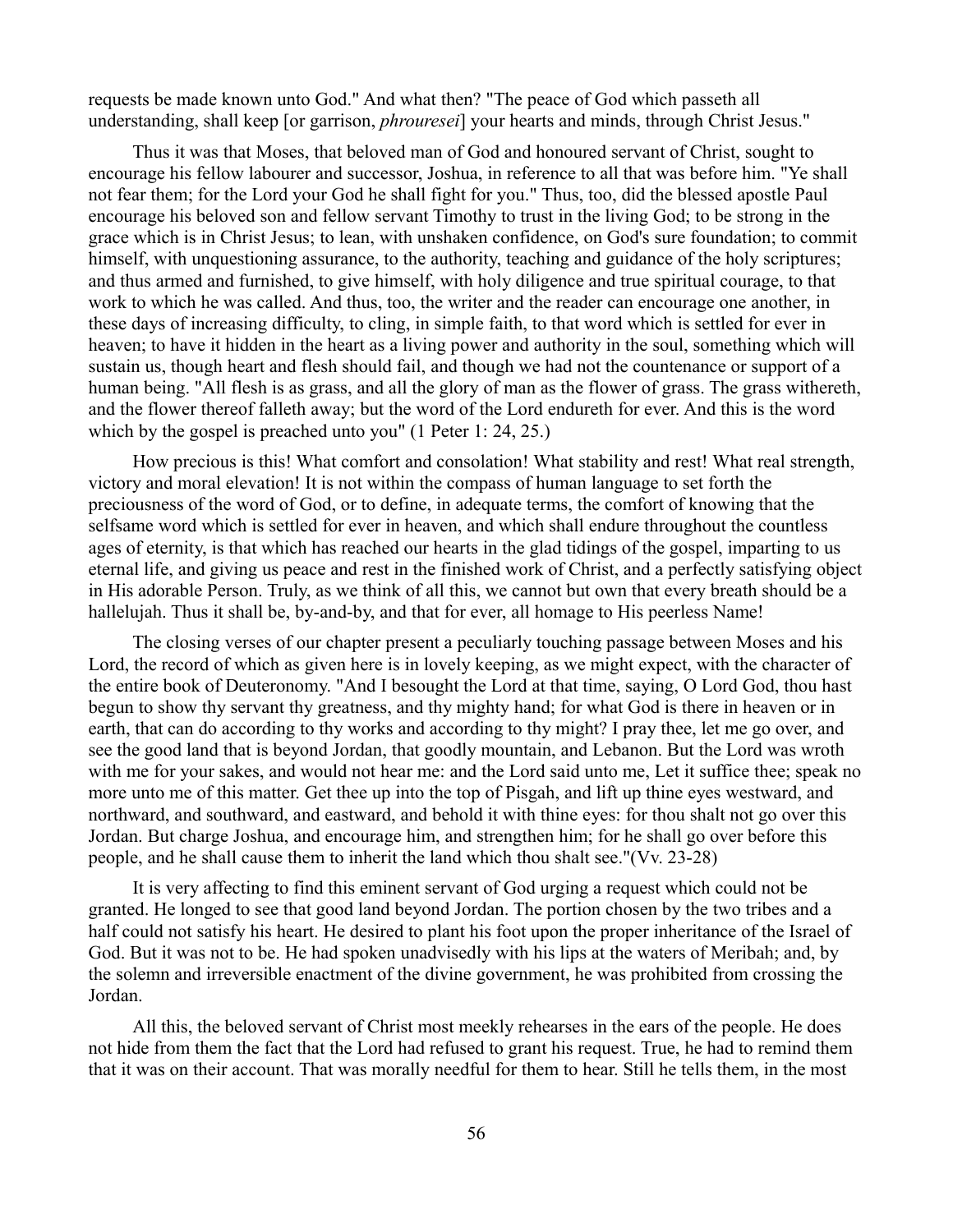unreserved manner, that Jehovah was wroth with him; and that He refused to hear him — refused to allow him to cross the Jordan, and called upon him to resign his office and appoint his successor.

Now, it is most edifying to hear all this from the lips of Moses himself. It teaches us a fine lesson, if only we are willing to learn it. Some of us find it very hard indeed to confess that we have done or said anything wrong — very hard to own before our brethren that we have entirely missed the Lord's mind, in any particular case. We are careful of our reputation; we are touchy and tenacious. And yet, with strange inconsistency, we admit, or seem to admit, in general terms, that we are poor, feeble, erring, creatures; and that, if left to ourselves, there is nothing too bad for us to say or to do. But it is one thing to make a most humiliating general confession, and another thing altogether to own that, in some given case, we have made a gross mistake. This latter is a confession which very few have grace to make. Some can hardly ever admit that they have done wrong.

Not so that honoured servant whose words we have just quoted. He, notwithstanding his elevated position as the called, trusted and beloved servant of Jehovah — the leader of the congregation, whose rod had made the land of Egypt to tremble, was not ashamed to stand before the whole assembly of his brethren, and confess his mistake, own that he had said what he ought not, and that he had earnestly urged a request which Jehovah could not grant.

Does this lower Moses in our estimation? The very reverse; it raises him immensely. It is morally lovely to hear his confession; to see how meekly he bows his head to the governmental dealings of God; to mark the unselfishness of his acting toward the man who was to succeed him in his high office. There was not a trace of jealousy or envy; no exhibition of mortified pride. With beautiful selfemptiness, he steps down from his elevated position, throws his mantle over the shoulders of his successor, and encourages him to discharge with holy fidelity, the duties of that high office which he himself had to resign.

"He that humbleth himself shall be exalted." How true was this in Moses' case! He humbled himself under the mighty hand of God. He accepted the holy discipline imposed upon him by the divine government. He uttered not a murmuring word at the refusal of his request. He bows to it all, and hence he was exalted in due time. If government kept him out of Canaan, grace conducted him to Pisgah's top, from whence, in company with his Lord, he was permitted to see that good land, in all its fair proportions — see it, not as inherited by Israel, but as given of God.

The reader will do well to ponder deeply the subject of grace and government. It is indeed a very weighty and practical theme, and one largely illustrated in scripture, though but little understood amongst us. It may seem wonderful to us, hard to be understood, that one so beloved as Moses should be refused an entrance into the promised land. But in this we see the solemn action of the divine government, and we have to bow our heads and worship. It was not merely that Moses, in his official capacity, or as representing the legal system, could not bring Israel into the land. This is true; but it is not all. Moses spake unadvisedly with his lips. He and Aaron his brother failed to glorify God, in the presence of the congregation; and for this cause, "The Lord spake unto Moses and Aaron, Because ye believed me not, to sanctify me in the eyes of the children of Israel, therefore ye shall not bring this congregation into the land which I have given them." And, again, we read, "The Lord spake unto Moses and Aaron in mount Hor, by the coast of the land of Edom, saying, Aaron shall be gathered unto his people; for he shall not enter into the land which I have given unto the children of Israel, because ye rebelled against my word at the water of Meribah. Take Aaron and Eleazar his son, and bring them up unto mount Hor; and strip Aaron of his garments, and put them upon Eleazar his son; and Aaron shall be gathered unto his people, and shall die there."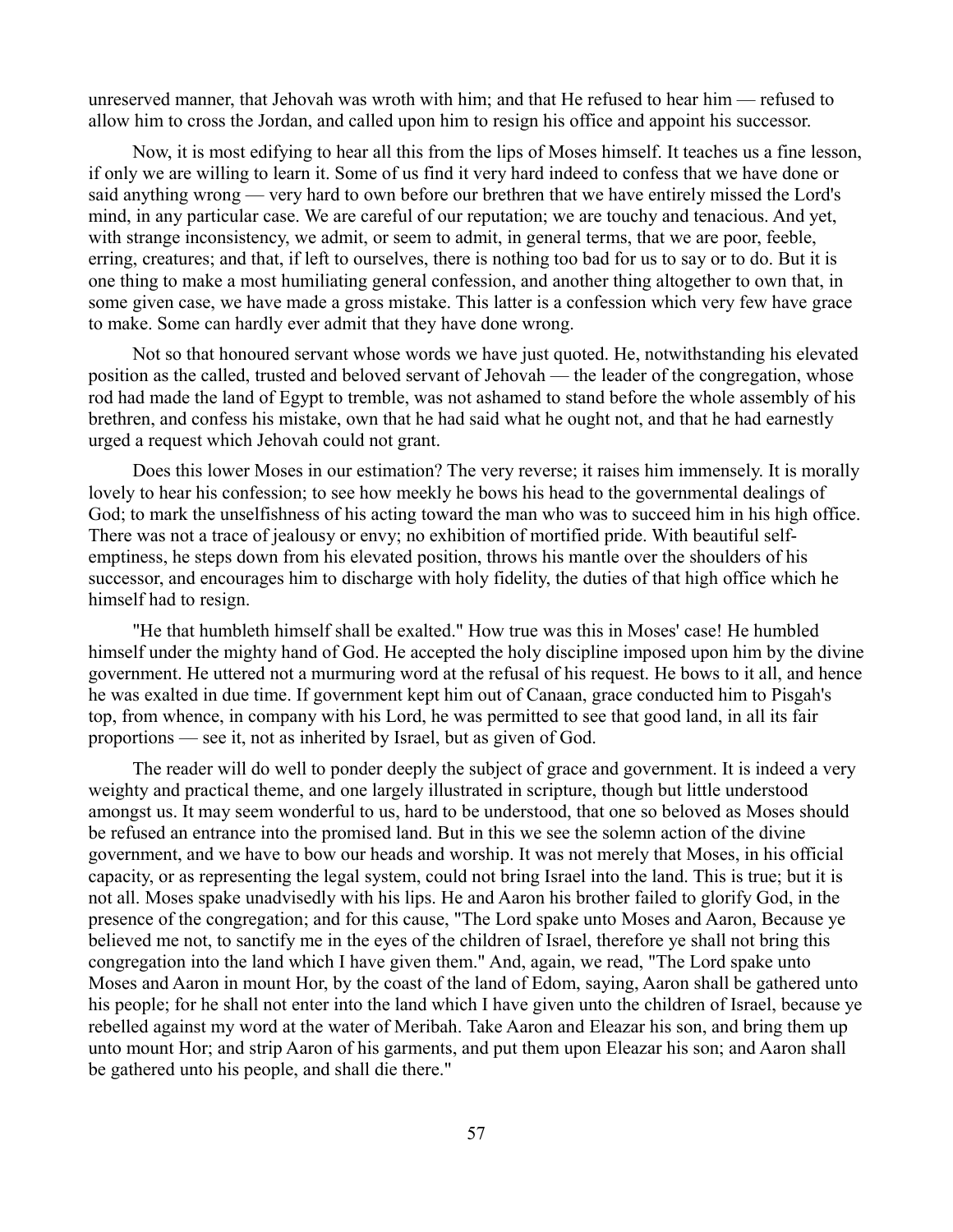All this is most solemn. Here we have the two leading men in the congregation, the very men whom God had used to bring His people out of the land of Egypt, with mighty signs and wonders — "that Moses and Aaron" — men highly honoured of God; and yet refused entrance into Canaan. And for what? Let us mark the reason. *"because ye rebelled against my word".*

Let these words sink down into our hearts. It is a terrible thing to rebel against the word of God; and the more elevated the position of those who so rebel, the more serious it is, in every way, and the more solemn and speedy must be the divine judgement. "For rebellion is as the sin of witchcraft, and stubbornness is as iniquity and idolatry."

These are weighty words, and we ought to ponder them deeply. They were uttered in the ears of Saul, when he had failed to obey the word of the Lord; and thus we have before us examples of a prophet, a priest and a king, all judged, under the government of God, for an act of disobedience. The prophet and the priest were refused entrance into the land of Canaan, and the king was deprived of his throne simply because they disobeyed the word of the Lord.

Let us remember this. We, in our fancied wisdom, might deem all this very severe. Are we competent judges? This is the grand question, in all such matters. Let us beware how we presume to sit in judgement on the enactments of divine government. Adam was driven out of paradise; Aaron was stripped of his priestly robes; Moses was sternly refused entrance into Canaan; and Saul was deprived of his kingdom; and for what? Was it for what men would call a grave moral offence — some scandalous sin? No; it was, in each case, for neglecting the word of the Lord. This is the serious thing for us to keep before us, in this day of human wilfulness in which men undertake to set up their own opinions, to think for themselves, and judge for themselves, and act for themselves. Men proudly put the question, " Has not every man a right to think for himself?" We reply, Most certainly not. We have a right to obey. To obey what? Not the commandments of men; not the authority of the so-called church; not the decrees of general councils; in a word, not any merely human authority, call it what you please; but simply the word of the living God — the testimony of the Holy Ghost — the voice of holy scripture. This it is that justly claims our implicit, unhesitating, unquestioning obedience. To this we are to bow down our whole moral being. We are not to reason; we are not to speculate; we are not to weigh consequences; we have nothing to do with results; we are not to say "Why?" or "Wherefore?" It is ours to obey, and leave all the rest in the hands of our Master. What has a servant to do with consequences? What business has he to reason as to results? It is of the very essence of a servant to do what he is told, regardless of all other considerations. Had Adam remembered this, he would not have been turned out of Eden. Had Moses and Aaron remembered it, they might have crossed the Jordan; had Saul remembered it, he would not have been deprived of his throne. And so, as we pass down along the stream of human history, we see this weighty principle illustrated, over and over again; and we may rest assured, it is a principle of abiding and universal importance.

And, be it remembered, we are not to attempt to weaken this great principle by any reasonings grounded upon God's foreknowledge of all that was to happen, and all that man would do, in the course of time. Men do reason in this way, but it is a fatal mistake. What has God's foreknowledge to do with man's responsibility? Is man responsible or not? This is the question, If, as we most surely believe, he is, then, nothing must be allowed to interfere with this responsibility. Man is called to obey the plain word of God; he is, in no wise, responsible to know ought about God's secret purposes and counsels. Man's responsibility rests upon what is revealed, not upon what is secret. What, for example, did Adam know about God's eternal plans and purposes, when he was set in the garden of Eden and forbidden to eat of the tree of the knowledge of good and evil Was his transgression, in any wise, modified by the stupendous fact that God took occasion, from that very transgression, to display, in the view of all